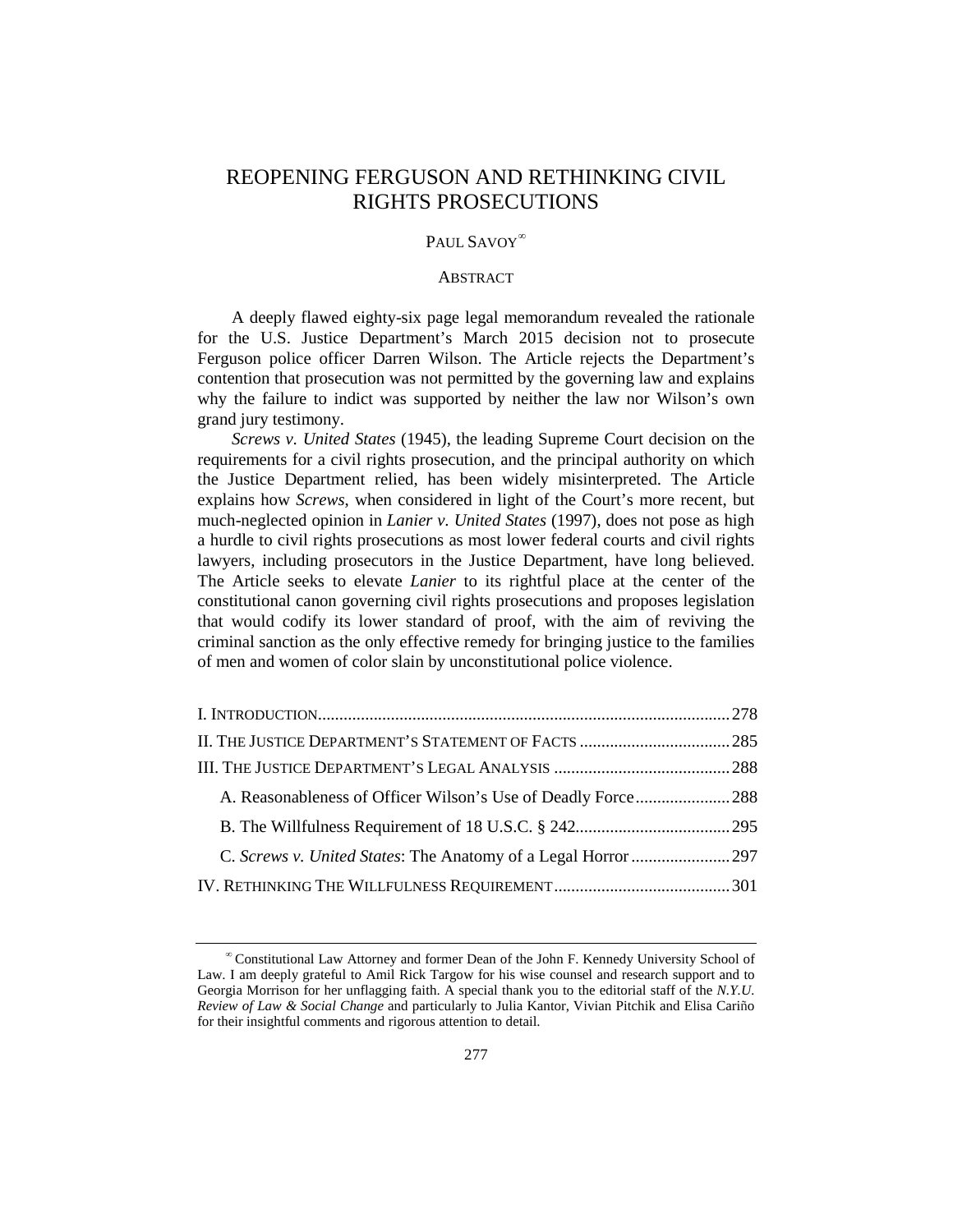| C. The Persistence of the Jurisprudence of Police Impunity 309 |  |
|----------------------------------------------------------------|--|
|                                                                |  |
|                                                                |  |

# I.

## **INTRODUCTION**

It has been almost fifty years since the Kerner Commission concluded, in the antiquated language of its time, that riots in twenty-three cities during the summer of 1967 were triggered in part by "a widespread belief among Negroes in the existence of police brutality and in a 'double standard' of justice and protection—one for Negroes and one for whites."[1](#page-1-0) While policing has not been without progress, little has changed in terms of the frequency with which African Americans have been killed in officer-involved shootings. Beginning with the fatal shooting of eighteen-year-old Michael Brown in Ferguson, Missouri on August 9, 2014, there were so many high-profile killings by white police officers of unarmed young African American men<sup>[2](#page-1-1)</sup> in the next eight months, causing riots in Ferguson and Baltimore and mass demonstrations in dozens of other cities, that President Obama called the homicides a "slow-rolling crisis."[3](#page-1-2)

When St. Louis County Prosecuting Attorney Robert McCulloch failed to obtain an indictment against the Ferguson police officer who killed Michael Brown,[4](#page-1-3) protestors were so convinced by now-discredited witness accounts that

<span id="page-1-0"></span><sup>1</sup>. NAT'L ADVISORY COMM'N ON CIVIL DISORDERS, REPORT OF THE NATIONAL ADVISORY COMMISSION ON CIVIL DISORDERS 5 (1967), https://www.ncjrs.gov/8073NCJRS.pdf [https://perma.cc/7L9P-5FXY]. Known as the Kerner Commission, after its chair Governor Otto Kerner of Illinois, the eleven-member panel was appointed by President Lyndon Johnson in 1967 to investigate the causes of riots in the black neighborhoods of major U.S. cities including Detroit, Chicago, Newark, and Los Angeles.

<span id="page-1-1"></span><sup>2.</sup> Although their stories are not as well publicized, African American women have also been killed by the police with alarming frequency. *See* Andrea J. Ritchie, *#SayHerName: Racial Profiling and Police Violence Against Black Women*, 41 N.Y.U. REV. L. & SOC. CHANGE HARBINGER 187 (Aug. 11, 2016), https://socialchangenyu.com/sayhername-racial-profiling-andpolice-violence-against-black-women [https://perma.cc/7VKE-H2ND]; Kate Abbey-Lambetz, *These 15 Black Women Were Killed During Police Encounters. Their Lives Matter, Too*, HUFFINGTON POST (Feb. 13, 2015), http://www.huffingtonpost.com/2015/02/13/black-womenslives-matter-police-shootings\_n\_6644276.html [https://perma.cc/264X-FTZU].

<span id="page-1-2"></span><sup>3.</sup> Julie Hirschfeld Davis & Matt Apuzzo, *President Obama Condemns Both the Baltimore Riots and The Nation's 'Slow-Rolling Crisis*,*'* N.Y. TIMES (Apr. 28, 2015), http://www.nytimes.com/2015/04/29/us/politics/events-in-baltimore-reflect-a-slow-rolling-crisisacross-us-obama-says.html?\_r=0 [https://perma.cc/4KNC-5CTT].

<span id="page-1-3"></span><sup>4</sup>. Monica Davey & Julie Bosman, *Protests Flare After Ferguson Police Officer Is Not Indicted*, N.Y. TIMES (Nov. 24, 2014), http://www.nytimes.com/2014/11/25/us/ferguson-darrenwilson-shooting-michael-brown-grand-jury.html [https://perma.cc/HNN5-ZNH2].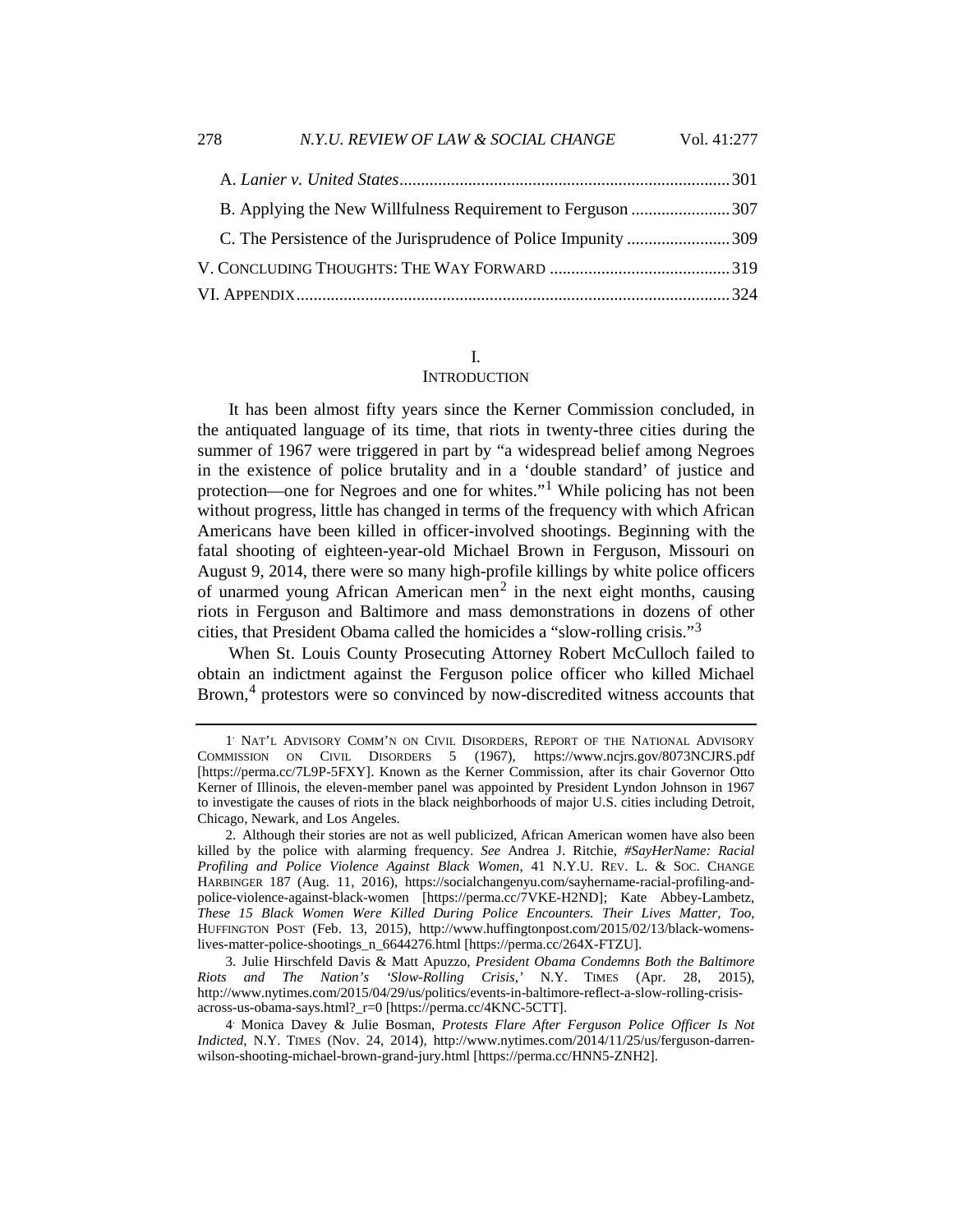<span id="page-2-4"></span>Brown's hands were in the air when he was shot to death, that the slogan "Hands Up, Don't Shoot" and the gesture of hands up, palms out became a national symbol of outrage.<sup>[5](#page-2-0)</sup> Indeed, Ferguson has since taken on the iconic significance of cities like Montgomery and Selma in the pantheon of historic places in the civil rights movement. Most prominent among the other uncharged officerinvolved shootings that followed Ferguson are the chokehold death of Eric Garner in Staten Island;<sup>[6](#page-2-1)</sup> the fatal shooting of twelve-year-old Tamir Rice in Cleveland as he played with a replica of a semi-automatic pistol;<sup>[7](#page-2-2)</sup> the killing of John Crawford III while holding a BB/pellet air rifle he had picked up off a shelf while shopping at a Walmart in a suburb of Dayton Ohio; $\delta$  and the death of seventeen-year-old Laquan McDonald, who was shot sixteen times by a Chicago

<span id="page-2-2"></span>7. Emma G. Fitzsimmons, *12-Year-Old Boy Dies After Police in Cleveland Shoot Him*, N.Y. TIMES (Nov. 23, 2014), http://www.nytimes.com/2014/11/24/us/boy-12-dies-after-being-shot-bycleveland-police-officer.html [https://perma.cc/TYR9-7RTM].

<span id="page-2-0"></span><sup>5.</sup> Charlotte Alfred, *8 Unforgettable Symbols from an Extraordinary Year of Protest*, HUFFINGTON POST (Dec. 28, 2014), [http://www.huffingtonpost.com/entry/protest-symbols-](http://www.huffingtonpost.com/entry/protest-symbols-2014_n_6297818)[2014\\_n\\_6297818](http://www.huffingtonpost.com/entry/protest-symbols-2014_n_6297818) [https://perma.cc/7AQR-JEQN]. Ferguson fueled the growth of the Black Lives Matter movement, which started as a protest group after the acquittal of George Zimmerman in the killing of Trayvon Martin, and has since become the spearhead of a new civil rights movement. See Alex Altman, *Person of the Year: The Short List, No. 4, Black Lives Matter*, TIME (Dec. 21, 2015), http://time.com/time-person-of-the-year-2015-runner-up-black-lives-matter [https://perma .cc/35PZ-ALTP]. Ferguson has also emerged as an international as well as domestic symbol of America's civil rights problems. *See* Charlie Rose, *All Eyes on Putin*, CBS NEWS (Sept. 27, 2015), http://www.cbsnews.com/news/vladimir-putin-russian-president-60-minutes-charlie-rose [https:// perma.cc/U576-T54J] ("If everything was perfect [in the United States,] there wouldn't be the problem of Ferguson.") (statement of Russian President Vladimir Putin).

<span id="page-2-1"></span><sup>6.</sup> Al Baker, David Goodman & Benjamin Mueller, *Beyond the Chokehold: The Path to Eric Garner's Death*, N.Y. TIMES (June 13, 2015), http://www.nytimes.com/2015/06/14/nyregion/ericgarner-police-chokehold-staten-island.html [https://perma.cc/3T2T-XMMU]. Garner's final words, "I can't breathe," uttered eleven times in the struggle with police officers that led to his death, became a rallying cry for protests. The decision of a Staten Island grand jury not to indict the lead officer, Daniel Pantaleo, who described the maneuver as a "takedown" move rather than a chokehold, which is banned by the New York City Police Department, came barely a week after the grand jury refused to indict in Ferguson. *See* J. David Goodman & Al Baker, *Wave of Protests After Grand Jury Doesn't Indict Officer in Eric Garner Chokehold Case*, N.Y. TIMES (Dec. 3, 2014), http://www.nytimes.com/2014/12/04/nyregion/grand-jury-said-to-bring-no-charges-instaten-island-chokehold-death-of-eric-garner.html [https://perma.cc/WNA4-PVZ7]. New York City later settled a civil wrongful-death claim with the family of Eric Garner for \$5.9 million. J. David Goodman, *Eric Garner Case Is Settled by New York City for \$5.9 Million*, N.Y. TIMES (July 13, 2015), http://www.nytimes.com/2015/07/14/nyregion/eric-garner-case-is-settled-by-new-yorkcity-for-5-9-million.html [https://perma.cc/8A26-BH6E]. Two years after Garner's death, the Justice Department still had not decided whether to file federal civil rights charges. Alan Feuer & Matt Apuzzo, *With Prosecutors at Odds, U.S. Inquiry into Eric Garner's Death Drags On*, N.Y. TIMES (July 11, 2016), http://www.nytimes.com/2016/07/12/nyregion/with-prosecutors-at-odds-usinquiry-into-eric-garners-death-drags-on.html [https://perma.cc/7CK8-XUFN] (describing disagreement between prosecutors in the U.S. Attorney's Office in Brooklyn and prosecutors in the Justice Department over whether there was sufficient evidence to indict).

<span id="page-2-3"></span><sup>8.</sup> Elahe Izade, *Ohio Wal-Mart Surveillance Video Shows Police Shooting and Killing John Crawford III*, WASH. POST (Sept. 25, 2014), https://www.washingtonpost.com/news/postnation/wp/2014/09/25/ohio-wal-mart-surveillance-video-shows-police-shooting-and-killing-johncrawford-iii [https://perma.cc/6JU5-BTYY].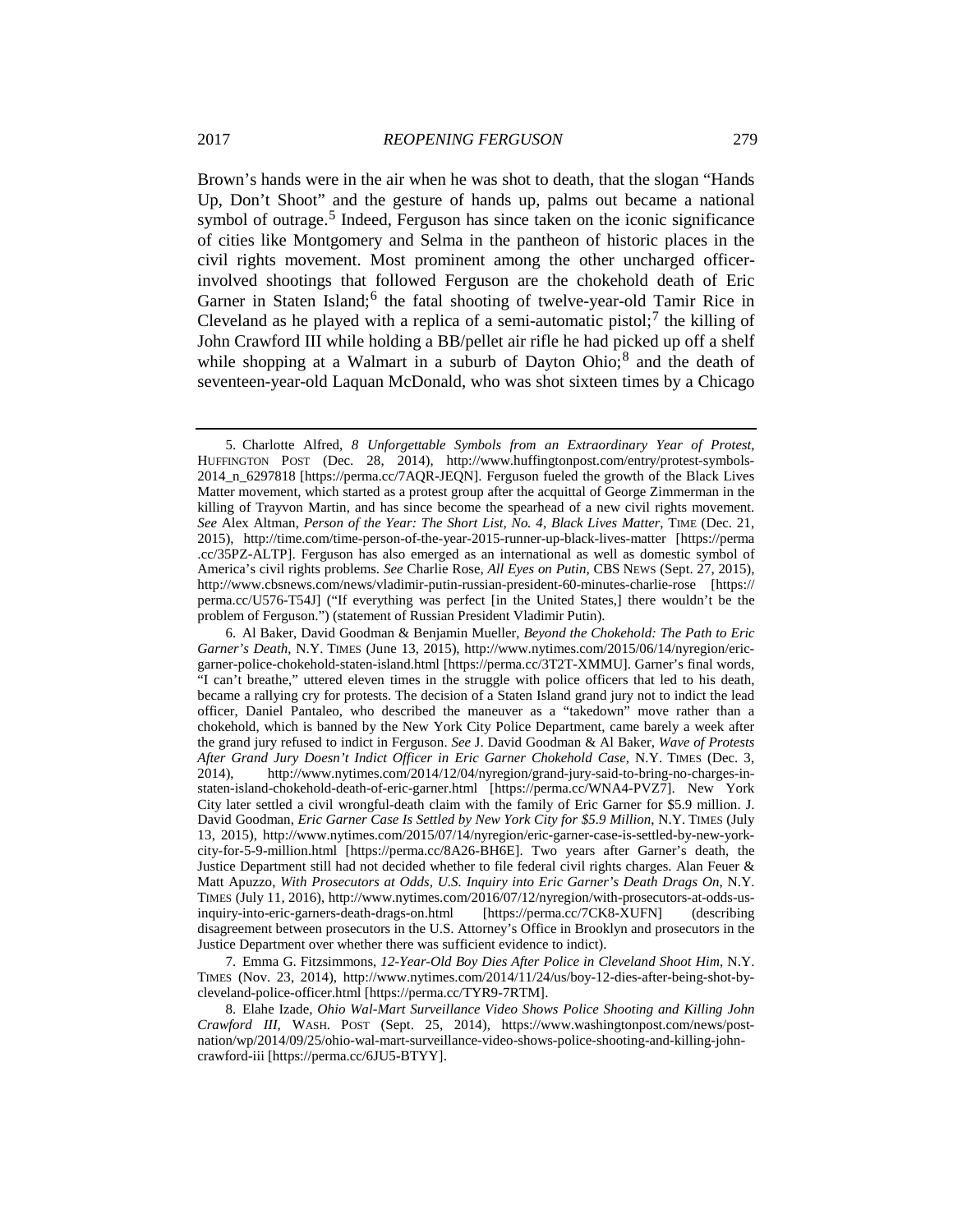police officer indicted for first degree murder only after a dashboard camera video of the incident—released 400 days after the shooting and only in response to a court order—showed that, contrary to police reports, McDonald, who was carrying a three-inch folding knife, did not attack or otherwise threaten the officer.[9](#page-3-0)

<span id="page-3-6"></span>Almost two years after the death of Michael Brown, a deadly series of events, all occurring within a period of less than two weeks, demonstrated how horrific the crisis had become.<sup>[10](#page-3-1)</sup> Alton Sterling was killed while he was selling CDs outside a convenience store in Baton Rouge, Louisiana, $^{11}$  $^{11}$  $^{11}$  and the very next day, Philando Castile was shot and killed, the aftermath of which was captured in an extraordinary video live-streamed on Facebook by his fiancée as he lay bleeding to death beside her during a traffic stop in a suburb of St. Paul, Minnesota.<sup>[12](#page-3-3)</sup> These devastating events were quickly followed by retaliatory killings of police officers by African-American gunmen, first in Dallas<sup>[13](#page-3-4)</sup> and then in Baton Rouge.[14](#page-3-5) The shock and grief felt by all Americans brought a

<span id="page-3-2"></span>11. Richard Fausset, Richard Perez-Pena & Campbell Robertson, *Alton Sterling Shooting in Baton Rouge Prompts Justice Department Investigation*, N.Y. TIMES (July 6, 2016), http://www.nytimes.com/2016/07/06/us/alton-sterling-baton-rouge-shooting.html [https://perma.cc/T8Z4-MPRA]. Sterling was tackled and pinned to the ground by two officers responding to a call about a man brandishing a gun, and then shot multiple times at close range after one of them was heard shouting on one of the cell phone videos that recorded the incident, "He's got a gun! Gun!" Subsequent reports confirm that Sterling had a pistol in his possession, but the evidence indicates that it was still in his pocket when the shots were fired. *Id.*

<span id="page-3-3"></span>12. Pam Louwagie, *Falcon Heights Police Shooting Reverberates Across The Nation*, STARTRIBUNE (July 8, 2016), http://www.startribune.com/aftermath-of-fatal-officer-involvedshooting-in-falcon-heights-is-captured-on-video/385861101 [https://perma.cc/RNW3-E5DY].

<span id="page-3-4"></span>13. Joel Achenbach, William Wan, Mark Berman & Moriah Balingit, *Five Dallas Police Officers Were Killed by a Lone Attacker, Authorities Say*, WASH. POST (July 8, 2016), https://www.washingtonpost.com/news/morning-mix/wp/2016/07/08/like-a-little-war-snipersshoot-11-police-officers-during-dallas-protest-march-killing-five [https://perma.cc/3DTA-L8NT]. On the night following the killing of Philando Castile, five Dallas police officers were murdered and seven others wounded by Micah Johnson, a twenty-five-year-old African American veteran, who fired on them from a parking garage while they were protecting hundreds of demonstrators peacefully protesting the killings of Castile and Sterling. In a standoff that lasted for hours before Johnson was killed by a robot-detonated explosive device, he told police he "was upset about the recent police shootings" and "wanted to kill white people, especially white officers." *Id.*

<span id="page-3-5"></span>14. Richard Fausset, Frances Robles & John Eligon, *Online Trail Illuminates Baton Rouge Gunman's Path to Violence*, N.Y. TIMES (July 18, 2016), http://www.nytimes.com/ 2016/07/19/us/baton-rouge-shooting.html [https://perma.cc/3SY9-9GSM]. Twelve days after the death of Alton Sterling in Baton Rouge, twenty-nine-year-old African American Gavin Long, a former Marine Corps sergeant, fatally shot three law enforcement officers and wounded three

<span id="page-3-0"></span><sup>9.</sup> Monica Davey, *Officers' Statements Differ from Video in Death of Laquan McDonald*, N.Y. TIMES (Dec. 5, 2015), http://www.nytimes.com/2015/12/06/us/officers-statements-differfrom-video-in-death-of-laquan-mcdonald.html [https://perma.cc/PAD2-GLPQ].

<span id="page-3-1"></span><sup>10.</sup> *See* Julie Hirschfield Davis, *Obama Urges Civil Rights Activists and Police to Bridge Divide*, N.Y. TIMES (July 13, 2016), http://www.nytimes.com/2016/07/14/us/politics/tensionsbetween-police-and-blacks-are-likely-to-worsen-obama-says.html [https://perma.cc/GEF7-BYNT] (President Obama, after a four-hour White House meeting in July 2016 with police and civil rights activists, described the meeting as "encouraging," but expressed apprehension about "more tension between police and communities this month, next month, next year, for quite some time").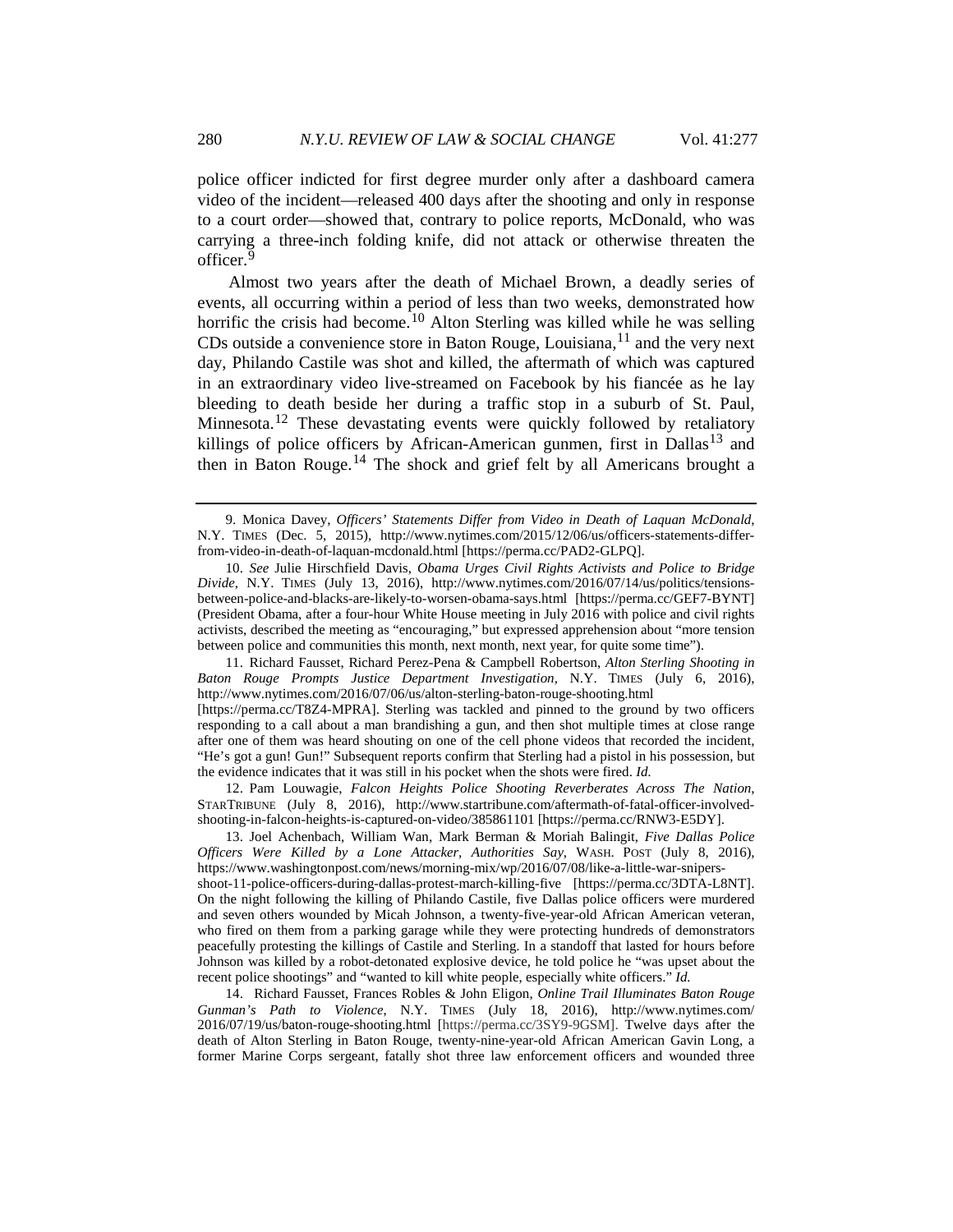measure of reflection and restraint to the debate about race and policing, as President Obama, in a poignant eulogy at a memorial service for the five slain Dallas officers, called for empathy and unity.<sup>[15](#page-4-0)</sup> Yet the murders of so many police officers may have irrevocably changed the context in which the national conversation about police accountability will continue, as law enforcement officials feel increasingly embattled, while civil rights activists express growing impatience with conversations that result in little meaningful change.<sup>[16](#page-4-1)</sup> The public attention generated in the last two years by the riots in Ferguson and Baltimore and by nonviolent protests in cities across the nation, along with the increasing availability of video evidence recorded by cell phones and body cameras, have begun to reverse the almost complete immunity of police officers from prosecution.<sup>[17](#page-4-2)</sup> The number of police officers charged with murder or manslaughter for on-duty shootings in 2015 was more than three times the yearly average for the preceding ten years. $18$  However, few of those recent prosecutions have resulted in convictions.<sup>[19](#page-4-4)</sup>

<span id="page-4-0"></span>15. Gardiner Harris & Mark Landler, *Obama Tells Mourning Dallas: 'We Are Not as Divided as We Seem*,*'* N.Y. TIMES (July 11, 2016), http://www.nytimes.com/2016/07/13/ us/politics/obama-dallas-attacks-speech.html?\_r=speech.html?\_r=0 [https://perma.cc/ELU4-72JX].

<span id="page-4-3"></span>18. While thousands of police shootings have occurred since 2005, only fifty-four of the officers involved have been charged—an average of about five per year—as compared to the prosecution of seventeen officers in 2015 alone. Brandon Ellison Patterson, *Here Are All of the Cops Who Were Charged in 2015 for Shooting Suspects*, MOTHER JONES (Dec. 17, 2015), http://www.motherjones.com/politics/2015/12/year-police-shootings [https://perma.cc/SRF7- 83F3].

<span id="page-4-4"></span>19. A research collaborative that tracks fatal police shootings found that of the 102 unarmed African Americans fatally shot by the police in 2015, only ten of those deaths resulted in prosecutions of one or more officers, and of these, only two prosecutions resulted in convictions. *Unarmed Victims Key Findings*, MAPPING POLICE VIOLENCE, http://mappingpoliceviolence.org/ unarmed [https://perma.cc/8DD3-8G2V]. Of the six officers indicted in Baltimore for the death of Freddie Gray from a spinal cord injury sustained while being transported in a police van, three were acquitted after bench trials; a trial of the fourth officer resulted in a hung jury; and as the bench trial for the fifth officer was about to begin, the Baltimore prosecutor dropped all charges against the remaining defendants. Kevin Rector & Justin Fenton, *Charges Dropped, Freddie Gray Case Concludes with Zero Convictions Against Officers*, BALTIMORE SUN (July 27, 2016), http://www.baltimoresun.com/new/maryland/freddie-gray/bs-md-ci-miller-pretrial-motions-

[https://perma.cc/EZX6-6CJL]. Two weeks after the dismissal of the remaining charges, a Justice Department report of an investigation of the Baltimore City Police Department showed a pattern or practice of unconstitutional stops, arrests, searches, and excessive force. CIVIL RIGHTS DIVISION,

<span id="page-4-5"></span>others before being killed himself in a shootout with the police in the same city. Videos posted online by Long suggest that the officers were deliberately targeted in retaliation for police violence against Sterling and other African Americans. *Id.*

<sup>16.</sup> *See* Hirschfield, *supra* not[e 10.](#page-3-6)

<span id="page-4-2"></span><span id="page-4-1"></span><sup>17.</sup> *See* John V. Jacobi, *Prosecuting Police Misconduct*, 2000 Wis. L. Rev. 789, 804–06 & nn.107, 112–17 (summarizing results of a Human Rights Watch survey of fourteen American cities between 1995 and 1998, describing local prosecution of police misconduct in most of them either as "rare" or "extremely rare").

<sup>20160727-</sup>story.html [https://perma.cc/2YQM-XLW7]. Before the trials started, the Baltimore City Council had approved a \$6.4 million settlement with the family of Freddie Gray. Sheryl Gay Stolberg, *Freddie Gray Settlement Approved by Baltimore Officials*, N.Y. TIMES (Sept. 9, 2015), http://www.nytimes.com/2015/09/10/us/freddie-gray-baltimore-police-death.html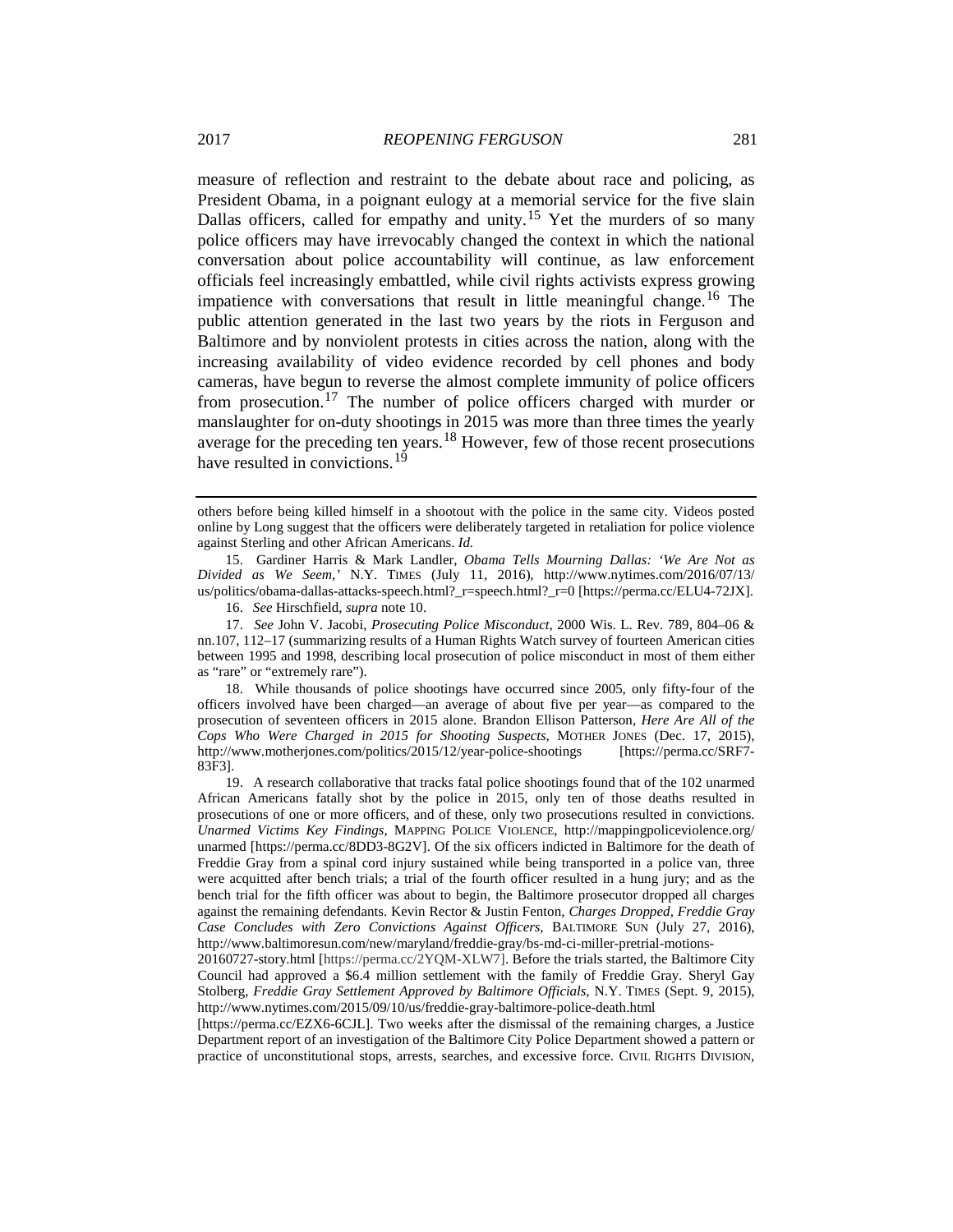<span id="page-5-5"></span><span id="page-5-4"></span>Even as police officers begin to be charged by local prosecutors, the problem of unwarranted police immunity seems to have migrated to a most unlikely place, making its appearance at the highest level of law enforcement in the nation. Despite a scathing report released by the U.S. Department of Justice on March 4, 2015, finding systematic racial bias in the Ferguson Police Department and "a pattern of unconstitutional policing,"  $^{20}$  $^{20}$  $^{20}$  then-Attorney General Eric Holder, on the same day, issued another report, in the form of an eighty-six-page legal memorandum, explaining the decision not to convene a federal grand jury to indict Ferguson police officer Darren Wilson for depriving Michael Brown of his civil rights.<sup>[21](#page-5-1)</sup> Although the Justice Department Memorandum makes a convincing case for concluding that Brown did not have "his hands raised in an unambiguous signal of surrender" when he was killed,  $2^2$ and the decision not to indict was widely accepted as a laudable exercise of prosecutorial discretion, $^{23}$  $^{23}$  $^{23}$  a careful reading of the document reveals a process of legal reasoning so deeply flawed as to cast serious doubt on its validity.

<span id="page-5-1"></span>21. U.S. DEP'T OF JUSTICE, MEMORANDUM, REPORT REGARDING THE CRIMINAL INVESTIGATION INTO THE SHOOTING DEATH OF MICHAEL BROWN BY FERGUSON, MISSOURI POLICE OFFICE DARREN WILSON (Mar. 4, 2015), at 86, https://www.justice.gov/sites/default/files/opa/ press-releases/attachments/2015/03/04/doj\_report\_on\_shooting\_of\_michael\_brown\_1.pdf [https://perma.cc/5W5Y-EBD8] [hereinafter MEMORANDUM].

22. *Id*. at 78.

U.S. DEP'T OF JUSTICE, INVESTIGATION OF THE BALTIMORE CITY POLICE DEPARTMENT 3 (Aug. 10, 2016), http://www.justice.gov/opa/file/883366/download [https://perma.cc/3A8Y-27EF].

<span id="page-5-0"></span><sup>20.</sup> CIVIL RIGHTS DIVISION, U.S. DEP'T OF JUSTICE, INVESTIGATION OF THE FERGUSON POLICE DEPARTMENT 2 (Mar. 4, 2015), https://www.justice.gov/sites/default/files/opa/press-releases /attachments/2015/03/04/ferguson\_police\_department\_report.pdf [https://perma.cc/G5JU-2LER]. The investigation was conducted pursuant to 42 U.S.C. § 14141, which authorizes the Justice Department to bring suits for equitable remedies against police departments that are found to have engaged in "a pattern or practice" of unconstitutional misconduct. In March 2016, the Ferguson City Council, reversing an earlier decision, voted to accept a consent decree providing for implementation of reforms to end unconstitutional police and court practices. John Eligon, *Ferguson Approves a Federal Plan to Overhaul Police and Courts*, N.Y. TIMES (Mar. 15, 2016), http://www.nytimes.com/2016/03/16/us/ferguson-approves-a-federal-plan-to-overhaul-police-andcourts.html [https://perma.cc/3HBU-DM6Z].

<span id="page-5-3"></span><span id="page-5-2"></span><sup>23.</sup> *See* Ta-Nehisi Coates, *The Gangsters of Ferguson*, THE ATLANTIC (Mar. 5, 2015), http://www.theatlantic.com/politics/archive/2015/03/The-Gangsters-Of-Ferguson/386893/ [https://perma.cc/BV89-J2LP] ("The Justice Department investigation reflects a department attempting to [give] . . . Officer Wilson the due process that he, and anyone else falling under our legal system, deserves."); Cristian Farias, "Hands Up, Don't Shoot" Was Not Built on a Lie, THE NEW REPUBLIC (Mar. 18, 2015), http://www.newrepublic.com/article/121322/doj-ferguson-reportdoesnt-mean-hands-dont-shoot-was-lie [https://perma.cc/RM2Y-QYX4 ] ("If there's a shining example of prosecutorial discretion, the DOJ report is it."). Former Justice Department lawyers predicted there would be no indictment because the bar to federal charges was too high. *See, e.g.*, Sari Horwitz & Kimberly Kindy, *Federal Civil Rights Charges Unlikely against Police Officer in Ferguson Shooting*, WASH. POST (Oct. 31, 2014), http://www.washingtonpost.com/world/nationalsecurity/federal-civil-rights-charges-unlikely-against-police-officer-in-ferguson-shooting/2014/ 10/31/56189d80-6055-11e4-8b9e-2ccdac31a031\_story.html [https://perma.cc/J6ZY-B23Z] ("If Wilson genuinely believed he was acting in self-defense," his actions were not "willful," as civil rights statute requires) (quoting University of Virginia law professor Rachel Harmon)).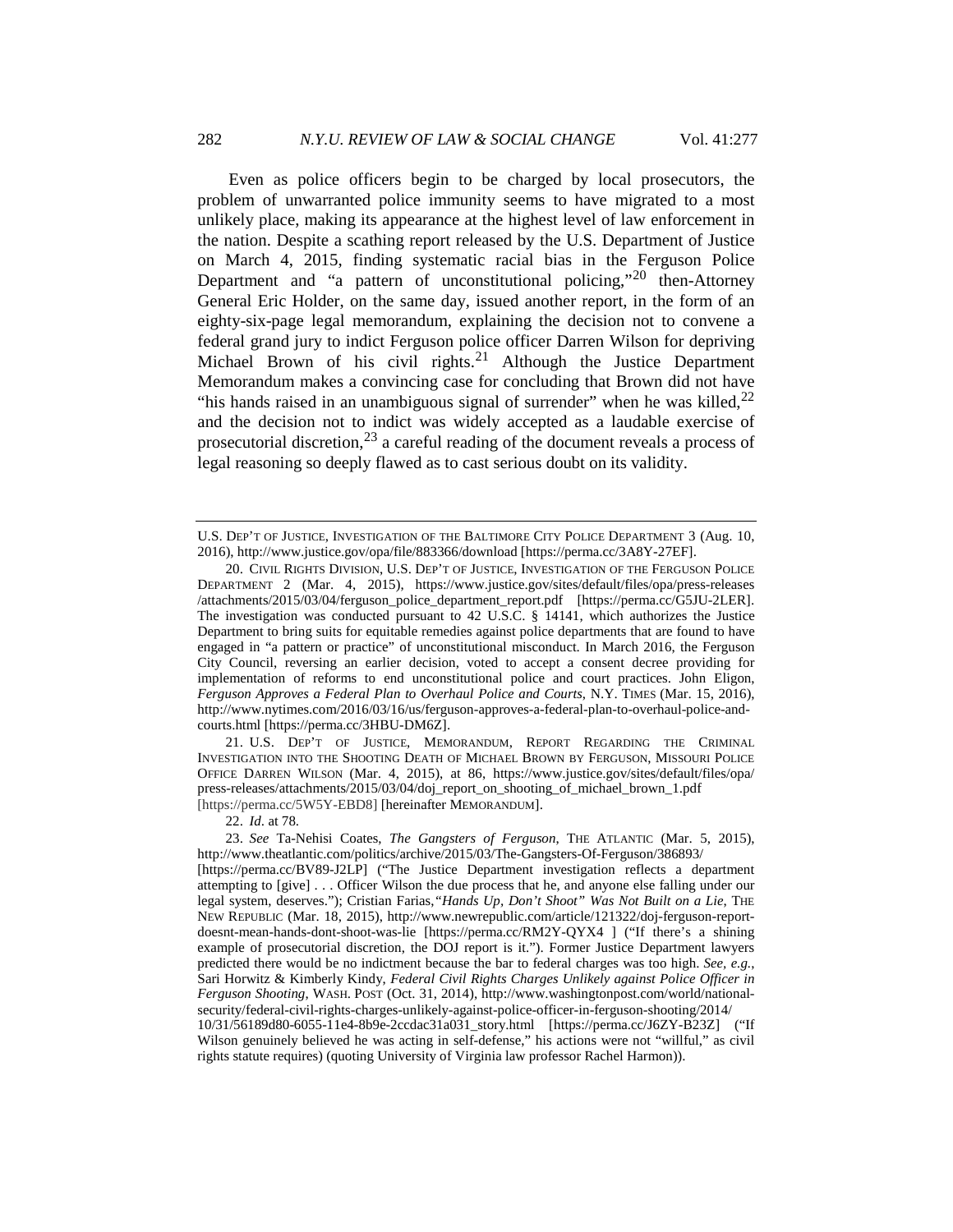## 2017 *REOPENING FERGUSON* 283

It would not be accurate to say that the Justice Department whitewashed the killing of Michael Brown. A whitewash involves a bad-faith effort to cover up incriminating evidence. What is fair to say is that the authors of the Memorandum acted with as much good faith as lawyers frequently act in ignoring or minimizing the evidence and the law against them, and exaggerating the evidence and the precedents in their favor. This is what the legal profession calls "zealous advocacy." The problem with the Memorandum is the absence of any advocacy at all on behalf of the prosecution. The Memorandum reads like a brief written for the St. Louis Police Officers' Association. In deciding whether to indict, prosecutors are supposed to assess the evidence and the law in the light most favorable to the government, not in the light most favorable to the defendant,  $24$  which is how Justice Department lawyers consistently viewed both the law and the facts in the Memorandum. By discrediting evidence and failing to consider judicial precedent against Wilson while exaggerating evidence and judicial precedent in his defense, the Justice Department acted so zealously on behalf of the accused that it breached its legal responsibility to vindicate the civil rights of the victim.

This Article concludes, first, that even if all of Wilson's testimony before the St. Louis County grand jury is accepted as true and the evidentiary conflicts are resolved in his favor, there was sufficient evidence for the County prosecutor to obtain an indictment and conviction for manslaughter, and for a federal grand jury to indict Wilson for depriving Brown of his Fourth Amendment right to be free from the unreasonable use of deadly force. Second, while there is a higher bar to a federal civil rights prosecution than a state prosecution because of the necessity of proving that Wilson not only violated Brown's Fourth Amendment rights, but that he did so "willfully," the Justice Department's conclusion that "seeking his indictment is not permitted by . . . the governing  $law''^{25}$  $law''^{25}$  $law''^{25}$  is supported by neither the law nor the evidence.

<span id="page-6-0"></span><sup>24.</sup> A federal prosecutor should seek and recommend an indictment when there is sufficient admissible evidence to make it probable that a conviction can be obtained and sustained. U.S. DEP'T OF JUSTICE, U.S. ATTORNEYS' MANUAL § 9-27.220A (2014), http://www. justice.gov/ usam/usam-9-27000-principles-federal-prosecution [https://perma.cc/B5R6-EV4T]. In deciding whether a conviction can be obtained, the U.S. Attorneys' Manual directs prosecutors to follow Rule 29(a) of the Federal Rules of Criminal Procedure, which governs a motion for judgment of acquittal. *Id*. § 9-27.220B. In deciding whether the evidence is "insufficient to sustain a conviction" under Rule 29, the court views the evidence "in the light most favorable to the government, drawing all inferences in the government's favor and deferring to the jury's assessments of the witnesses' credibility." United States v. Hawkins, 547 F.3d 66, 70 (2nd Cir. 2008). The Justice Department should have viewed the evidence supporting an indictment in the same manner. While prosecutors properly rejected as not credible witness statements that Brown's hands were raised in surrender, as such accounts were so clearly contradicted by other witness accounts as well as the relevant physical and forensic evidence, there were other evidentiary conflicts that should have been left to a jury to resolve. *See infra* notes 41 and 45.

<span id="page-6-1"></span><sup>25.</sup> Memorandum, *supra* not[e 21,](#page-5-4) at 79.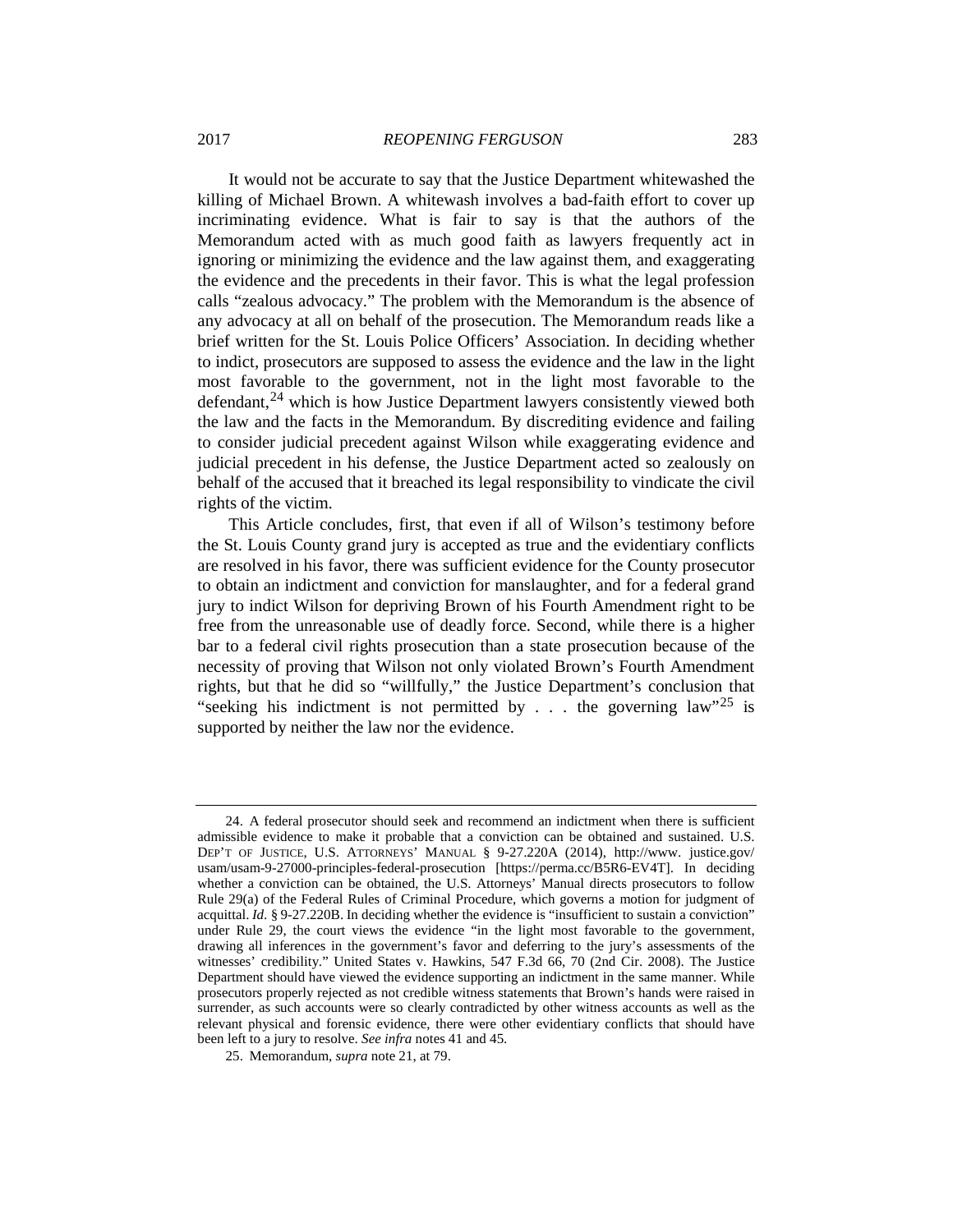Part I presents a statement of facts that in all but one respect<sup>[26](#page-7-0)</sup> adopts the Memorandum's narrative of the evidence, which credits virtually all of Wilson's testimony as well as most of the other witness accounts and forensic evidence supporting his story. Part II reviews the Justice Department's legal analysis. Section A questions the validity of the Department's argument that Wilson's use of deadly force was reasonable, challenging the Memorandum's interpretation of a line of cases decided by the Court of Appeals for the Eighth Circuit (which includes St. Louis, Missouri, where the case would have been tried had Wilson been indicted) to support the argument that, even if Wilson could have subdued Brown without killing him, this fact was not relevant to determining the reasonableness of his use of deadly force. The Section concludes that (1) Eighth Circuit precedent permits a jury to consider the availability of less lethal options in determining the reasonableness of an officer's use of deadly force; and (2) the question whether Wilson violated Brown's Fourth Amendment rights by failing to use his mace to subdue and arrest Brown and instead resorting to deadly force should have been left to a jury.

Sections B and C of Part II address the most important legal point in the case: the Justice Department's argument that even if Wilson's use of deadly force was unreasonable, the case against him "lacks prosecutive merit"<sup>[27](#page-7-1)</sup> because he did not act "willfully" within the meaning of Section 242 of Title 18, as interpreted by the Supreme Court in *Screws v. United States*. [28](#page-7-2) The Article explains how the puzzling opinion written by Justice William O. Douglas for a plurality of the Court in 1945 has been widely misinterpreted, and why it does not pose as high a hurdle to civil rights prosecutions as most lower federal courts and practitioners, including lawyers in the Civil Rights Division of the Justice Department, have long supposed.

The focus of Part III is the unanimous opinion of the Supreme Court in *Lanier v. United States*. [29](#page-7-3) Written by Justice David Souter more than fifty years after *Screws* was decided, the opinion provides an authoritative interpretation of the Court's opinion in *Screws* and finally clarifies the ambiguities and contradictions that have made *Screws* such an enigma to so many practitioners and judges. Although *Lanier* does not specifically address the meaning of the willfulness requirement, Justice Souter's explanation of the due process principles of notice and fair warning articulated by *Screws* virtually dictates the conclusion that the Justice Department's argument that willfulness requires consciousness of wrongdoing—in the sense that a police officer not only acted unreasonably, but *knew* that he was acting unreasonably—is incorrect.

<span id="page-7-3"></span><span id="page-7-2"></span><span id="page-7-1"></span><span id="page-7-0"></span><sup>26.</sup> This Article rejects as unsupported by Wilson's own testimony the Department's finding that Wilson believed that "Brown was reaching for a weapon," MEMORANDUM, *supra* note [21,](#page-5-4) at 82, as he advanced toward Wilson. *See infra* Part III(A).

<sup>27.</sup> MEMORANDUM, *supra* note [21,](#page-5-4) at 86.

<sup>28.</sup> 325 U.S. 91 (1945).

<sup>29.</sup> 520 U.S. 259 (1997).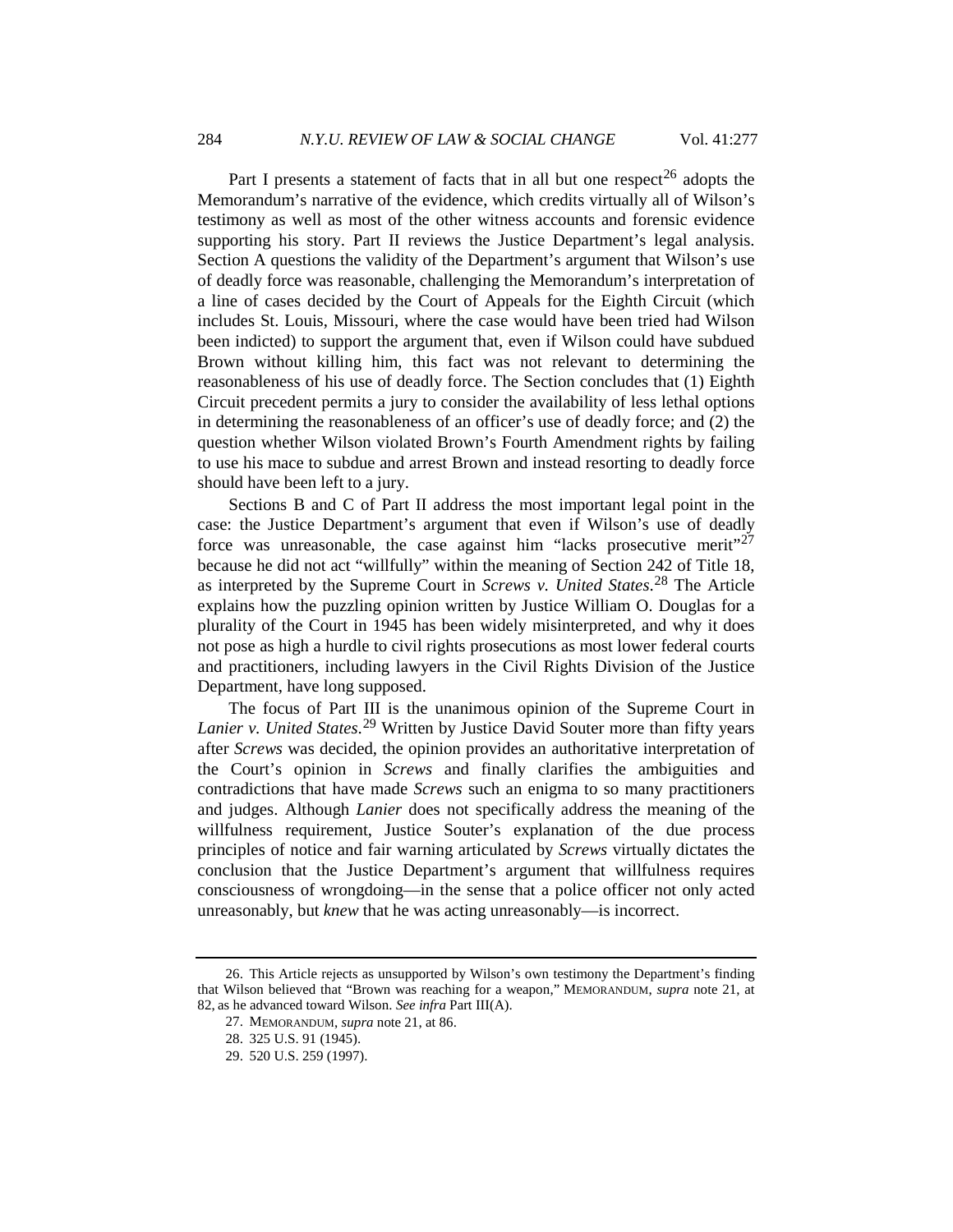Part III explains that, considering *Lanier*, what is required for criminal liability is not, as the Justice Department maintains, proof that the officer *knew* his conduct was unreasonable. All that is needed is a showing that the unconstitutionality of his conduct had been "clearly established" by prior judicial decisions at the time the act was committed.<sup>[30](#page-8-0)</sup> *Lanier*'s surprising conclusion is that the willfulness element of Section 242 imposes no more stringent a condition on criminal liability for constitutional violations by police officers than the Court has imposed in federal lawsuits under 42 U.S.C. § 1983 seeking to hold state officials civilly liable for the same violations.<sup>[31](#page-8-1)</sup> Police officers are not entitled to immunity, either from criminal or civil liability, if a reasonable officer would have understood that the allegedly unconstitutional conduct violated *clearly established law*. Part III concludes by applying this clearly-establishedlaw standard to Wilson's use of deadly force, demonstrating how a properly instructed jury could have reasonably returned a verdict of guilty.

The Conclusion suggests how a deeper understanding of the relevant law can enable civil rights groups, practitioners, and informed citizens to take the necessary first steps toward solving a problem that has remained as intractable and divisive as police accountability. The Article also proposes federal legislation that would eliminate the "willfulness" requirement from section 242 and replace it with *Lanier*'s clearly-established-law standard of liability.

## II.

## THE JUSTICE DEPARTMENT'S STATEMENT OF FACTS

The Justice Department's Memorandum contains a comprehensive examination of the testimony of forty witnesses, including Officer Wilson, who testified before the St. Louis County grand jury. It also includes summaries of autopsy reports, DNA analysis, ballistic and other forensic evidence, and witness interviews. The following statement of facts is based on the Justice Department's narrative of the evidence, which credits virtually all of Wilson's testimony, as well as most of the other witness accounts and forensic evidence supporting his story.

The encounter, which lasted less than two minutes, began when Wilson, driving westbound on Canfield Drive in his department-issued SUV, observed

<sup>30.</sup> *Id*. at 270–71.

<span id="page-8-1"></span><span id="page-8-0"></span><sup>31.</sup> In 2015, the parents of Michael Brown filed a wrongful death suit and a civil action under 42 U.S.C. § 1983 in a Missouri state court against Wilson and the city of Ferguson. The case was removed to federal court and set for trial in the U.S. District Court for the Eastern District of Missouri. Valerie Schremp Hahn, *Michael Brown Wrongful Death Lawsuit Removed to Federal Court*, ST. LOUISE POST-DISPATCH (May 27, 2015), http://www.stltoday.com/news/local/crimeand-courts/michael-brown-wrongful-death-lawsuit-removed-to-federal-court/article\_2a3ded57-

<sup>22</sup>c8-5d70-a361-cb3e841c1e80.html [https://perma.cc/BZY8-A7VL]. As of January 27, 2017, the parties were still embroiled in disputes over the scope of discovery. *See* Brown v. City of Ferguson, 2017 U.S. DIST. LEXIS 11210 (E.D. Mo. 2017) (clarifying that order directing plaintiffs to disclose all social media of Michael Brown and his parents for five years preceding Brown's death include personal communications on Facebook Messenger).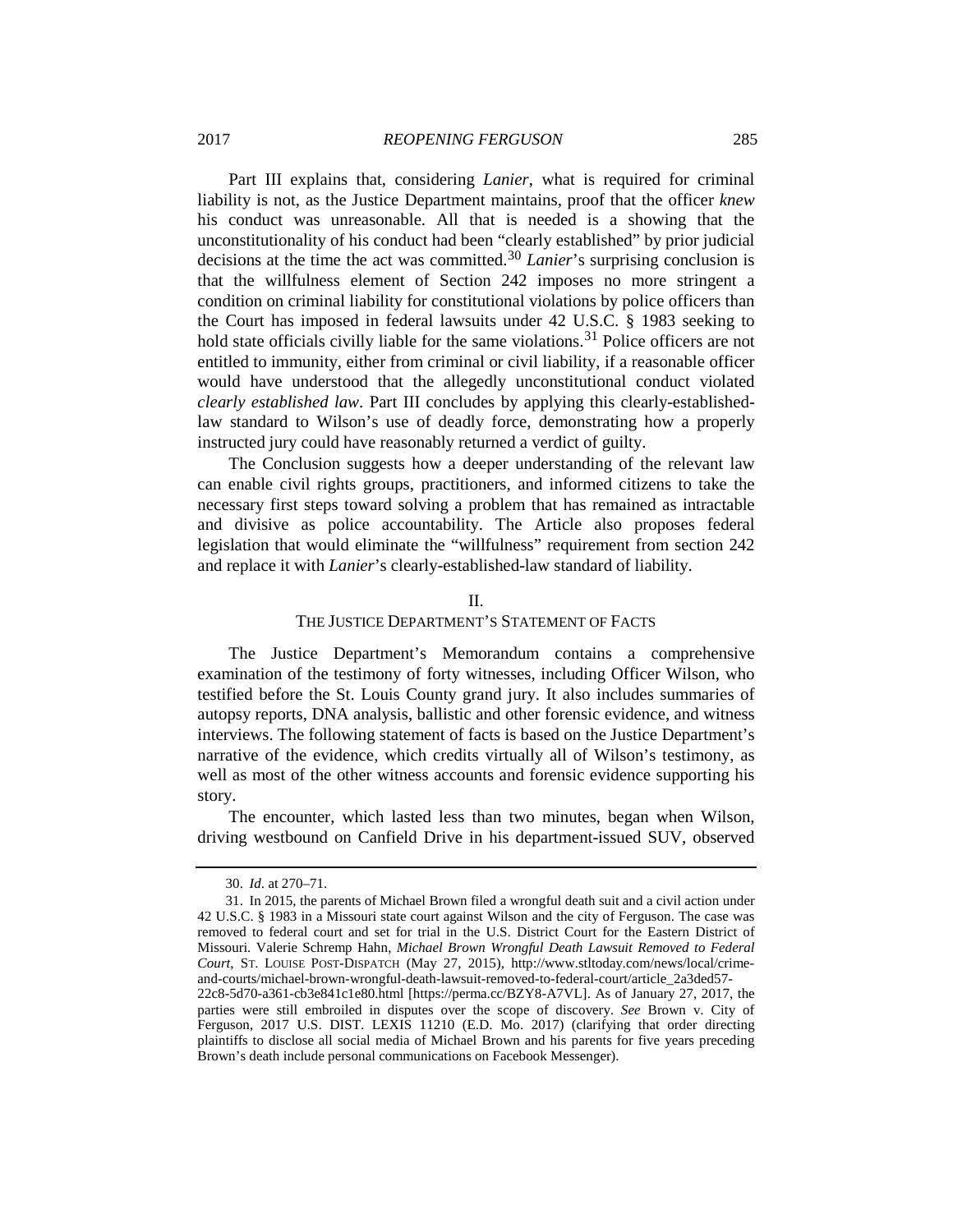Brown and a friend, Darien Johnson, walking eastbound in the middle of the street. Brown and Johnson had just come from a nearby convenience store where Brown had strong-armed a clerk in shoplifting several packs of cigarillos, resulting in a dispatch call reporting a "stealing in progress". Wilson was aware of this recent shoplifting incident when he observed the two.[32](#page-9-0)

When the two men failed to obey Wilson's command to walk on the sidewalk,  $33$  Wilson, suspecting they fit the descriptions in the dispatch, called for backup and reversed his SUV at a forty-five-degree angle, blocking them from walking any further. Wilson then attempted to open the driver's door of his SUV, but his vehicle had swerved so close to Brown that the door came into contact with Brown's body and either rebounded closed, or Brown pushed it closed.[34](#page-9-2)

A struggle ensued, during which Brown reached into the SUV through the open driver's window and punched Wilson twice in the jaw.[35](#page-9-3) Wilson testified that because he was trapped in his vehicle and could not reach either his retractable baton or his mace,  $36$  he responded by withdrawing his .40 caliber semi-automatic pistol from its holster. $37$  Brown then grabbed the pistol and momentarily gained control of it, preventing the gun from firing when Wilson twice pulled the trigger.<sup>[38](#page-9-6)</sup> Wilson pulled the trigger a third time, striking Brown's right hand at the base of his thumb.<sup>[39](#page-9-7)</sup> Brown briefly backed up and then leaned into the driver's window and assaulted Wilson again. Wilson fired another shot, which did not hit Brown and apparently struck the ground.<sup>[40](#page-9-8)</sup> Brown then fled, running eastbound on Canfield Drive, with Wilson in pursuit, pistol in hand, pointed down. Brown ran for a distance of approximately 180 feet from the SUV, and then suddenly stopped and turned around.<sup>[41](#page-9-9)</sup>

37. *Id*. at 13–14.

<span id="page-9-6"></span><span id="page-9-5"></span><span id="page-9-4"></span>38. *Id.* at 14. Media reports of the Justice Department findings suggested that Brown reached for Wilson's gun while it was still holstered, but the Memorandum makes clear that Brown did not grab the gun until Wilson withdrew it from his holster. *Id*. at 13–14.

<span id="page-9-10"></span><sup>32.</sup> MEMORANDUM, *supra* note [21,](#page-5-4) at 6.

<span id="page-9-1"></span><span id="page-9-0"></span><sup>33.</sup> According to Darien Johnson's testimony, Wilson said "Get the fuck on the sidewalk." *Id*. at 44. Wilson denied using the obscenity and testified that in response to his saying "What's wrong with the sidewalk?", Brown replied, "Fuck what you have to say." *Id*. at 12–13.

<sup>34.</sup> *Id*. at 6.

<span id="page-9-3"></span><span id="page-9-2"></span><sup>35</sup>*. Id*. at 13. Several witnesses testified that Wilson first reached out of the window and grabbed Brown by the neck. *Id*. at 6. The Memorandum rejects these accounts as inconsistent with the autopsy results, which showed no injuries to the neck. However, the private forensic pathologist retained by the family stated that while the lack of injury made strangling unlikely, it did not necessarily rule out a neck restraint. *Id*. at 20.

<sup>36.</sup> *Id*. at 6, 13. Wilson did not carry a taser. *Id.* at 13.

<sup>39.</sup> *Id*. at 6 &14.

<sup>40.</sup> *Id*. at 14.

<span id="page-9-9"></span><span id="page-9-8"></span><span id="page-9-7"></span><sup>41.</sup> *Id*. at 7. It remains unclear why Brown, having reached the intersection of Canfield Drive and the driveway into the parking lot of the apartment complex where he lived, would suddenly stop and turn around. When asked if he had an explanation, Witness 102, regarded by Justice Department lawyers as credible and reliable, replied: "No, I'm not sure . . . . To this day, [I ask] why would he turn around and not give himself up." Transcript of Grand Jury Hearing at 177,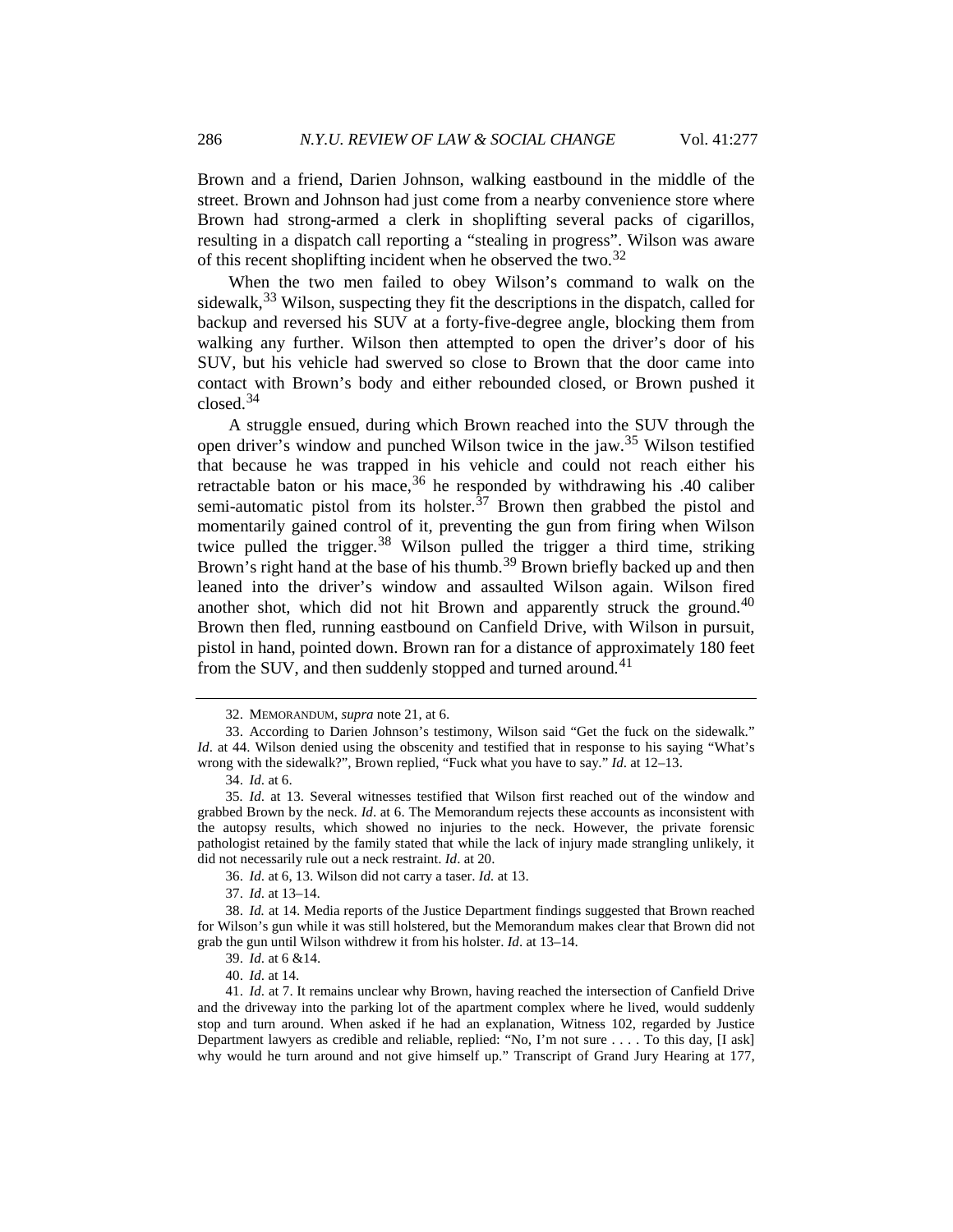Although credible witnesses testified that when he turned to face Wilson, "Brown held his hands up at shoulder level with his palms facing outward," these same witnesses said this was only "for a brief moment," and described Brown as "then dropping his hands and 'charging' at Wilson" before any shots were fired.<sup>[42](#page-10-0)</sup> After reviewing all the testimony and forensic evidence, the Memorandum concludes with respect to this issue: "Witness accounts that suggest Brown was standing still with his hands raised in an unambiguous signal of surrender when Wilson shot Brown are inconsistent with the physical evidence . . . [or] are otherwise not credible."<sup>43</sup>At the time Brown stopped fleeing and turned to face Wilson, he was twenty to thirty feet away, according to Wilson's testimony.[44](#page-10-2) While credible witnesses gave varying accounts of what happened next, describing Brown as "charging," "running," or "walking" toward Wilson, the Memorandum settles on a narrative that describes Brown as "moving" in Wilson's direction when the first shots were fired.<sup>[45](#page-10-3)</sup> Wilson testified that he did not begin firing until Brown started "running" at Wilson, closing the distance between them to about fifteen feet after failing to comply with Wilson's repeated order to stop and get on the ground.<sup>[46](#page-10-4)</sup> He then fired ten shots,<sup>[47](#page-10-5)</sup> in three separate volleys, as Brown advanced, with the last volley being fired when Brown was about eight to ten feet from Wilson.[48](#page-10-6) The shots hit Brown, according to the autopsy report, as few as five or as many as seven times (two of the entry wounds may have been re-entry wounds).<sup>[49](#page-10-7)</sup> The final and fatal

44. *Id*. at 14.

48. *Id*.

State of Missouri v. Darren Wilson, Vol. VI, (Sept. 23, 2014), http://www.nytimes.com/interactive/ 2014/11/25/us/evidence-released-in-michael-brown-case.html?\_r=0 [https://perma.cc/FJN9-48F5] [hereinafter TRANSCRIPT]. A searchable text of the grand jury transcript is available at, http://apps.stlpublicradio.org/ferguson-project/evidence.html [https://perma.cc/V45N-U2UU]. Whether Brown suddenly turned around because Wilson fired one or more shots at him while he was running is a question that should have been left to a jury, in view of credible testimony and forensic evidence that would have supported such a finding. *See infra* note 45.

<sup>42.</sup> MEMORANDUM, *supra* not[e 21,](#page-5-4) at 8.

<sup>43.</sup> *Id*. at 78.

<span id="page-10-3"></span><span id="page-10-2"></span><span id="page-10-1"></span><span id="page-10-0"></span><sup>45.</sup> *Id*. at 8. Although the autopsy confirmed that Brown did not sustain any gunshot wounds to his back, neither the autopsy results nor the ballistics analysis ruled out the possibility that Wilson fired one or more shots while Brown was running away, as several witnesses testified, but without hitting him. A spent bullet fragment was recovered from the exterior wall of an apartment building toward which Brown was running. *Id*. at 16–17. It is also possible that one or two of the shots struck Brown's right arm before he turned around. The memo states: "Given the mobility of the arm, it is impossible to determine whether Brown was facing Wilson or had his back toward him [when those shots struck him]." *Id*. at 19. These are among the factual issues the Justice Department should have left to a jury.

<sup>46.</sup> *Id*. at 15.

<sup>47.</sup> Wilson fired a total of twelve shots, two from the SUV and ten on the roadway. *Id*. at 7.

<span id="page-10-7"></span><span id="page-10-6"></span><span id="page-10-5"></span><span id="page-10-4"></span><sup>49.</sup> *Id*. at 17. The memorandum states that Brown was shot "at least six and at most eight" times, but these figures include the earlier shot to the base of his right thumb at the SUV. *Id*.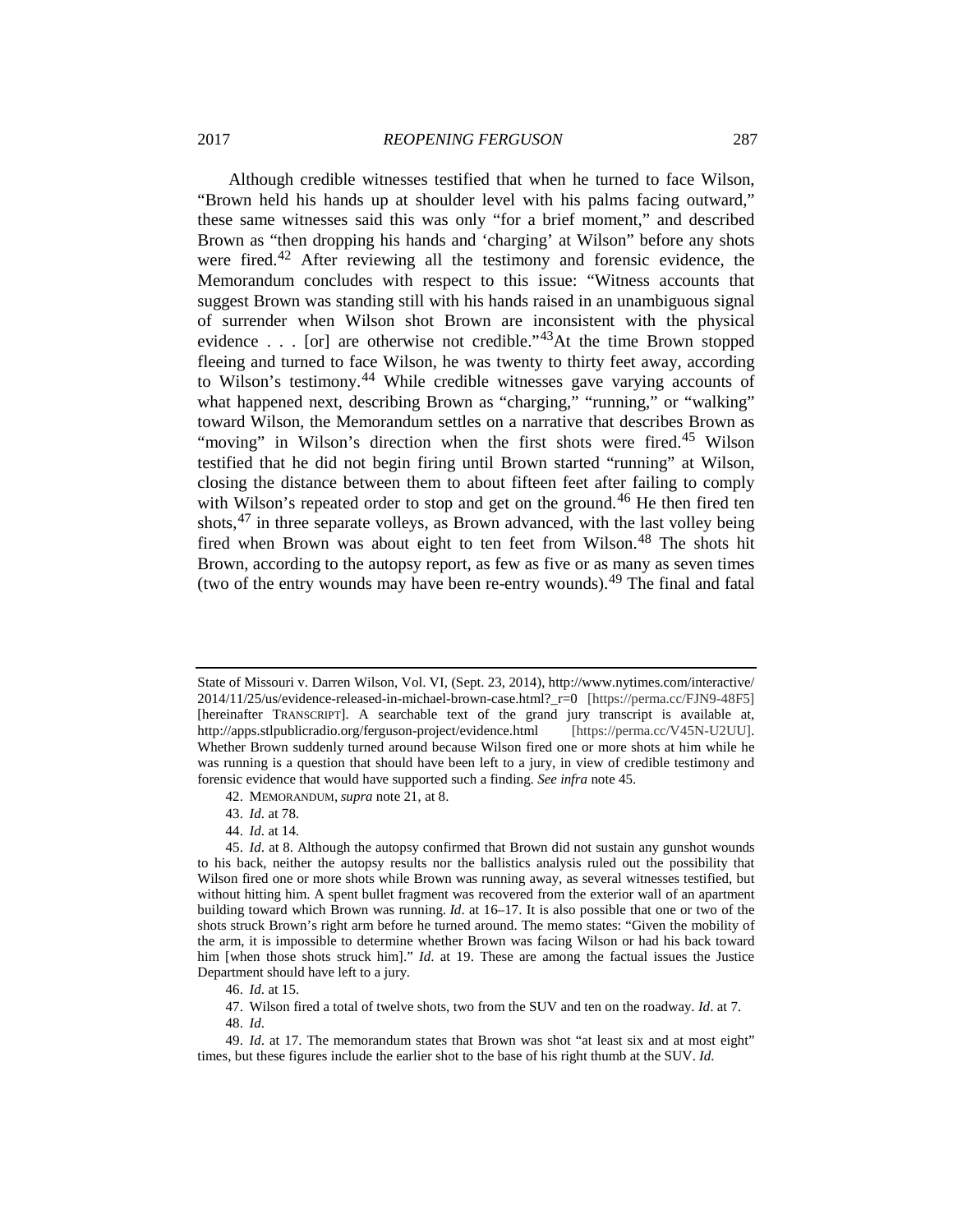shot to the apex of Brown's head was fired when Brown was two to three feet away.[50](#page-11-0)

## THE JUSTICE DEPARTMENT'S LEGAL ANALYSIS

## *A. Reasonableness of Officer Wilson's Use of Deadly Force*

To obtain a conviction under the federal criminal statute imposing constitutional limits on the conduct of police officers and other state or local officials, 18 U.S.C. § 242, the government must prove beyond a reasonable doubt that the defendant deprived the victim of a right protected by the Constitution. The relevant constitutional right in the case against Officer Wilson is the Fourth Amendment right to be protected from unreasonable searches and seizures which includes the right to be free from the excessive use of force. Finding a Fourth Amendment violation, on the basis of the preceding statements of facts, turns on whether Wilson had reasonable grounds to use deadly force at the time he started shooting.

Had the killing of Michael Brown occurred prior to 1985, classifying the shooting as a reasonable use of lethal force would have been beyond dispute, even if Wilson had shot Brown in the back as he ran down Canfield Drive. Until the Supreme Court's 1985 decision in *Tennessee v. Garner*, [51](#page-11-1) the use of deadly force to prevent the escape of a fleeing felon was constitutionally permissible, without regard to the nature of the felony. Since Brown was classifiable as a felon both by reason of his assault on Wilson in the  $SUV$ ,  $52$  and his use of force in pushing the convenience store clerk who tried to stop him from leaving with the stolen cigarillos,[53](#page-11-3) Brown was a "fleeing felon" when he ran down the street after the encounter at the SUV. In pre-*Garner* America, this would have provided sufficient grounds to justify killing him to prevent his escape.

<span id="page-11-5"></span>In its decision in *Garner*, the Court announced that using deadly force to apprehend or prevent the escape of a suspected felon would no longer be tolerated under the Fourth Amendment's prohibition of unreasonable searches and seizures, unless there is probable cause to believe the suspect either (1) "has committed a crime involving the infliction or threatened infliction of serious physical harm,"[54](#page-11-4) or (2) "poses a significant threat of death or serious physical

<sup>50.</sup> *Id*. at 18.

<sup>51.</sup> 471 U.S. 1 (1985).

<span id="page-11-2"></span><span id="page-11-1"></span><span id="page-11-0"></span><sup>52.</sup> An assault on a police officer, however slight the injury, is a Class C felony in Missouri. MO. ANN. STAT. § 565.082.7 (West 2015).

<span id="page-11-3"></span><sup>53.</sup> MO. ANN. STAT. § 569.030 (West 2015) ("A person commits the crime of robbery . . . when he forcibly steals property"; this is a class B felony). The force required to resist the owner's attempt to prevent the stealing is sufficient to make the taking a robbery. *See* 3 WAYNE R. LAFAVE, SUBSTANTIVE CRIMINAL LAW § 20.3(d)(1) (2d ed. 2003).

<span id="page-11-4"></span><sup>54.</sup> 471 U.S. at 11. Neither the use of force in the convenience store robbery nor the blows to Wilson's face qualified as "serious physical harm." The terms "serious physical harm," "serious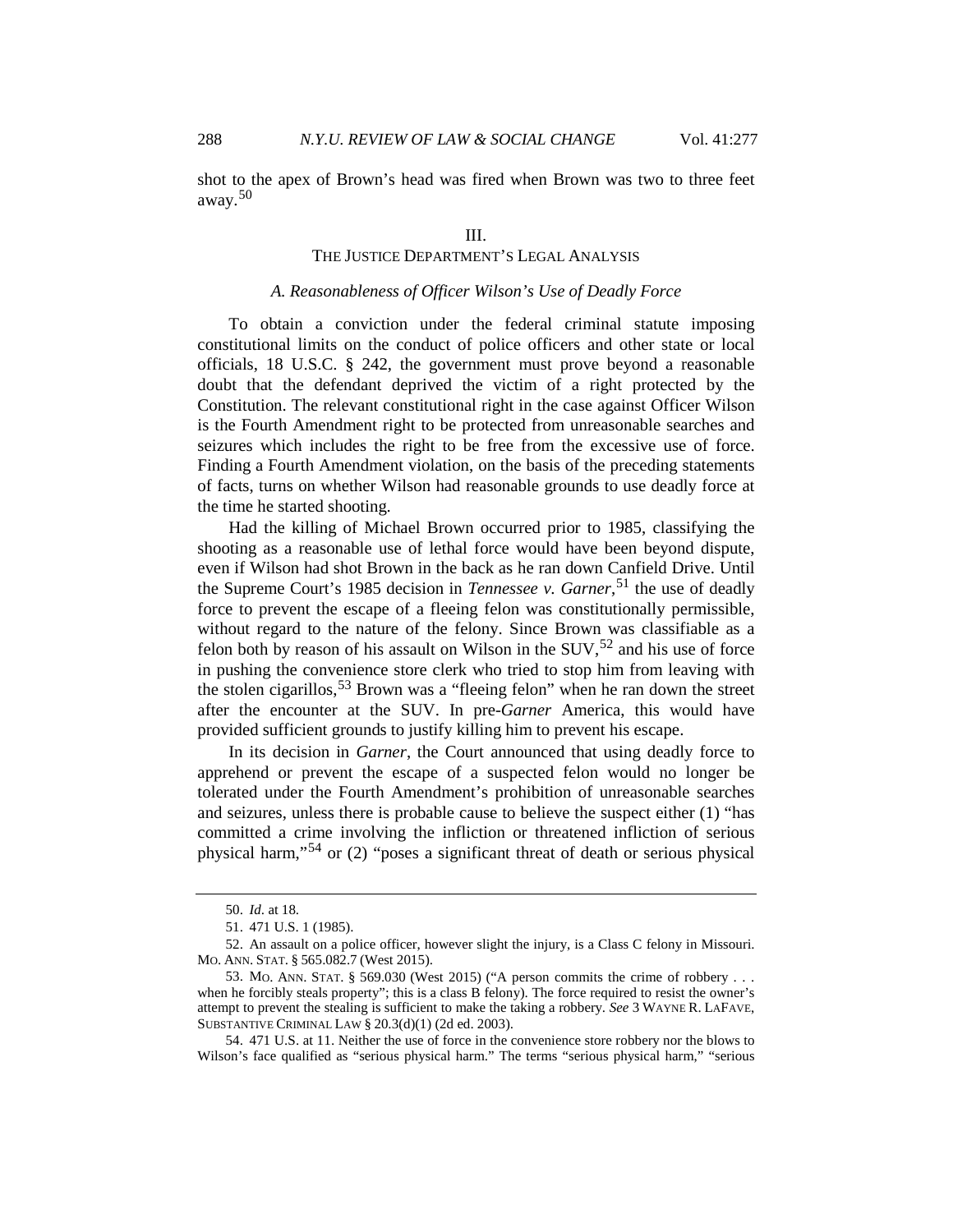<span id="page-12-3"></span>injury to the officer or others."[55](#page-12-0) Unless Wilson had reasonable grounds to believe that Brown would either kill him or cause him serious physical injury when Brown stopped fleeing and, suddenly turning around, headed back toward Wilson, Brown's failure to raise his hands or otherwise clearly indicate his surrender was not sufficient to justify killing him.<sup>[56](#page-12-1)</sup>

The Justice Department argued that Wilson had reasonable grounds to fear for his life because, as Brown moved toward Wilson, he "reached toward his waistband, *causing Wilson to fear that Brown was reaching for a weapon*."[57](#page-12-2)

<span id="page-12-2"></span>57. MEMORANDUM, *supra* note [21,](#page-5-4) at 82 (emphasis added); *see also id*. at 15 ("Wilson thought Brown might be reaching for a weapon.").

physical injury," and "serious bodily injury" are used interchangeably. For various statutory definitions of these phrases, *see, e.g.*, ARIZ. REV. STAT. § 13-105(39) (West 2016) (defining "serious physical injury" as "physical injury that creates a reasonable risk of death, or that causes serious and permanent disfigurement, serious impairment of health or loss or protracted impairment of the function of any bodily organ or limb"); CAL. PENAL CODE § 243(f)(4) (West 2015) (defining "serious bodily injury" as "a serious impairment of physical condition, including, but not limited to, the following: loss of consciousness; concussion; bone fracture; protracted loss or impairment of function of any bodily member or organ; a wound requiring extensive suturing; and serious disfigurement"). For a discussion of whether Brown's effort to gain control of Wilson's weapon constituted a crime involving the threatened infliction of serious physical harm, see *infra* not[e 70.](#page-15-0)

<span id="page-12-0"></span><sup>55.</sup> 471 U.S. at 3. More recently, the Court, in *Scott v. Harris*, which involved a high-speed car chase, rejected the per se rules articulated in *Garner* as a proper test for determining excessiveforce issues, in favor of a "balancing" test of reasonableness. 550 U.S. 372, 383 (2007); *see* Mattos v. Agarano, 661 F.3d 433, 441 (9th Cir. 2011) (en banc) ("there are no per se rules in the Fourth Amendment excessive force context") (citing *Scott*); Rachel A. Harmon, *When is Police Violence Justified?*, 102 NW. U. L. REV. 1119, 1135–36 (2008) ("In a paragraph . . . the Supreme Court waved away what every federal court since *Garner* – including the Supreme Court itself – had taken to be clear criteria for determining the reasonableness of the use of deadly force."). Nevertheless, *Garner* continues to retain its authority as a source of "factors" to be taken into account in determining reasonableness. *See Scott*, 550 U.S. at 383. These factors include "the severity of the crime at issue, whether the suspect poses an immediate threat to the safety of the officers or others, and whether he is actively resisting arrest or attempting to evade arrest by flight." Graham v. Connor, 490 U.S. 386, 396 (1989) (citing *Garner*); *see also Mattos*, 661 F.3d at 441 (recognizing that the *Garner* factors survived *Scott*).

<span id="page-12-1"></span><sup>56.</sup> St. Louis County prosecutors initially provided jurors with a copy of a Missouri statute authorizing police officers to use deadly force to apprehend *any* fleeing felon, MO. ANN. STAT. § 563.046.3(2)(a) (West 2015). *See* TRANSCRIPT, *supra* note [41,](#page-9-10) Vol. XXIV, (Nov. 21, 2014) at 134. The statute, as applied to non-violent felonies, is clearly unconstitutional under *Garner*. It was not until the end of the last day of testimony that jurors were informed by prosecutor Kathy Alizadeh that the Missouri statute "does not comply with United States Supreme Court cases" and were provided with a correct statement of the law. TRANSCRIPT, *supra* note [41,](#page-9-10) Vol. XXIV, at 134–35. When a grand juror sought clarification, Ms. Alizadeh replied, "As far as you need to know, just don't worry about that . . . Just disregard that statute." *Id*. at 136. Prosecutor Sheila Whirley cut off any further questions saying, "We don't want to get into a law class." *Id*. Jurors had thus heard testimony for three months under the mistaken impression that because Brown had committed the felony of assaulting a police officer while Wilson was seated in his SUV, Wilson had the right to kill him when he fled, without regard to whether he posed any threat of death or serious injury. Whatever the actual impact of this mistake on the deliberation of the jurors, it would seem sufficiently prejudicial to argue that, in addition to any violation of his Fourth Amendment rights by Officer Wilson, Michael Brown was also denied his due process right to have that question fairly determined by a grand jury properly instructed on the relevant law.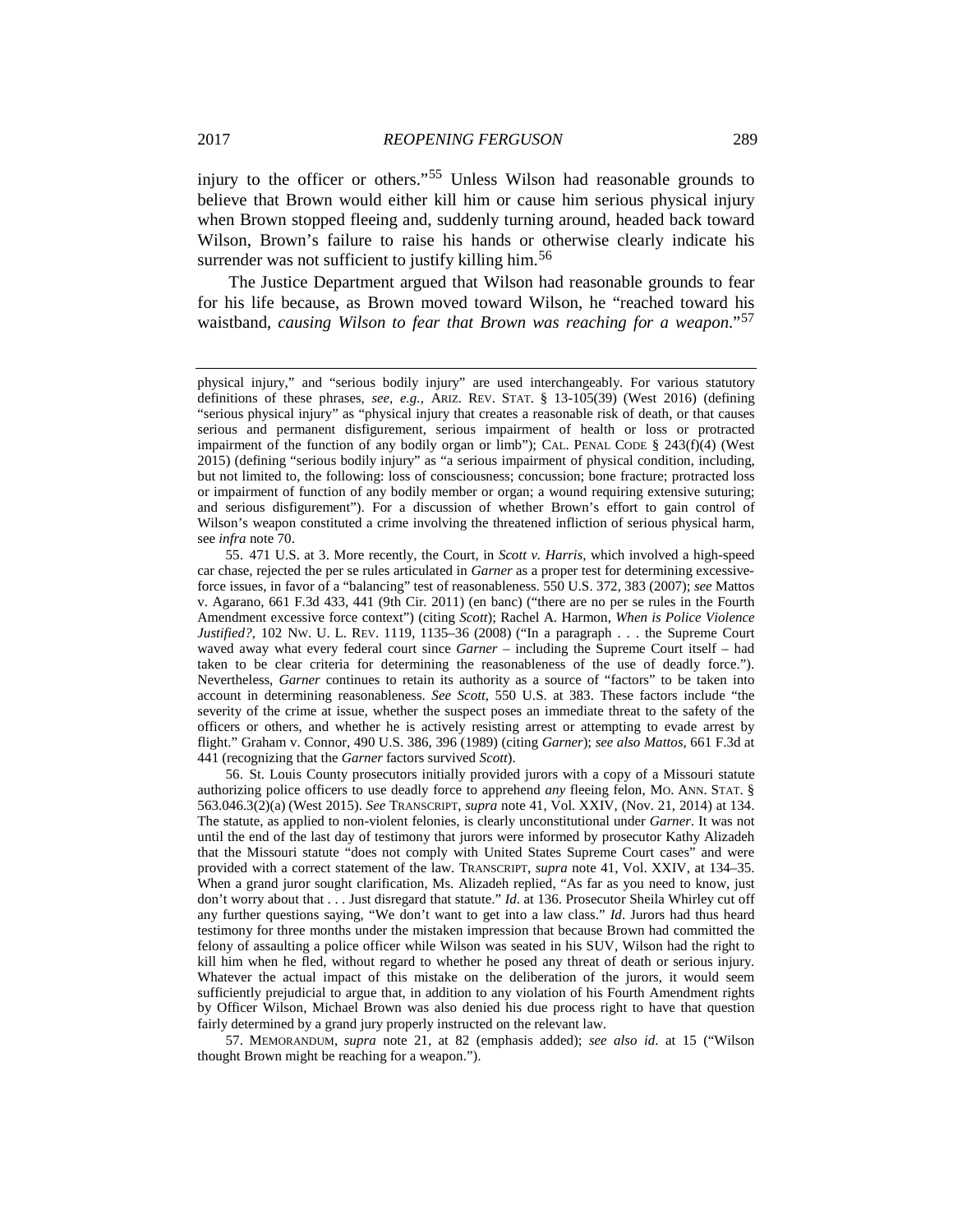<span id="page-13-0"></span>This statement is not supported by Wilson's own grand jury testimony. Wilson testified that he observed Brown's right hand reaching "under his shirt in his waistband [as] he starts running at me,"<sup>[58](#page-13-1)</sup> but he never stated that he believed Brown was reaching for a weapon.<sup>[59](#page-13-2)</sup> The detective who interviewed Wilson the day after the shooting, when called to testify, was specifically asked by one of the prosecutors, "Did he [Wilson] ever tell you that he thought Michael Brown was going for a weapon?"<sup>[60](#page-13-3)</sup> The detective replied that Wilson made three references to Brown's hand being in his waistband, and that, "as a police officer knowing that if an individual has his hand in his waistband, that is of concern to me personally. And so it was *implied*, *in my opinion . . .* that Darren Wilson was making reference to believing that there could have been a weapon in Michael Brown's waistband. [H]owever, as you said, he never specifically mentioned the word weapon."<sup>[61](#page-13-4)</sup>

The Memorandum proceeds to argue that even if Brown had never reached into his waistband, the mere fact that he continued to move toward Wilson, instead of complying with his command to get on the ground, was alone sufficient to give Wilson reasonable grounds to use deadly force.<sup>[62](#page-13-5)</sup> In support of this statement, the Justice Department cites the decision of the Eighth Circuit Court of Appeals in *Loch v. City of Litchfield*, [63](#page-13-6) which the Memorandum says

<sup>58.</sup> TRANSCRIPT, *supra* not[e 41,](#page-9-10) Vol. V, (Sept. 16, 2014) at 227.

<span id="page-13-2"></span><span id="page-13-1"></span><sup>59.</sup> A grand juror asked Wilson whether, when Brown stopped running and headed back toward him, "did you ever think that okay, maybe he don't have a gun, I need to stop shooting?" *Id*. at 267. Wilson said that when he was seated in his SUV, "I wasn't thinking about that at that time," but because another grand juror interrupted with a question about what happened at the SUV, Wilson did not complete his answer to the original question. *Id*. at 268.

<sup>60.</sup> TRANSCRIPT, *supra* not[e 41,](#page-9-10) Vol. XXIV, (Nov. 21, 2014) at 93.

<span id="page-13-4"></span><span id="page-13-3"></span><sup>61.</sup> *Id*. at 94 (emphasis added). An FBI agent who also interviewed Wilson testified that Wilson stated, "[Brown] put his right hand in his waistband." TRANSCRIPT, *supra* note [41,](#page-9-10) Vol. V, (Sept. 16, 2014) at 166. The agent further testified that "at the time Officer Wilson didn't know whether or not he was armed. *He thought that perhaps Michael Brown was armed and that's what he was going for.*" *Id.* (emphasis added). The prosecutor who had asked the St. Louis detective for clarification of his testimony regarding Wilson's statement about Brown reaching into his waistband, *supra* note [60](#page-13-0) and accompanying text, did not seek similar clarification from the FBI agent. The law of self-defense in most states requires not only reasonable grounds to believe in the existence of circumstances that would justify defensive force; the defendant must also have an *actual* belief. 2 LAFAVE, *supra* note [53,](#page-11-5) § 9.4(c). However, Fourth Amendment law is not identical to the law of self-defense. Insofar as the Fourth Amendment imposes a standard that is entirely objective, *see* Graham v. Connor, 490 U.S. 386, 397 (1989) ("the 'reasonableness' inquiry in an excessive force case is an objective one . . . without regard to [the officer's] underlying intent or motivation"), Wilson's failure to actually believe that Brown was reaching for a weapon arguably would not preclude a jury from finding in a federal prosecution that there was no Fourth Amendment violation if a reasonable police officer would have believed it. *See* Harmon, *supra* note 55, at 1183 n.287. Whether it was objectively reasonable to believe that Brown was reaching for a weapon, rather than pulling up his pants, as witnesses testified, MEMORANDUM, *supra* note [21,](#page-5-4) at 8, is a question that should have been left to a jury.

<sup>62.</sup> MEMORANDUM, *supra* note [21,](#page-5-4) at 84.

<span id="page-13-6"></span><span id="page-13-5"></span><sup>63.</sup> 689 F.3d 961 (8th Cir. 2012).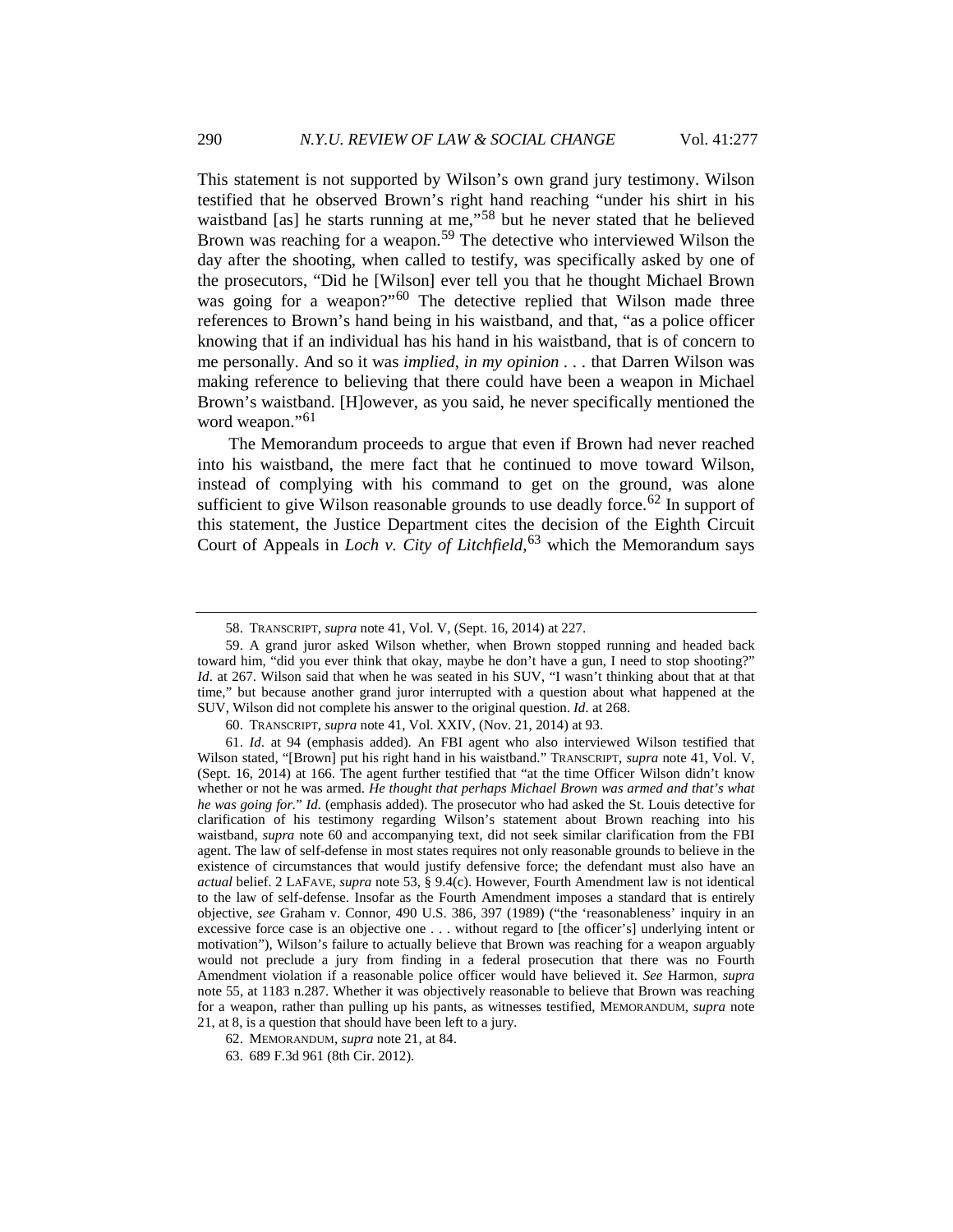"is dispositive on this point."[64](#page-14-0) This assertion is not supported by the court's opinion in *Loch*.

While the Court of Appeals in *Loch* found that the officer in that case acted reasonably by shooting the suspect as he "continued toward [the officer] despite the officer's repeated orders to get on the ground,"[65](#page-14-1) the Justice Department failed to recognize that the court regarded that use of deadly force as reasonable only because the suspect's brother-in-law had told the officer that the suspect "was armed with a firearm*.*"[66](#page-14-2) Although the suspect had thrown the gun in the snow before he started to move toward the officer, the court noted that the officer "did not observe that action". The court concluded, therefore, that "*having just been told that [the suspect] had a gun*, [the officer] acted reasonably in drawing his firearm and ordering [the suspect] to the ground to prevent harm to [the brother-in-law] or others at the scene."<sup>[67](#page-14-3)</sup> In these circumstances, the court concluded, the suspect's continued movement toward the officer despite the officer's repeated orders to get on the ground justified killing him. Had Wilson believed, as the officer in *Loch* believed, that the suspect attacking him was armed, Wilson's use of deadly force would have been justified under *Loch*. Absent that belief, *Loch* is not the "dispositive" bar to conviction that the Justice Department says it is.

It appears that Wilson believed his life was in danger not because he thought Brown was reaching for a gun, but because of what had happened earlier in the encounter at the police vehicle. Wilson believed he had to use deadly force because Brown had previously attempted to overpower him in his  $\text{SUV}^{68}$  $\text{SUV}^{68}$  $\text{SUV}^{68}$  and gain control of his weapon, and he feared that if Brown reached him, Brown would succeed this time and kill Wilson with his own weapon.<sup>[69](#page-14-5)</sup> Whatever justification there may have been for Wilson's use of deadly force while still

<sup>64.</sup> MEMORANDUM, *supra* not[e 21,](#page-5-4) at 84.

<sup>65.</sup> 689 F.3d at 966, *quoted in* MEMORANDUM, *supra* note [21,](#page-5-4) at 84.

<sup>66.</sup> 689 F.3d at 966.

<sup>67.</sup> *Id*. (emphasis added).

<span id="page-14-4"></span><span id="page-14-3"></span><span id="page-14-2"></span><span id="page-14-1"></span><span id="page-14-0"></span><sup>68.</sup> Wilson described Brown as looking "like a demon" and as appearing "Hulk Hogan-like" during this altercation at the SUV. MEMORANDUM, *supra* note [21,](#page-5-4) at 14, 36. Wilson believed that Brown "could have easily overpowered [him]." *Id*. at 36. Wilson also testified that while he was shooting at Brown, "it looked like he was almost bulking up to run through the shots." TRANSCRIPT, *supra* note [41,](#page-9-10) Vol. V, (Sept. 16, 2014) at 228. Wilson is six-feet-four and weighs 215 pounds. Brown was six-feet-five and weighed nearly 300 pounds. On the unconscious racial bias implicit in the attribution by whites of superhuman physical and mental qualities to blacks, see Adam Waytz, Kelly Marie Hoffman & Sophie Trawalter, *A Superhumanization Bias in Whites' Perceptions of Blacks*, 6 PSYCHOL. & PERS'Y SCI. 352 (2015). For the argument that racially stereotyped perceptions of African American men, even if shared by most police officers, should not be part of the jury's calculus of reasonableness, see Jody D. Armour, *Race Ipsa Loquitur: Of Reasonable Racists, Intelligent Bayesians, and Involuntary Negrophobes*, 46 STAN. L. REV. 781, 787–90, 784–85 (1994).

<span id="page-14-5"></span><sup>69.</sup> Wilson testified that he had no doubt that Brown presented an imminent risk of death. TRANSCRIPT, *supra* note [41,](#page-9-10) Vol. V, (Sept. 16, 2014) at 229 ("I know if he reaches me, he'll kill me.").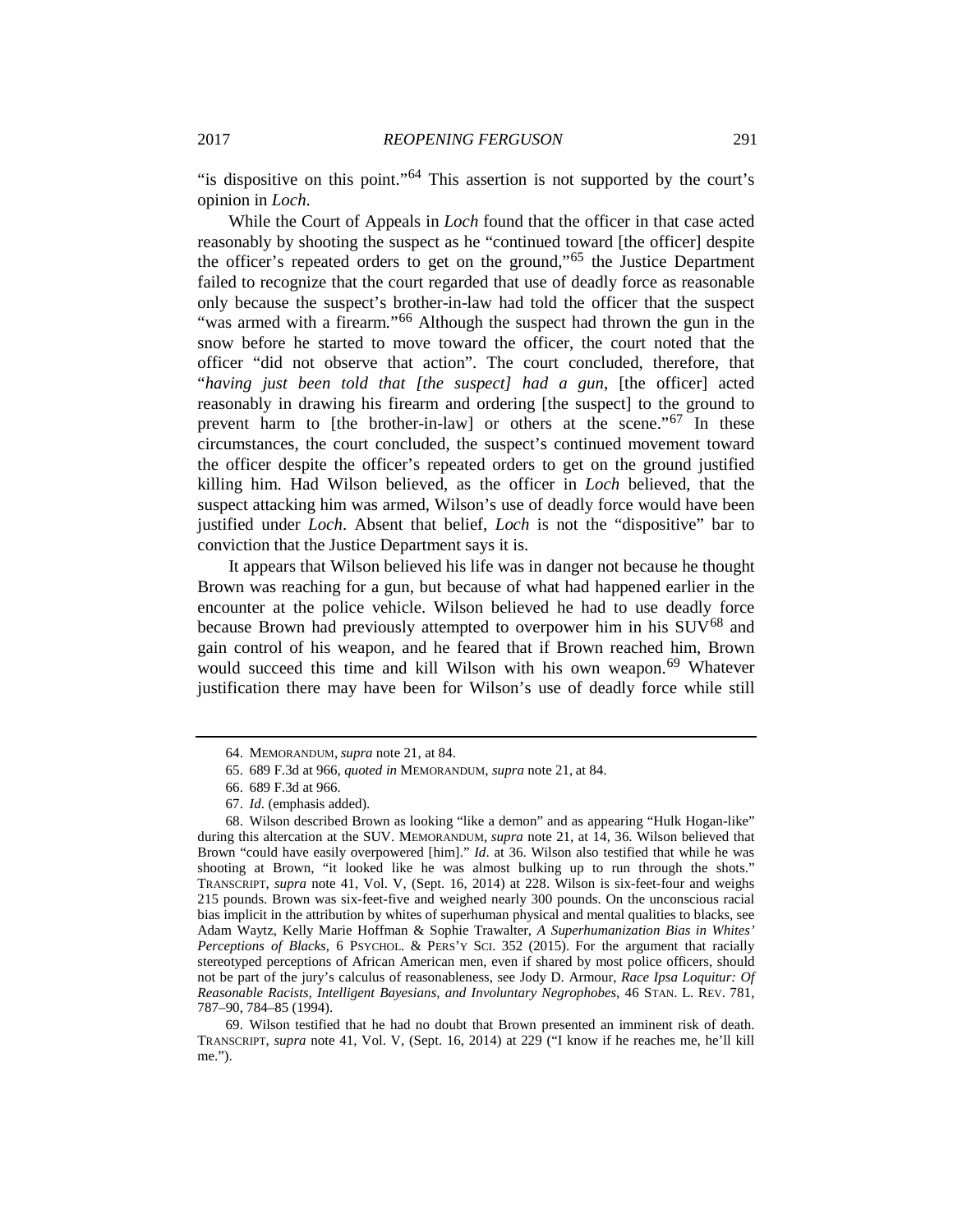<span id="page-15-0"></span>seated in his SUV, Brown no longer posed a threat to Wilson after the struggle had ended and Brown had run 180 feet down the street.<sup>[70](#page-15-1)</sup>

The question remains whether Brown posed a reasonable threat of death or serious bodily injury when he turned around and started to move in Wilson's direction. Unlike the situation Wilson faced in his SUV, where he was unable to reach his mace or baton, both of these less-lethal alternatives were available to him in the subsequent confrontation with Brown in the roadway, although he used neither. A full shot of mace, the brand name for pepper spray, is powerful enough to stop a charging grizzly bear,  $71$  and has been shown, in a study of use of the spray by the Baltimore Police Department, to be effective in subduing dangerous or violently resisting suspects in eighty-four percent of the cases surveyed.<sup>[72](#page-15-3)</sup> Even if a police officer has reasonable grounds to fear death or

<span id="page-15-4"></span><span id="page-15-1"></span><sup>70.</sup> It is arguable that Brown's grabbing of Wilson's weapon at the SUV qualified as a crime involving the "threatened infliction of serious physical harm" and thus provided a predicate for using deadly force to prevent the escape of a dangerous felon, as *Garner* permits, *see supra* Parts III(A). The argument is not without merit, although the Justice Department Memorandum does not make it in Wilson's defense, and the rejection by the Supreme Court of per se rules for determining reasonableness in the excessive force context, *see supra* note [55,](#page-12-3) means that the question of whether Brown's conduct at the SUV qualified as a violent felony is not dispositive. However, insofar as the Supreme Court has said that "culpability is relevant . . . to the reasonableness of the seizure," *Scott*, 550 U.S. at 384 n.10, the issue of Brown's culpability in trying to gain control of Wilson's weapon is an important factor in determining reasonableness. Wilson testified that he regarded Brown's punching him in the face as sufficient to justify the use of deadly force while seated in his SUV, and that he withdrew his pistol with the intent to kill Brown even before Brown reached for it. TRANSCRIPT, *supra* note [41,](#page-9-10) Vol. V, (Sept. 16, 2014) at 236–37. In response to a prosecutor's question whether Wilson would have used deadly force if Brown had not grabbed his gun, Wilson replied: "My gun was already being presented as a deadly force option while he was hitting me in the face." *Id*. at 237. Therefore, any effort by Brown to gain control of Wilson's gun and prevent it from being fired at him must be viewed as a justifiable act of self-defense. Although most states, by statute or case law, prohibit resistance to an unlawful arrest, *see* State v. Valentine, 935 P.2d 1294, 1302 (Wash. 1997) (resisting an unlawful arrest prohibited in thirty states), the law in every state, including in Missouri, allows a defendant to use force to defend himself against an officer's excessive use of force. *See* State v. Thomas, 625 S.W.2d 115, 122 (Mo. 1982); State v. Mulvihill, 270 A.2d 277, 279 (N.J. 1970); People v. Curtis, 450 P.2d 33, 39 (Cal. 1969); 2 LAFAVE, *supra* not[e 53,](#page-11-5) § 9.4(h).

<span id="page-15-2"></span><sup>71.</sup> A study of Alaskan bear-human encounters found that pepper spray halted aggressive bear behavior in 92% of the cases for brown bears and 90% for black bears. Tom S. Smith, Stephen Herrero, Terry D. Debruyn & James M. Wilder, *Efficacy of Bear Deterrent Spray in Alaska*, 72 J. WILDLIFE MGMT. 640 (2008). In comparison, the success rate for long guns was 76%, and for handguns, 84%. Tom S. Smith, Stephen Herrero, Cali Strong Layton, Randy T. Larson & Kathryn R. Johnson, *Efficacy of Firearms for Bear Deterrence in Alaska*, 76 J. WILDLIFE MGMT. 1021 (2012).

<span id="page-15-3"></span><sup>72.</sup> Research conducted on over 1,000 incidents of the use of pepper spray by officers in the Baltimore Police Department over a three-and-a-half-year period from 1993 to 1996 found an effectiveness rate of 84.3 percent, defining "effectiveness" to include the categories of: "totally incapacitated" (full and immediate immobilization); "submissive" (no resistance); and "resistive" (physically uncooperative but not assaultive or combative). Robert J. Kaminski & Steven M. Edwards, *Assessing the Incapacitative Effects of Pepper Spray During Resistive Encounters with the Police*, 22 POLICING: INT'L J. OF POL. STRAT. & MGMT. 7, 10–11 (1999). An earlier study on pepper spray use by the Baltimore Police Department showed that of 174 suspects sprayed by officers, 156 (or ninety percent) were sufficiently incapacitated to be arrested. *See* CHARLES M.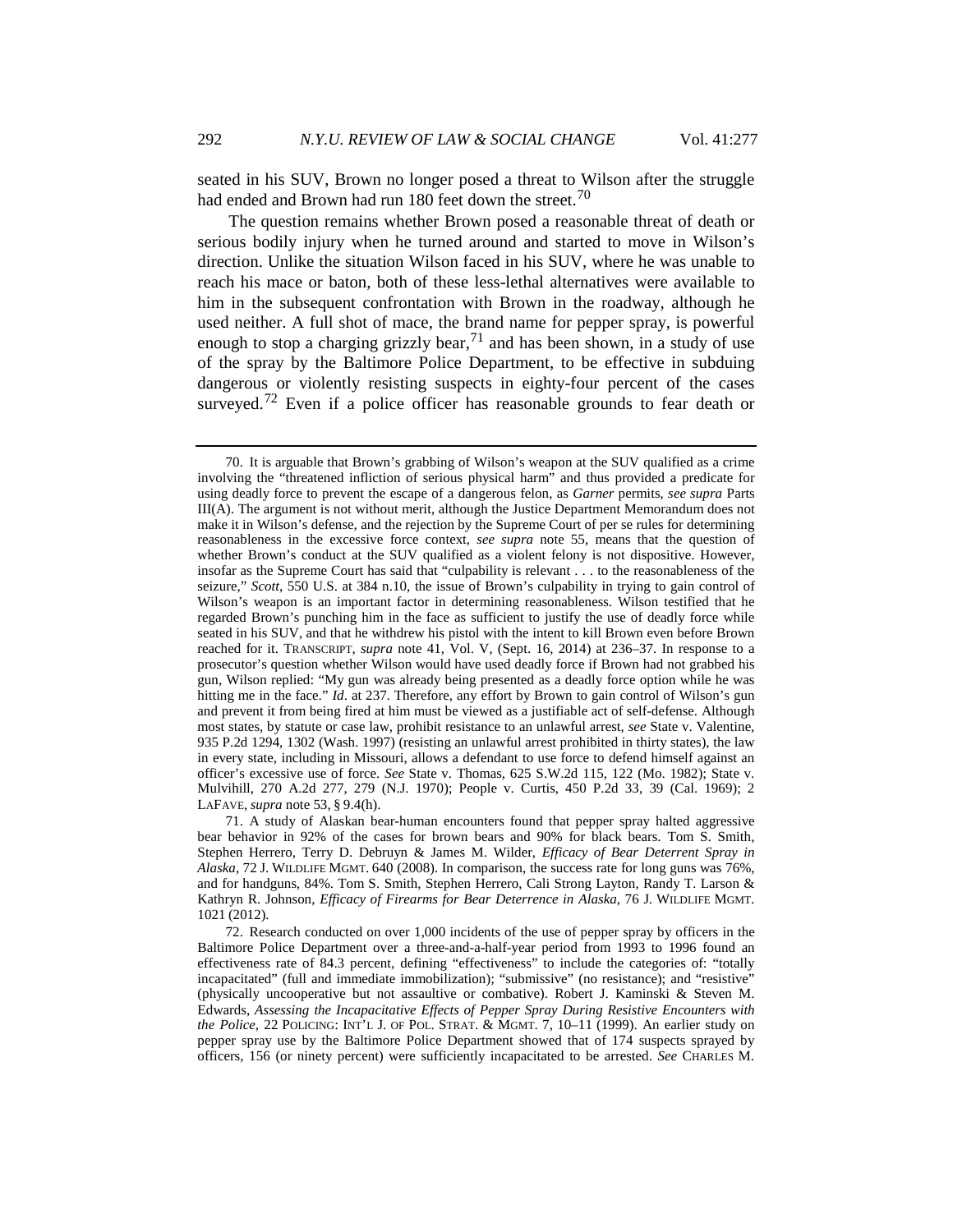serious bodily injury, his use of deadly force is unlawful if it is not *necessary* to kill the suspect in order to subdue him or prevent his escape.<sup>[73](#page-16-0)</sup> This judgment is to be made from the perspective of a reasonable police officer, and includes consideration of "the availability of alternative methods of capturing or subduing a suspect."[74](#page-16-1) The quoted language is from *Retz v. Seaton*, a 2014 decision of the U.S. Court of Appeals for the Eighth Circuit,<sup>[75](#page-16-2)</sup> which governs federal cases in Missouri. The Justice Department's Memorandum, without mentioning the decision, says just the opposite, arguing categorically that the law bars any consideration of alternative methods: "Even if, with hindsight, Wilson could have done something other than shoot Brown, the Fourth Amendment does not second-guess a law enforcement officer's decision on how to respond to an advancing threat."<sup>[76](#page-16-3)</sup>

Although the Justice Department cites previously decided Eight Circuit cases in support of its argument,  $77$  the Court of Appeals, in its 2014 decision, explains that any interpretation of earlier cases that would prohibit a jury from assessing whether a police officer should have used a less-lethal method to subdue a suspect is "incorrect."<sup>[78](#page-16-5)</sup> Those cases, the court explains, "protect police officers from Monday-morning quarterbacking," but "do not preclude consideration of the range of available choices when such evidence is relevant and necessary to determining . . . whether the particular method selected was

74. Retz v. Seaton, 741 F.3d 913, 918 (8th Cir. 2014).

76. MEMORANDUM, *supra* not[e 21,](#page-5-4) at 85.

<span id="page-16-4"></span><span id="page-16-3"></span><span id="page-16-2"></span><span id="page-16-1"></span>77. *Id*. The Memorandum cites *Estate of Morgan v. Cook*, 686 F.3d 494, 497 (8th Cir. 2012), which relies on and quotes from *Cole v. Bone*, 993 F.2d 1328, 1334 (8th Cir. 1993).

<span id="page-16-5"></span>78. *Retz*, 741 F.3d at 918. Referring to the Eighth Circuit's earlier decision in *Cole*, 993 F.2d 1328 and the Supreme Court's decision in *Graham v. Connor*, 490 U.S. 386, the *Retz* court stated: "[Defendant] argues that the rule established in *Graham* and *Cole* bars any consideration of alternative courses of action as irrelevant. This interpretation is incorrect." 741 F.3d at 918. This is not a matter of conflict among different panels in the Eight Circuit which, like a conflict among Circuits, may leave the law uncertain. Judge Wollman, who wrote the earlier opinion in *Cole*, joined the opinion in *Retz* and is presumably the most qualified to provide the correct interpretation of his own opinion.

GREINSKY, SHERI HOLLAND & JULES MARTIN, NEW YORK CIVILIAN COMPLAINT REVIEW BOARD, REPORT OF THE PEPPER SPRAY COMMITTEE at 7 (2000), http://www.nyc.gov/html/ccrb/ downloads/pdf/pepper2000.pdf [https://perma.cc/DM5U-J7KZ]. Other studies report pepper spray as being effective between eighty-five and 100 percent of the time, but effectiveness is either not defined or the definition is too vague to impute a precise meaning. *See* Kaminski & Edwards, at 8– 9.

<span id="page-16-0"></span><sup>73</sup>*. Garner*, 471 U.S. at 3, 11. The determination of whether a particular use of force is necessary is governed by the standard of "reasonableness," and may take into account various factors "including the severity of the crime at issue, whether the suspect poses an immediate threat to the safety of the officer or others, and whether he is actively resisting arrest or attempting to evade the arrest by flight." *Graham*, 490 U.S. at 396. Although the Court did not specifically include less-lethal alternatives as a relevant factor, its list of factors, introduced by the word "including," has been construed by the Fifth, Eighth, Ninth, and D.C. Circuits to be nonexhaustive. *See* Retz v. Seaton, 741 F.3d 913, 918 (8th Cir. 2014) (citing the cases from the other Circuits).

<sup>75.</sup> 741 F.3d 913 (8th Cir. 2014).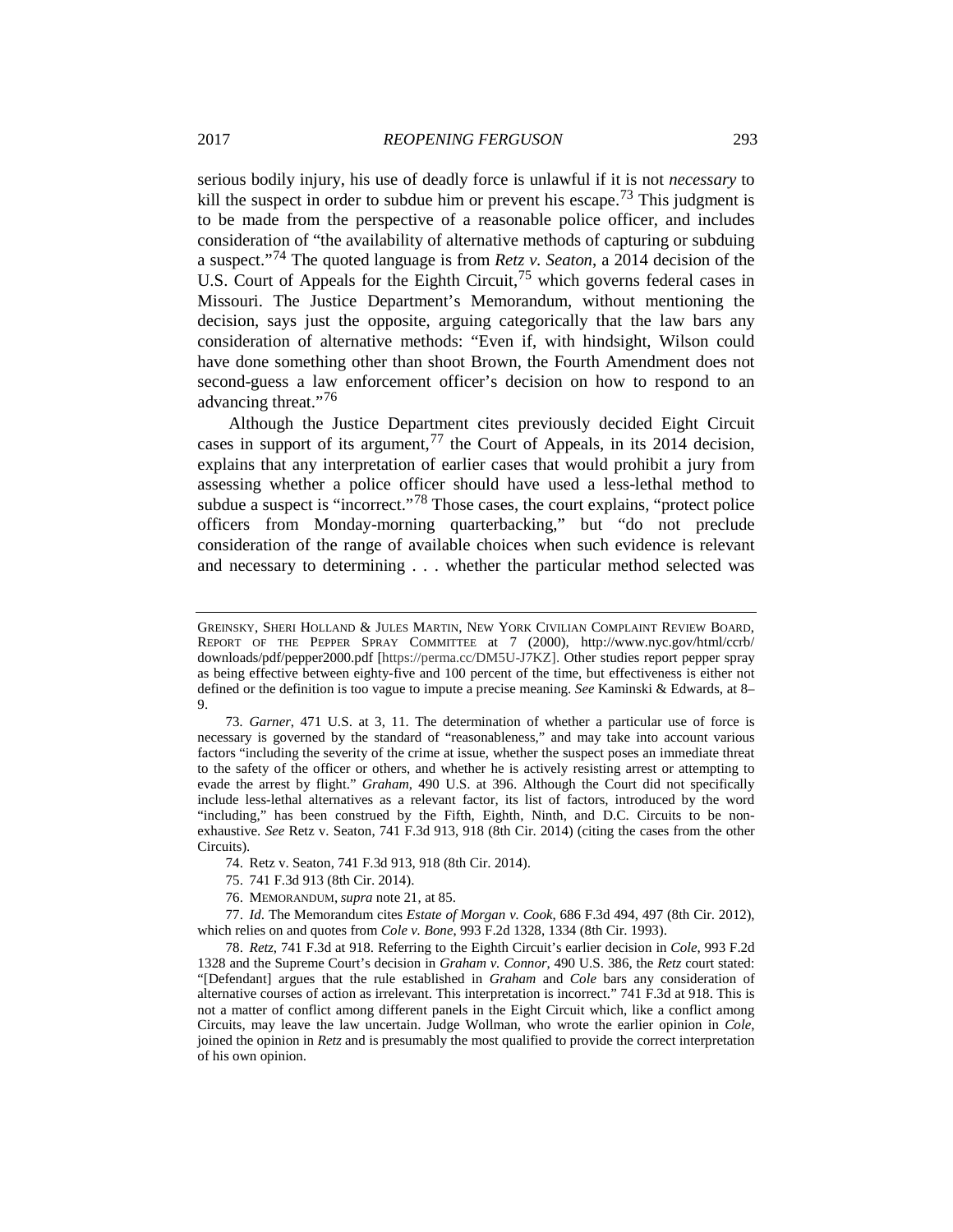objectively reasonable."[79](#page-17-0) Because the availability of a less-lethal alternative was a factor that jurors would have been instructed to take into account in assessing the reasonableness of Wilson's use of deadly force, there was sufficient evidence for a jury to find that Brown was killed unnecessarily and in violation of his Fourth Amendment rights. So, even if we accept Wilson's testimony as true, the Justice Department's conclusion that there was insufficient evidence to convince twelve jurors beyond a reasonable doubt that Wilson used unreasonable force<sup>[80](#page-17-1)</sup> was supported by neither the law nor the evidence.<sup>[81](#page-17-2)</sup>

80. MEMORANDUM, *supra* note [21,](#page-5-4) at 85.

<span id="page-17-2"></span><span id="page-17-1"></span>81. The law applicable to the determination in a federal civil rights prosecution of the question whether a suspect's Fourth Amendment rights have been violated is similar in most respects to the law governing self-defense in a state prosecution of a police officer for criminal homicide in the killing of the suspect. An unreasonable belief in the necessity of using deadly force generally results in a verdict of second-degree murder in a state prosecution (first-degree being ruled out in most cases of self-defense because of the absence of any opportunity to premeditate). However, in those states that have adopted the doctrine of imperfect self-defense, an honestly held belief in the necessity of using deadly force, even though unreasonable, mitigates murder to voluntary manslaughter. 2 LAFAVE, *supra* note [53,](#page-11-5) § 14.3(a); *see, e.g.*, People v. Flannel, 25 Cal.3d 668, 603 P.2d 1, 4 (1979). Missouri courts have adopted the doctrine, but have concluded, without any analysis or elaboration, that the only appropriate verdict in cases of imperfect self-defense is involuntary manslaughter. *See* State v. Beeler, 12 S.W.3d 294, 298–99 (Mo. banc 2000) (discussing imperfect self-defense in the context of "reckless" manslaughter which is classified as *involuntary* manslaughter under Missouri law, MO. ANN. STAT. § 563.046.3(2)(a) (West 2015)); State v. Frost, 49 S.W.3d 212, 220–21 (Mo. Ct. App. 2001) (purposeful homicide committed with an honest but unreasonable belief in the necessity for self-defense qualifies for a jury instruction on involuntary manslaughter). Requiring mitigation to reckless or negligent manslaughter, rather than voluntary manslaughter, is the position taken by the Model Penal Code. "To convict for a belief arrived at on unreasonable grounds is . . . to convict for negligence. Where the crime otherwise

<span id="page-17-3"></span><span id="page-17-0"></span><sup>79.</sup> *Retz*, 741 F.3d at 918. Ferguson Police Department regulations state that before using lethal force an officer must "exhaust every alternative means of apprehension known to be available at the time" unless they "would clearly be ineffective under a particular set of circumstances." City of Ferguson, Office of the Chief of Police, General Order 410.01 (July 6, 2010), https://assets.documentcloud.org/documents/1393036/general-order-410-00.pdf [https:// perma.cc/4YPJ-M6MR]. Violation of a departmental regulation does not necessarily constitute a violation of the Fourth Amendment. *See* Davis v. Scherer, 468 U.S. 183, 194 & n.12 (1984). One factor to be taken into account in determining the reasonableness of Wilson's failure to use his mace is whether an approximate sixteen percent failure rate in the use of pepper spray to subdue suspects, *see supra* not[e 72,](#page-15-4) made it reasonable for Wilson to use his firearm. In this connection, it should be noted that firearm force is surprisingly ineffective in immediately incapacitating a suspect. *See* Harmon, *supra* not[e 55,](#page-12-3) at 1175–76 & nn.257 & 262. Wilson had to fire a total of ten shots before Brown's forward motion was finally stopped; further, to prevent Brown from reaching him while shooting, Wilson kept "backpedaling" to maintain a minimum distance between them. *See* TRANSCRIPT, *supra* note [41,](#page-9-10) Vol. V, (Sept. 16, 2014) at 228–29. The same evasive tactic that Wilson used to keep Brown at a distance could have been used in combination with his mace had he failed to stop Brown with the first spray. Indeed, pepper spray, which has a range of up to fifteen feet, *see* GREINSKY, HOLLAND & MARTIN, *supra* note 72, at 4, might have been more effective in stopping Brown sooner, and might have also lessened the risk to Wilson of having Brown disarm him (since his pistol would then have been locked in its holster). *See* JEROME H. SKOLNICK & JAMES. F. FYFE, ABOVE THE LAW: POLICE AND THE EXCESSIVE USE OF FORCE 41–42 & n.49 (1993) (officers are generally discouraged from approaching dangerous suspects too closely while carrying unholstered weapons because twenty-five percent of police officers shot in the line of duty are wounded or killed by people who have disarmed them and used their weapons against them).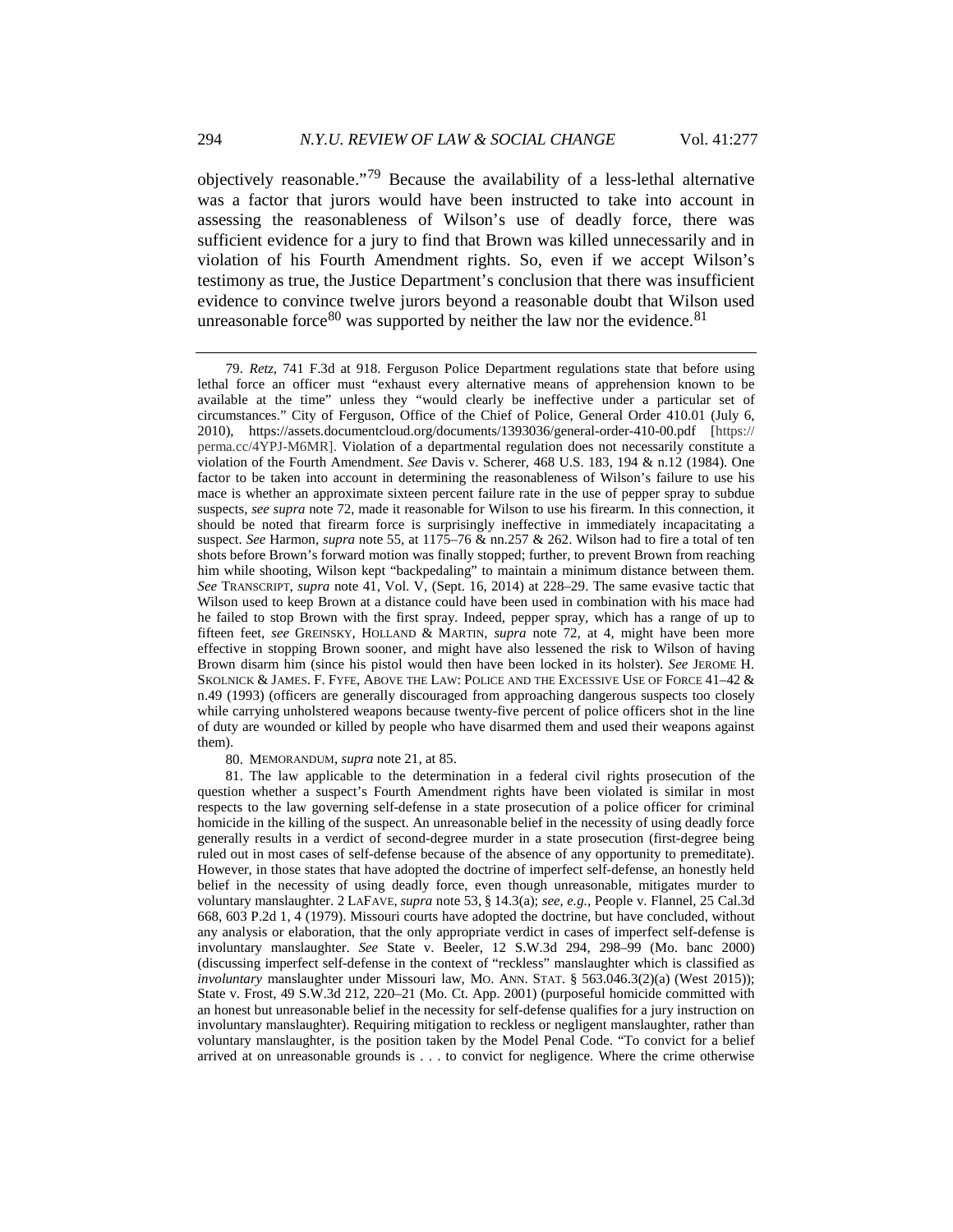#### 2017 *REOPENING FERGUSON* 295

#### <span id="page-18-5"></span>*B. The Willfulness Requirement of 18 U.S.C. § 242*

Proving that Wilson violated Brown's Fourth Amendment rights is only the first step in deciding whether there was sufficient evidence to file federal civil rights charges against Wilson. A federal prosecutor faces the additional hurdle of having to prove that Wilson "willfully" deprived Brown of his Fourth Amendment rights, as required by Section 242 of Title  $18<sup>82</sup>$  $18<sup>82</sup>$  $18<sup>82</sup>$  The great source of controversy in civil rights prosecutions lies in discerning what "willfully" means and how high a bar it sets.

None of the Reconstruction Era civil rights statutes,  $83$  from which Section 242 derives, contained the word "willfully." It was added in 1909[84](#page-18-2) with no explanation, except for a statement on the floor of the Senate by Virginia's John Daniel, a veteran of the Civil War known for his oratory in praise of the Confederacy and white supremacy.[85](#page-18-3) Although he had no responsibility for the insertion,[86](#page-18-4) Senator Daniel said that the word was added to make the statute

<span id="page-18-1"></span>83. Section 242 is a product of the consolidation in 1874 of three Reconstruction statutes: Sections 1 and 2 of the Civil Rights Act of 1866, 14 Stat. 27; Sections 16 and 17 of the Civil Rights Act of 1870, 16 Stat. 144; and Section 1 of the Civil Rights Act of 1871, 17 Stat. 13. *See Screws v. United States*, 325 U.S. at 98–99.

84. Act of March 4, 1909, ch. 321, § 20, 35 Stat. 1088, 1092.

<span id="page-18-3"></span><span id="page-18-2"></span>85. *See* William Bland Whitley, *John Warwick Daniel (1842–1910)*, ENCYCLOPEDIA VIRGINIA, http://www.encyclopediavirginia.org/Daniel\_John\_Warwick\_1842-1910#start\_entry [https://perma.cc/CM3X-9BEU].

<span id="page-18-4"></span>86. *See* Screws v. United States, 325 U.S. 91, 155 (Roberts, Frankfurter & Jackson, JJ., dissenting).

requires greater culpability for conviction, it is neither fair nor logical to convict when there is only negligence as to the circumstances that would establish a justification." AMERICAN LAW INSTITUTE, MODEL PENAL CODE AND COMMENTARIES, PART I, GENERAL PROVISIONS, Comment to § 3.09, at 78. The only states other than Missouri in which courts have required mitigation all the way down to reckless or negligent manslaughter are those in which the legislature has enacted the Model Penal Code. 2 LAFAVE, *supra* note [53,](#page-11-5) § 14.3(a); *see, e.g.*, Harshaw v. State, 39 S.W.3d 753, 756– 57, 756 n.1 (Ark. 2001). Missouri has not adopted the Model Penal Code and is thus an outlier state. In the absence of a more thorough consideration of imperfect self-defense by Missouri courts, the issue whether Wilson's honest belief in the need to use deadly force would mitigate his offense to involuntary (reckless) manslaughter, rather than voluntary manslaughter, remains an open question.

<span id="page-18-0"></span><sup>82.</sup> Section 242 provides in pertinent part: "Whoever, under color of any law . . . *willfully* subjects any person . . . to the deprivation of any rights, privileges, or immunities secured or protected by the Constitution or laws of the United States, or to different punishments, pains, or penalties, on account of such person being an alien, or by reason of his color, or race, than are prescribed for the punishment of citizens . . . [is guilty of a crime]." 18 U.S.C. § 242 (2012) (emphasis added). The same requirement of willfulness also applies to federal prosecutions for conspiracies to deprive individuals of their civil rights under Section 241. 18 U.S.C. § 241 (2014). Although Section 241 does not contain the word "willfully," the Supreme Court has construed the statute to incorporate the same willfulness requirement as Section 242. *See* United States v. Price, 383 U.S. 787, 806 n.20 (1966); United States v. Ehrlichman, 546 F.2d 910, 921 (D.C. Cir. 1976). The penalty for violation of Section 242 is an unspecified fine and/or a prison term of not more than one year or, if bodily injury results, a maximum of 10 years, or if death results, imprisonment of any term of years (including life), or capital punishment. 18 U.S.C. § 242 (2012).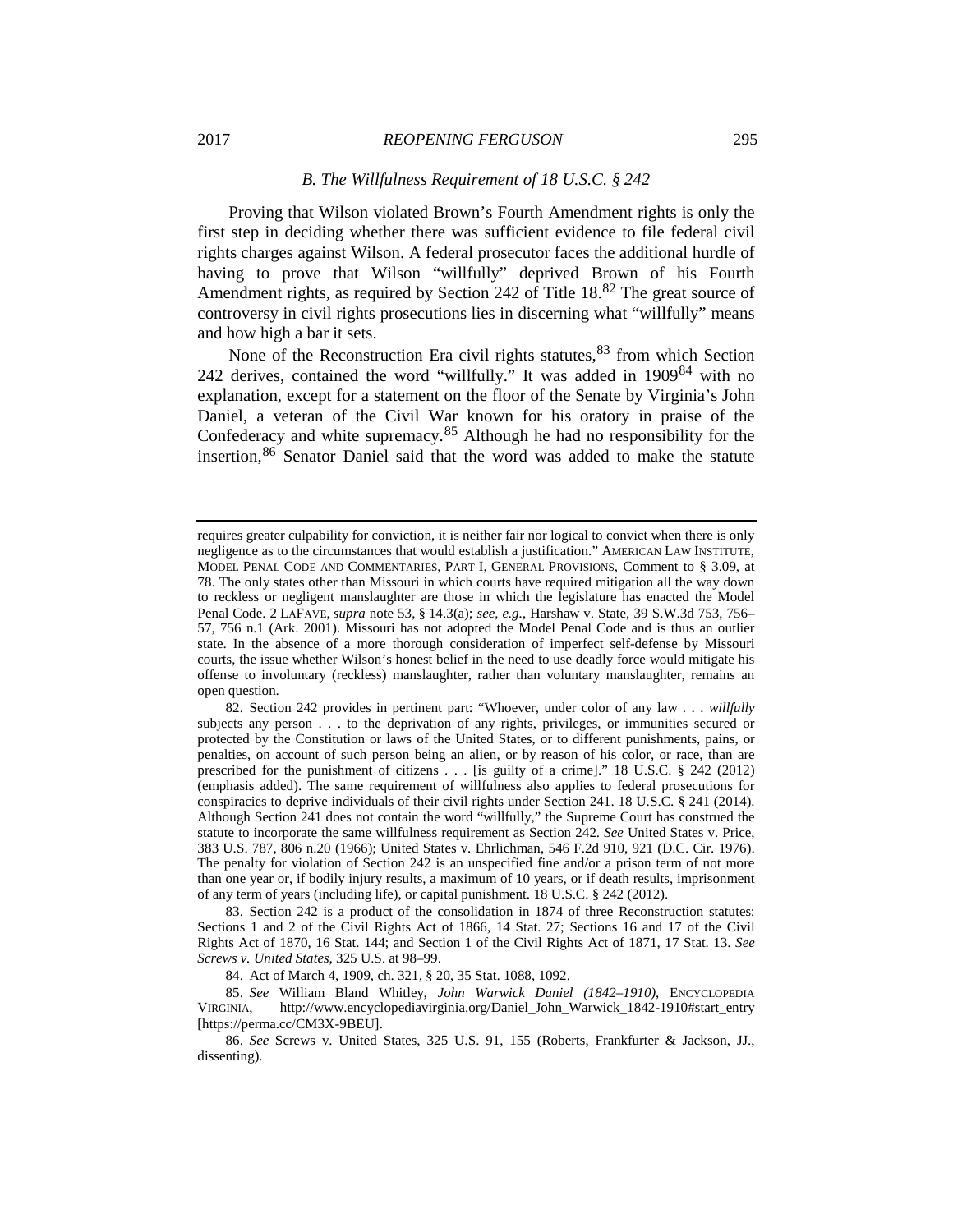"less severe."[87](#page-19-0)The Justice Department's Memorandum states that acting "willfully" requires a prosecutor to prove not only that Wilson intended to kill Brown, but that he killed him "knowing that it was a wrongful act."<sup>[88](#page-19-1)</sup> (The press release that accompanied the Memorandum describes the requirement as "knowing it was wrong and against the law."<sup>89</sup>) The Justice Department's interpretation of the willfulness requirement has startling implications. It means that if Wilson believed in good faith that he was lawfully acting in self-defense, he cannot be found guilty of "willfully" violating Brown's civil rights, even if the evidence were sufficient for a jury to find that Wilson's belief was unreasonable and he was therefore guilty of murder.<sup>[90](#page-19-3)</sup> This interpretation would be laughable if it did not have such grave consequences. The assertion that, even if Wilson's use of deadly force constituted murder, civil rights charges could not be filed against him as long as he honestly believed such force was necessary to defend himself, reads like a headline from the satirical news site *The Onion*: "Police May Not Murder Citizens Unless They Feel It's Necessary."

<span id="page-19-7"></span>To make this argument, the Justice Department relies on *Screws v. United States*, [91](#page-19-4) which is the leading Supreme Court decision on the meaning of the willfulness requirement in civil rights prosecutions.<sup>[92](#page-19-5)</sup> The Memorandum's statement that willfulness requires proof that Wilson killed Brown "knowing that it was a wrongful act" or "wrong and against the law,"[93](#page-19-6) however, is not language that appears in *Screws*. It is merely an interpretation of Justice William

<span id="page-19-3"></span>90. *See supra* note [81](#page-17-3) (explaining that an unreasonable use of deadly force warrants a conviction for second-degree murder except in states recognizing imperfect self-defense, where the jury can return a verdict for voluntary manslaughter).

<span id="page-19-4"></span>91. 325 U.S. 91 (plurality opinion) (construing the term "willfully" in 18 U.S.C. § 52, the predecessor of 18 U.S.C. § 242). The opinion was written by Justice Douglas, and joined by Chief Justice Stone and Justices Black and Reed, while Justice Rutledge concurred in a separate opinion. *Id*. at 113. Although it is only a plurality opinion, its reasoning has been adopted by a majority of the Court in subsequent decisions. *See* United States v. Price, 383 U.S. 787, 806 n.20; United States v. Reese, 2 F.3d 870, 880 n.16 (9th Cir. 1993).

<span id="page-19-5"></span>92. The indispensable legal and historical analysis is Frederick Lawrence, *Civil Rights and Criminal Wrongs: The Mens Rea of Federal Civil Rights Crimes*, 67 TULANE L. REV. 2113 (1993). "*Screws* is the most significant criminal civil rights case since the end of Reconstruction and still represents the touchstone for federal criminal civil rights doctrine." *Id*. at 2120. For an illuminating view of *Screws* by Ninth Circuit Court of Appeals Judge Paul J. Watford, see *Screws v. United States and the Birth of Federal Civil Rights Enforcement*, 98 MARQ. L. REV. 465 (2014). Judge Watford was one of the three finalists considered by President Obama to replace Justice Antonin Scalia. *See* Julia Edwards & Jeff Mason, *White House Narrows Search to Three for Supreme Court*, REUTERS (Mar. 12, 2016, 2:05 PM), http://www.reuters.com/article/us-usa-court-obamaidUSKCN0WD2LE [https://perma.cc/F2US-R5FW].

<span id="page-19-6"></span>93. *See supra* notes 88–89 and accompanying text.

<span id="page-19-0"></span><sup>87.</sup> 43 CONG. REC., 60th Cong., 2d Sess. 3583, 3599 (1909), quoted in *Screws*, 325 U.S. at 100.

<sup>88.</sup> MEMORANDUM, *supra* not[e 21,](#page-5-4) at 11, 86.

<span id="page-19-2"></span><span id="page-19-1"></span><sup>89.</sup> OFFICE OF PUBLIC AFFAIRS, U.S. DEP'T OF JUSTICE, Justice Department Announces Findings of Two Civil Rights Investigations in Ferguson, Missouri (Mar. 4, 2015), http://www.justice.gov/opa/pr/justice-department-announces-findings-two-civil-rightsinvestigations-ferguson-missouri [https://perma.cc/H5XY-W565]**.**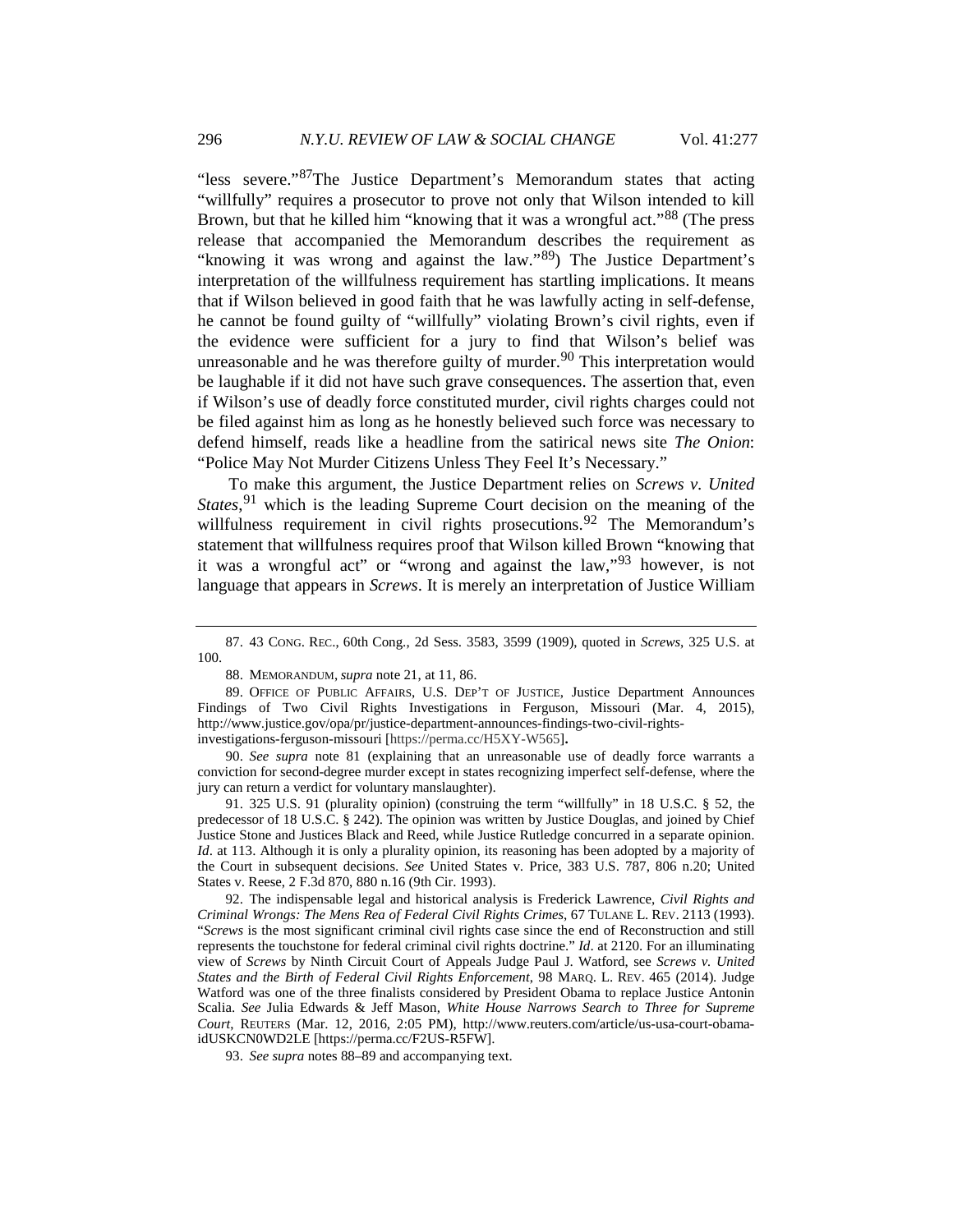O. Douglas's plurality opinion in *Screws*, in which he construes the willfulness requirement "as connoting a purpose to deprive a person of a specific constitutional right"[94](#page-20-0) or "a specific intent to deprive a person of a federal right made definite by decision or other rule of law."<sup>[95](#page-20-1)</sup> The exact meaning of this language has never been made clear by the Court, as many commentators have long complained.<sup>[96](#page-20-2)</sup> As one federal appeals judge has observed, "judges and lawyers in Section 242 cases have struggled to formulate comprehensible jury instructions explaining it."[97](#page-20-3) Indeed, *Screws* may be one of the most obscure and baffling cases ever decided by the Supreme Court, and because its complexity permits diverse interpretations, the opinion warrants analysis in considerable depth.

#### *C.* Screws v. United States*: The Anatomy of a Legal Horror*

"[A] shocking and revolting episode in law enforcement" is how Justice Douglas's plurality opinion described the case.<sup>[98](#page-20-4)</sup> Claude Screws was sheriff of Baker County, Georgia.

On the night of January 29, 1943, he dispatched two officers to the home of the victim, Robert Hall, to arrest him on a warrant charging him with stealing a tire.<sup>[99](#page-20-5)</sup> Hall was a thirty-year-old African American with whom Screws had a history of conflict.<sup>[100](#page-20-6)</sup> The dispute had started earlier in the year when Screws, describing Hall as a "biggety [arrogant] negro,"[101](#page-20-7) directed one of his deputies to seize Hall's pearl-handled semi-automatic pistol. $102$  Screws later explained his unlawful act by saying, "[I]f any of these damn negroes think they can carry pistols, I am going to take them."<sup>[103](#page-20-9)</sup> Hall had the temerity to take legal action to recover his firearm, which required the Sheriff to appear before a grand jury and explain his conduct, $104$  after which Hall retained a local attorney who sent Screws a letter requesting return of the pistol.<sup>[105](#page-20-11)</sup> This was the last straw for Screws, who ordered Hall to be arrested on an apparently forged warrant

<sup>94.</sup> 325 U.S. at 101.

<sup>95.</sup> *Id*. at 103.

<span id="page-20-2"></span><span id="page-20-1"></span><span id="page-20-0"></span><sup>96.</sup> *See* Jacobi, *supra* note [17,](#page-4-5) at 808–09; Lawrence, *supra* note 92, at 2120; Watford, *supra* note 92, at 482.

<span id="page-20-3"></span><sup>97.</sup> Watford, *supra* note [92,](#page-19-7) at 482. For a discussion of the ambiguous and confusing jury instructions formulated by federal courts in prosecutions under Section 242, *see infra* Part IV(C).

<span id="page-20-4"></span><sup>98.</sup> 325 U.S. at 92. Even the dissenting judge on the Court of Appeals panel that affirmed the judgment, while urging reversal, expressed "[h]orror" at what happened in the case. 140 F.2d 662, 666 (5th Cir. 1944) (Sibley, J., dissenting).

<sup>99.</sup> *Screws*, 325 U.S. at [92.](#page-19-7)

<span id="page-20-11"></span><span id="page-20-10"></span><span id="page-20-9"></span><span id="page-20-8"></span><span id="page-20-7"></span><span id="page-20-6"></span><span id="page-20-5"></span><sup>100.</sup> Watford, *supra* note [92,](#page-19-7) at 467 (citing Transcript of Record at 64, 172, Screws v. United States, 325 U.S. 91 (1945) (No. 42) (hereinafter Tr.)).

<sup>101.</sup> *Id.* (citing Tr. at 64).

<sup>102.</sup> *Id*. (citing Tr. at 37).

<sup>103.</sup> *Id*. (citing Tr. at 40–42, 194–95).

<sup>104.</sup> *Id*. at 467–68 (citing Tr. at 40).

<sup>105.</sup> *Id*. at 468 (citing Tr. at 43–44).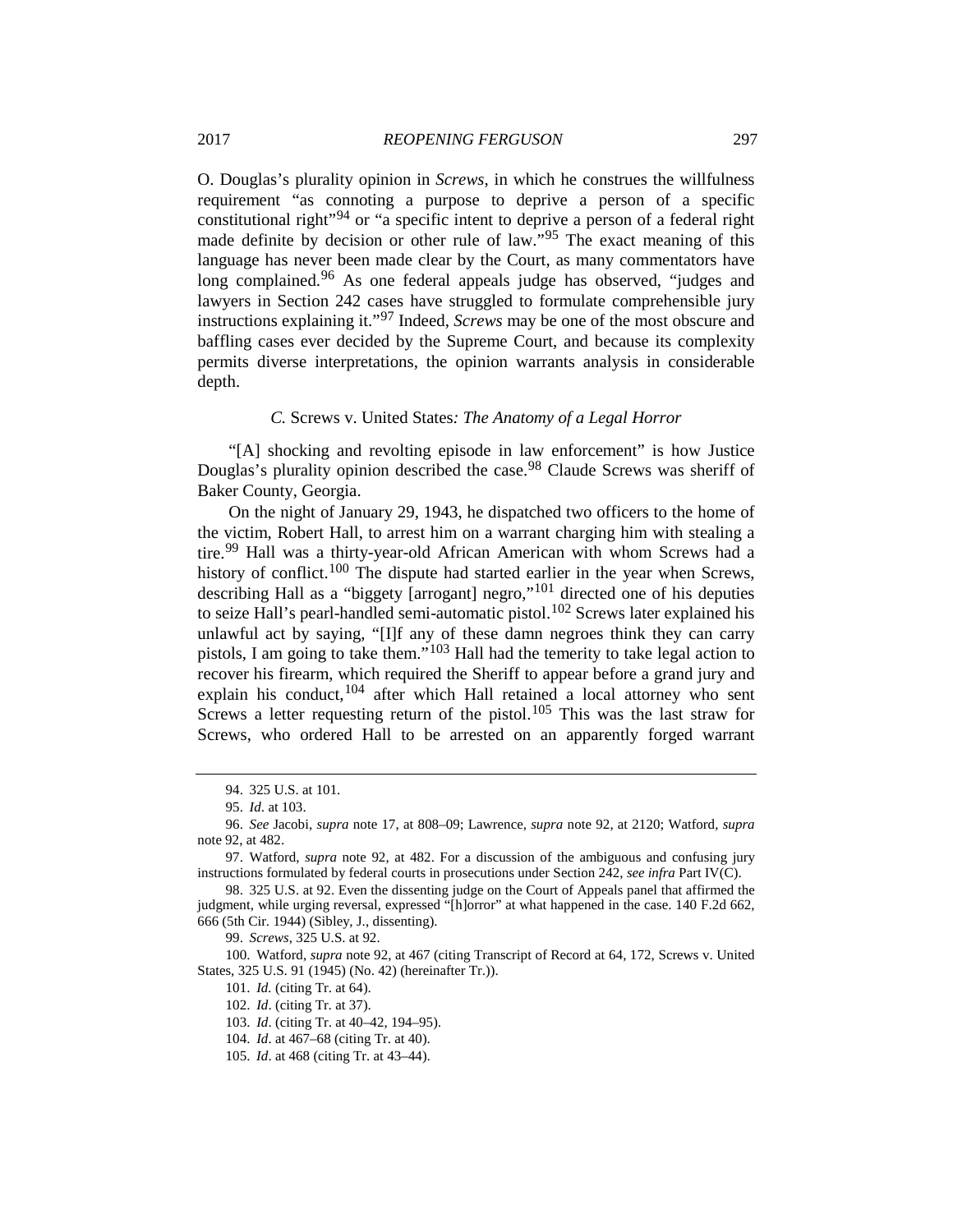charging the tire theft.<sup>[106](#page-21-0)</sup> Screws stated that "he was going to go and get the black [SOB] and going to kill him, and that he had lived too long then."[107](#page-21-1) Hall was arrested and handcuffed in his home by the two officers after midnight and driven by car to the local courthouse where Screws was waiting.<sup>[108](#page-21-2)</sup> As Hall stepped out of the vehicle, the three men proceeded to beat him with their fists and "a solid-bar blackjack about eight inches long and weighing two pounds."<sup>[109](#page-21-3)</sup> The defendants claimed self-defense, stating that Hall had reached for a gun. In fact, he was unarmed, and after he had been knocked to the ground, still handcuffed, the defendants continued to beat him for "fifteen to thirty minutes until he was unconscious,"[110](#page-21-4) leaving "a pool of blood three feet by four feet" after crushing the back of his skull.<sup>[111](#page-21-5)</sup> Hall was then dragged feet first through the courthouse yard into the jail where he was thrown onto the floor.<sup>[112](#page-21-6)</sup> Screws eventually summoned an ambulance, but Hall died shortly after arriving at the hospital, without regaining consciousness.<sup>[113](#page-21-7)</sup>When the local district attorney failed to bring charges against Screws and the other two officers, the Justice Department presented the case to a federal grand jury in Georgia, which returned a three-count indictment, including a count under a statute now codified as 18 U.S.C. § 242, charging the three men with acting under color of the law of Georgia to "willfully" deprive Hall of his federal constitutional right under the Fourteenth Amendment "not to be deprived of his life without due process of law."<sup>[114](#page-21-8)</sup> The jury found the defendants guilty after a three-day trial, and the judge imposed a fine of  $$1,000$  and a prison term of three years.<sup>[115](#page-21-9)</sup> The convictions were affirmed by a divided panel of the Fifth Circuit, but were subsequently reversed by the Supreme Court and remanded for a new trial.<sup>[116](#page-21-10)</sup> The court's instruction to the jury on retrial, which carefully tracked the language from Justice Douglas's plurality opinion, resulted in the acquittal of all three defendants.<sup>[117](#page-21-11)</sup>

<span id="page-21-12"></span><span id="page-21-0"></span><sup>106.</sup> *Id*. (citing Tr. at 122–35).

<span id="page-21-1"></span><sup>107.</sup> Lawrence, *supra* not[e 92,](#page-19-7) at 2172 (citing Tr. at 46).

<span id="page-21-2"></span><sup>108.</sup> Watford, *supra* not[e 92,](#page-19-7) at 468 (citing Tr. at 80, 170).

<span id="page-21-3"></span><sup>109.</sup> *Screws*, 325 U.S. a[t 92.](#page-19-7) 

<span id="page-21-4"></span><sup>110.</sup> *Id*. at 92–93.

<sup>111.</sup> Watford, *supra* note 92, at 469 (citing Tr. at 87, 92, 110–11, 114).

<sup>112.</sup> *Id.* (citing Tr. at 86, 96–97, 101–02, 105–06).

<sup>113.</sup> *Screws*, 325 U.S. at 93.

<sup>114.</sup> *Id*.; Lawrence, *supra* not[e 92,](#page-19-7) at 2174–75.

<sup>115.</sup> Lawrence, *supra* not[e 92,](#page-19-7) at 2176–77.

<sup>116.</sup> *Screws v. United States*, 140 F.2d 662 (5th Cir. 1944), *rev'd*, 325 U.S. 91 (1945).

<span id="page-21-11"></span><span id="page-21-10"></span><span id="page-21-9"></span><span id="page-21-8"></span><span id="page-21-7"></span><span id="page-21-6"></span><span id="page-21-5"></span><sup>117.</sup> *See* Harry H. Shapiro, *Limitations in Prosecuting Civil Rights Violations*, 46 CORNELL L. REV. 532, 534–35 (1961) (quoting from the jury instruction on retrial) ("I want you to be sure to understand that even though they (defendants) might violate the law so as to commit manslaughter or murder . . . under the law of the state, it still would not be an offense under the laws of the United States, unless excessive force was used *for the purpose of depriving the prisoner of the rights guaranteed to him by the Constitution.*") (emphasis added).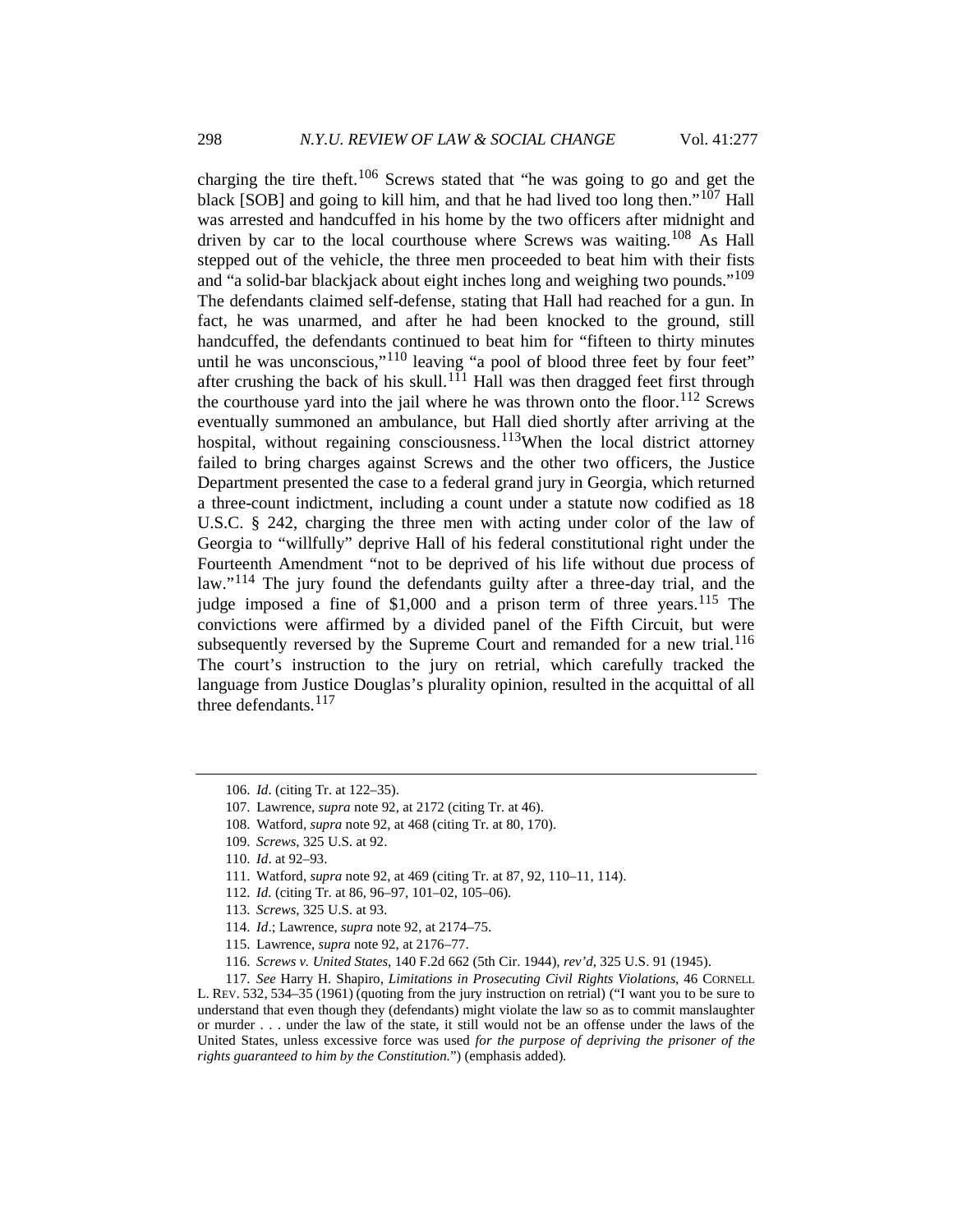How a conviction for what was clearly a premeditated, racially motivated, and horrifically brutal murder could have been transformed into an acquittal remains one of the great mysteries of criminal and constitutional jurisprudence. Reversal was required, Douglas wrote, because of the failure of the trial court to instruct the jury that the use of the word "willfully" in the statute required jurors to find that the defendants had "the purpose to deprive the [victim] of a constitutional right."[118](#page-22-0) Elsewhere in the opinion, Douglas referred to "a purpose to deprive a person of a *specific* constitutional right."<sup>[119](#page-22-1)</sup> The very concept of a purpose-to-deprive-a-person-of-a-constitutional-right is highly problematic. No police officer leaves home and says, "I think I'll violate someone's constitutional rights today." Recognizing this, Douglas makes it clear that it is not necessary for the officer to have been "thinking in constitutional terms."[120](#page-22-2) But if the officer is not thinking in constitutional terms, how can he have a purpose to deprive a person of a specific constitutional right? Douglas suggests that the dilemma can be resolved by requiring proof of a "bad purpose" or "evil motive,"<sup>[121](#page-22-3)</sup> but later asserts that "the presence of a bad purpose or evil intent alone may not be sufficient." $122$  As if this were not confusing enough, Douglas adds recklessness to the mix, observing that when civil rights violators "act willfully in the sense in which we use the word, they act in . . . reckless disregard of a constitutional requirement which has been made specific and definite."<sup>[123](#page-22-5)</sup> Civil rights scholar Frederick Lawrence has pointed out, however, that "Justice Douglas's use of the term reckless correlates more closely to the concept of negligence."[124T](#page-22-6)he only part of the *Screws* opinion that is crystal clear is the statement that "something more is required than the doing of the act proscribed by the statute."[125](#page-22-7) Thus it is not sufficient to prove that Wilson intended to kill Brown and that the killing resulted in the violation of a right protected by the Fourth Amendment. Douglas uses the term "specific intent"<sup>[126](#page-22-8)</sup> to refer to the "something more" that is required, but his use of the term is ambiguous, only adding to the confusion.<sup>[127](#page-22-9)</sup> Ascertaining the content of that "something more" has become a legal puzzle that has bedeviled generations of lawyers and judges.

125. 325 U.S. at 101.

<span id="page-22-8"></span><span id="page-22-7"></span><span id="page-22-6"></span><span id="page-22-5"></span><span id="page-22-4"></span><span id="page-22-3"></span><span id="page-22-2"></span>126. *Id*. at 103 (requiring "a specific intent to deprive a person of a federal right"); *id*. at 104 (noting "the specific intent required by the Act").

<span id="page-22-9"></span>127. "Specific intent" generally connotes a blameworthy state of mind or mens rea beyond the intent to commit the actus reus of the crime. *See* JOSHUA DRESSLER, UNDERSTANDING CRIMINAL LAW §10.06, at 138–39 (7th ed. 2015). However, it appears from the context of the opinion that what Douglas meant by the term is not a specific state of mind, but a state of the law "made specific either by the express terms of the Constitution or laws of the United States or by decisions

<span id="page-22-10"></span><span id="page-22-0"></span><sup>118.</sup> 325 U.S. at 107.

<span id="page-22-1"></span><sup>119.</sup> *Id*. at 101 (emphasis added).

<sup>120.</sup> *Id*. at 106.

<sup>121.</sup> *Id*. at 101.

<sup>122.</sup> *Id*. at 103.

<sup>123.</sup> *Id*. at 105.

<sup>124.</sup> Lawrence, *supra* not[e 92,](#page-19-7) at 2185 n.327.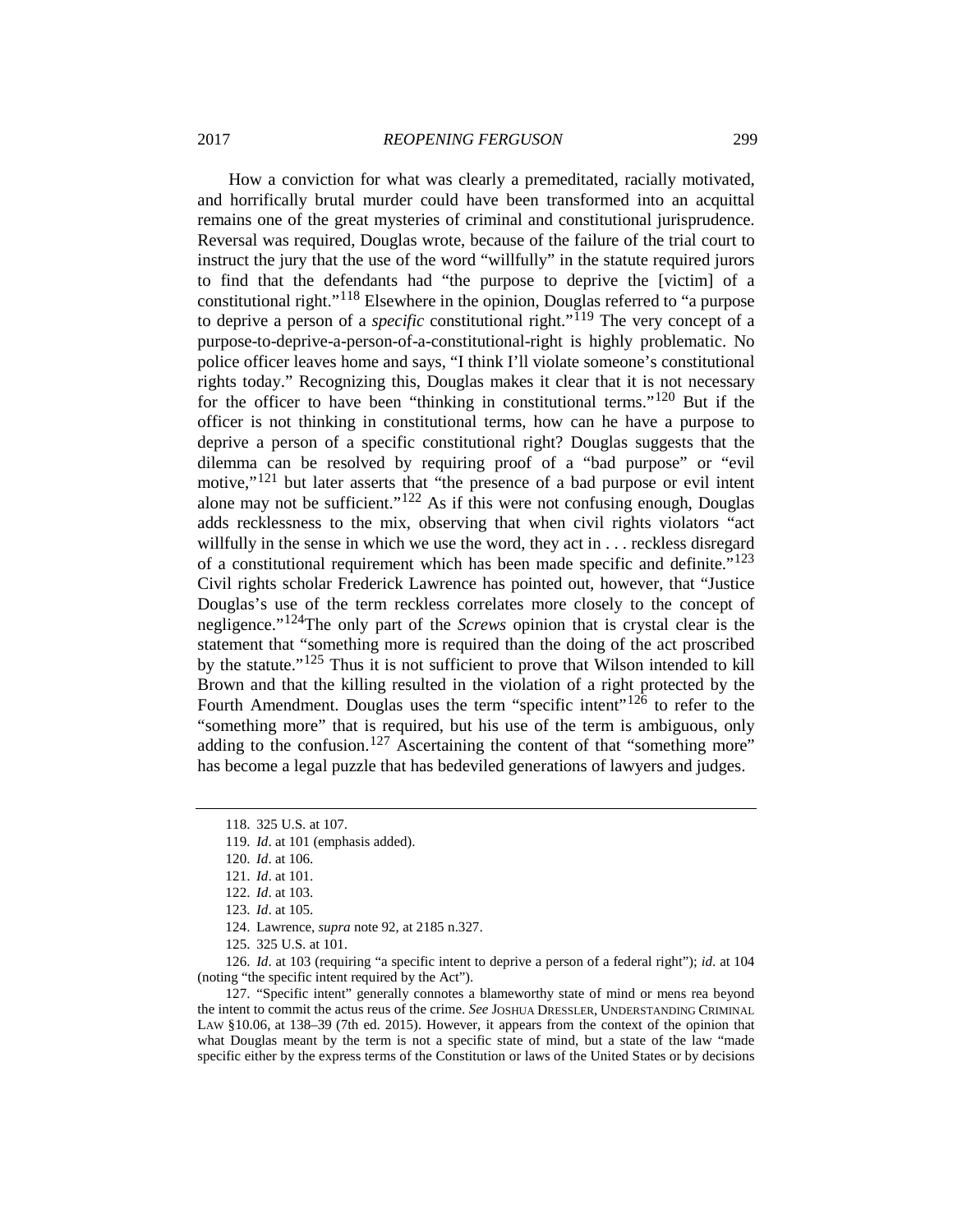<span id="page-23-6"></span>The various discussions in *Screws* about purpose, evil motive, reckless disregard, and specific intent seem to make *Screws* a case about the state of mind of a civil rights violator. Indeed, Douglas's discussion of the meaning of "willfully" at the outset of Part II of his opinion seems to construe the term as a heightened standard of *mens rea* requiring not only an intent to kill or injure the victim, but also the additional burden of proving that the defendant acted with knowledge of the unlawfulness of his conduct.<sup>[128](#page-23-0)</sup> This part of the opinion thus appears to confirm the Justice Department's interpretation of *Screws*. However, the remainder of the opinion manifests a concern not with *mens rea*, but with the constitutional difficulties presented by a vague statute that does not give adequate notice of the conduct subject to punishment.<sup>[129](#page-23-1)</sup> Indeed, it is the entire task of the plurality opinion to devise an interpretation of the willfulness requirement that "will save it from the infirmity of vagueness."[130](#page-23-2) As Douglas explains, concerns about vagueness are particularly relevant to a statute making it a federal crime to violate constitutional rights that are constantly "changing and uncertain."[131](#page-23-3) Given "the character and closeness of decisions of this Court," Douglas asks, how can a police officer be expected to know that he is violating a person's constitutional rights?<sup>[132](#page-23-4)</sup> What "saves the [statute] from any charge of unconstitutionality on the grounds of vagueness,"[133](#page-23-5) Douglas says, is the requirement that the right the defendant is alleged to have violated is "a right which had been *made specific* either by the express terms of the Constitution or

interpreting them." 325 U.S. at 104; *see also id*. at 105 (referring to "a constitutional requirement which has been made specific and definite"). For a comprehensive analysis of the critical difference between these two meanings of "specific intent," *see infra* Part IV(A)

<span id="page-23-0"></span><sup>128.</sup> *See* 325 U.S. at 101–02. The first paragraph of Section II of the opinion, 325 U.S. at 101, cites a number of Supreme Court decisions interpreting the term "willful," including *Spies v. United States*, 317 U.S. 492 (1943) and *United States v. Murdock*, 290 U.S. 389 (1933). *Spies* and *Murdock*, using the language of "evil motive," *Spies*, 317 U.S. at 498, and "bad purpose," *Murdock*, 290 U.S. at 394, construed willfulness to require proof of knowledge of unlawfulness. *See* Sharon L. Davies, *The Jurisprudence of Willfulness: An Evolving Theory of Excusable Ignorance*, 48 DUKE L.J. 341, 366 (1998) (describing how the Court, through a series of cases beginning with *Murdock* and culminating in *Cheek v. United States*, 498 U.S. 192 (1991), gradually refined the "evil motive" or "bad purpose" formulation and turned it into a "voluntary and intentional violation of a known legal duty" test). The *Murdock*-*Cheek* line of decisions, however, are all tax evasion cases in which the Court has stressed the "great complexity" of the tax code, *Spies*, 317 U.S. at 496, as the justification for construing willfulness as requiring knowledge of unlawfulness. The other cases cited by Justice Douglas requiring the element of a knowing violation involved knowledge of facts, not law. Spurr v. United States, 174 U.S. 728 (1879) (statute penalizing willful certification of check drawn on account with insufficient funds required that defendant have actual knowledge of insufficiency); Hygrade Provision Co. v. Sherman, 266 U.S. 497 (1925) (requiring knowledge of the fact that a given meat product was not "kosher" as defined in the trade).

<span id="page-23-5"></span><span id="page-23-4"></span><span id="page-23-3"></span><span id="page-23-2"></span><span id="page-23-1"></span><sup>129.</sup> The opinion refers to the problem of "vagueness" and the lack of "notice" or "fair warning" associated with vague statutes no less than fourteen times. *See* 325 U.S. at 100–07.

<sup>130</sup>*. Id*. at 104.

<sup>131.</sup> *Id*. at 96.

<sup>132.</sup> *Id*. at 97.

<sup>133.</sup> *Id*. at 103.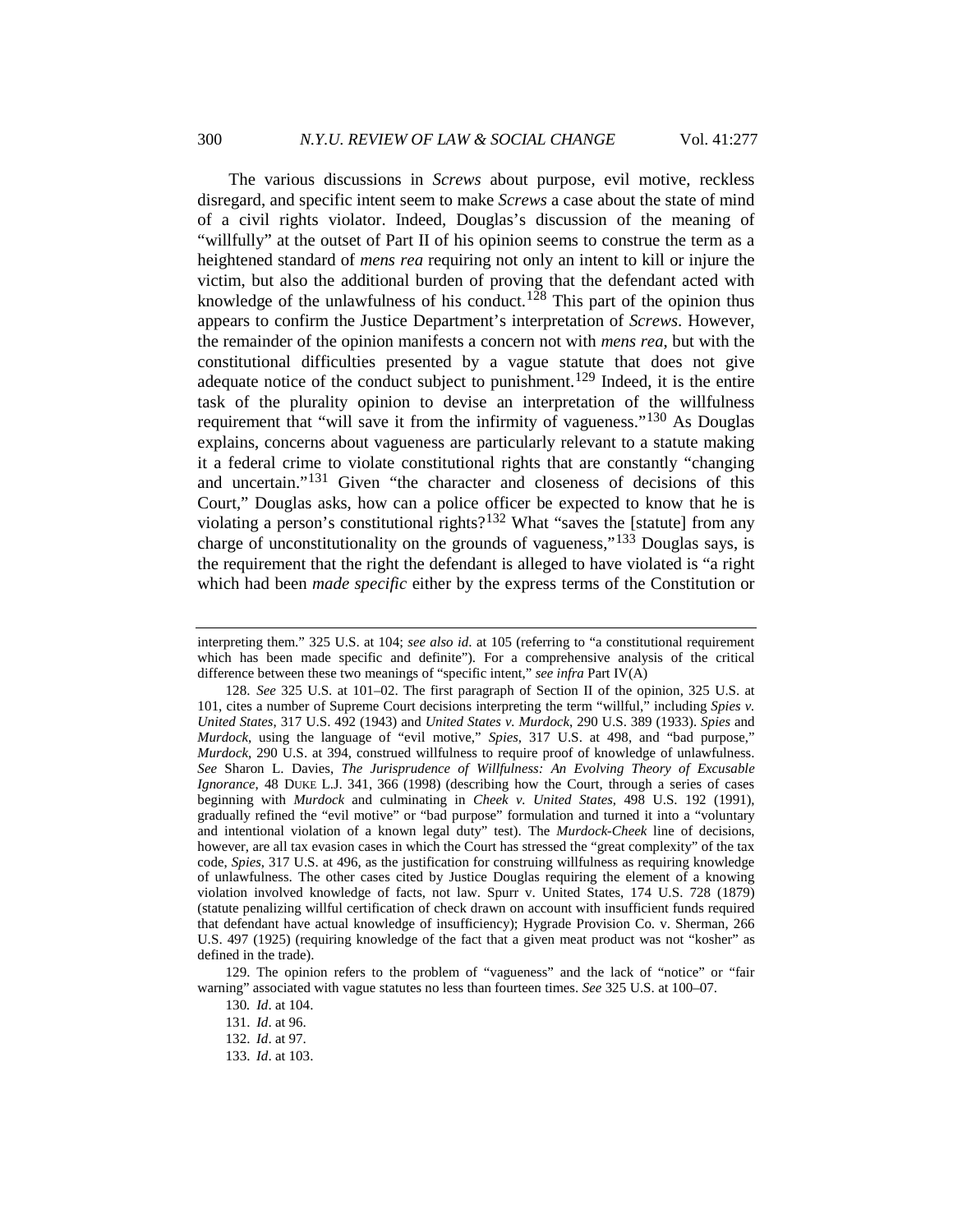laws of the United States or by decisions interpreting them."[134](#page-24-0) In other words, if judicial decisions interpreting the relevant constitutional right have made the contours of the right sufficiently "specific and definite"<sup>[135](#page-24-1)</sup> at the time of the alleged offense to show that the right was clearly violated, defendants "are in no position to say they had no adequate advance notice that they would be visited with punishment."<sup>[136](#page-24-2)</sup> Yet, even as Douglas appears to finally elucidate the meaning of willfulness, he leaves the reader in doubt as to whether the due process requirement of adequate notice requires – in addition to conduct in violation of a clearly defined constitutional right . . . actual knowledge by the defendant that he violated that right.[137](#page-24-3) It would take over fifty years for the Court to finally resolve this and other vexing questions, and to set the stage for a whole new approach to civil rights prosecutions.

## IV.

# RETHINKING THE WILLFULNESS REQUIREMENT

#### *A.* Lanier v. United States

In 1997, the Supreme Court returned to *Screws* and, in a breathtakingly clear unanimous opinion written by Justice David Souter in *United States v. Lanier*, [138](#page-24-4) resolved many of the questions left open by Justice Douglas's enigmatic analysis. Daniel Lanier was a Chancery Court judge for two rural counties in Tennessee. He was convicted of violating the constitutional rights of five women he had sexually assaulted in his chambers, including a potential litigant in his court, who was forced to perform oral sex on him on two separate occasions. Defense counsel argued that whether or not Lanier acted "willfully," he could not be convicted of violating their constitutional rights because freedom from sexual assault was not a right protected by the Constitution, at least not at the time the alleged offenses were committed. Were the Court to interpret the Constitution to create such a right and retroactively apply it to him, Lanier argued, Section 242 would be rendered unconstitutionally vague. The Court agreed that Section 242 would present a vagueness problem were it not for the

<span id="page-24-4"></span>(requiring knowledge of relevant facts, not knowledge of unlawfulness)]").

<sup>134.</sup> *Id*. at 104 (emphasis added).

<sup>135.</sup> *Id*. at 105.

<sup>136.</sup> *Id*.

<span id="page-24-3"></span><span id="page-24-2"></span><span id="page-24-1"></span><span id="page-24-0"></span><sup>137.</sup> For language in the opinion suggesting that actual knowledge is required, see *id*. at 107 ("To convict it was necessary for [jurors] to find that [defendants] had the purpose to deprive the [victim] of a constitutional right, e.g., the right to be tried by a court rather than by ordeal."). For language suggesting that actual knowledge of violating a constitutional right is *not* required, see *id*. at 105 ("[T]he only other alternative, if we are to avoid grave constitutional questions is to construe [willfulness] as applicable only to those acts which [violate specifically defined rights] . . . and which are knowingly done within the rule of *Ellis v. United States*, [206 U.S. 246 (1907)

<sup>138.</sup> 520 U.S. 259 (1997).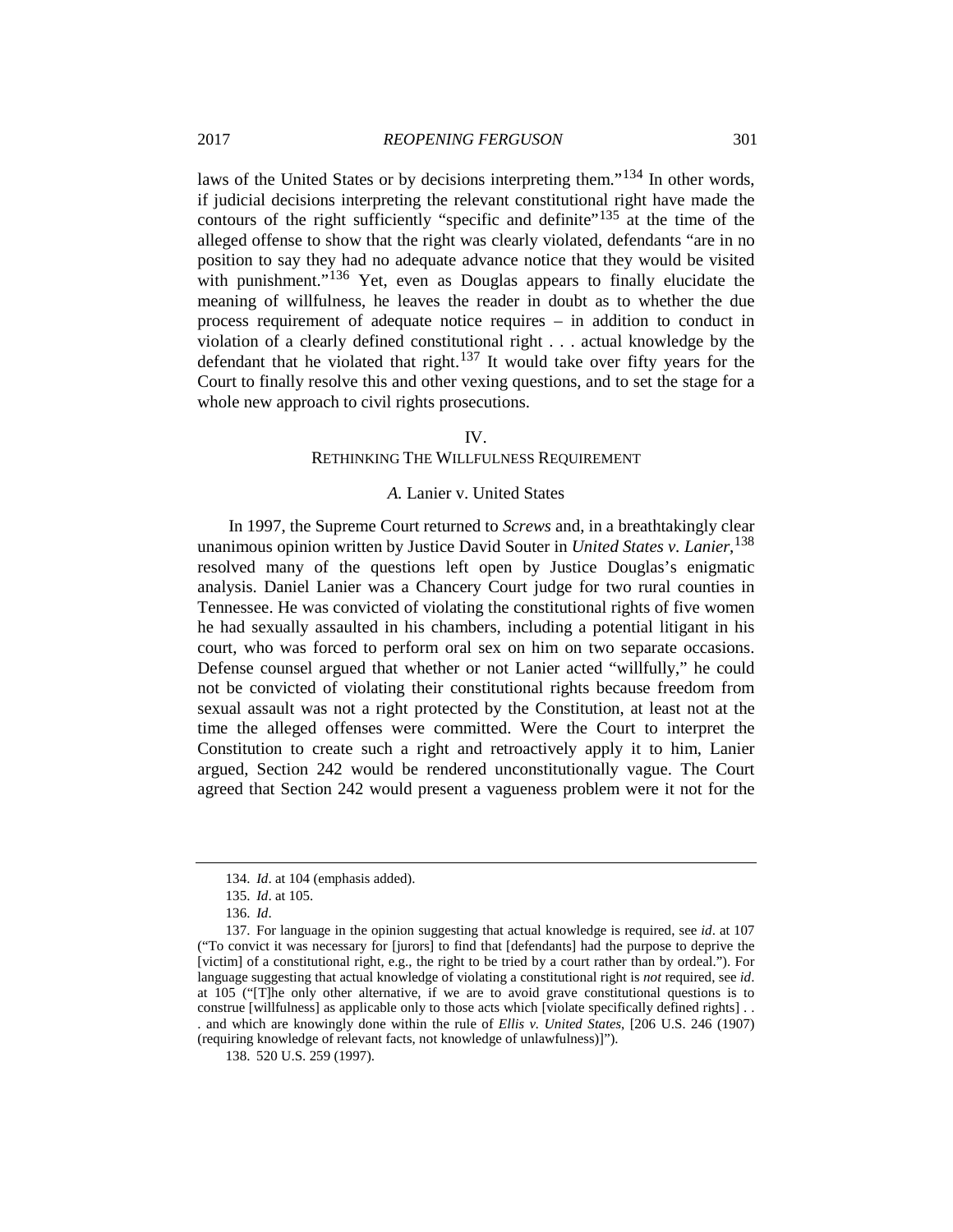saving interpretation that *Screws* had given to the statute, and so the Justices were obliged, after more than half a century, to clarify the meaning of *Screws*. [139](#page-25-0)

*Lanier* finally makes clear that (1) *Screws* is about the constitutional difficulty of vagueness and fair notice, not about the mental state required for a civil rights prosecution, and (2) the fair notice necessary to avoid vagueness does not require actual knowledge of the relevant law. Referring to the problem of "fair warning about the scope of criminal liability," Souter explained: "The *Screws* plurality . . . recognized that this constitutional difficulty does not arise when the accused is charged with violating a 'right which has been *made specific* either by the express terms of the Constitution or laws of the United States or by decisions interpreting them.'"[140](#page-25-1) A right had been "made specific," Souter continued, when it had been "clearly established"<sup>[141](#page-25-2)</sup> at the time the alleged offense occurred. This interpretation, Souter wrote, was dictated by the "fair warning requirement"<sup>[142](#page-25-3)</sup> of the Due Process Clause, which prohibits any person from being held "criminally responsible for conduct which he could not reasonably understand to be proscribed."[143](#page-25-4) Fair warning does not require the defendant to have had actual knowledge of the unlawfulness of his conduct at the time the alleged offense was committed, $144$  as the Justice Department Memorandum contends, and as some language in the *Screws* opinion suggested.<sup>[145](#page-25-6)</sup> All that is required, Souter says, are judicial decisions interpreting the right in question so that "the contours of the right violated are sufficiently clear that a reasonable official would understand that what he is doing violates

<span id="page-25-5"></span><span id="page-25-4"></span><span id="page-25-3"></span><span id="page-25-2"></span><span id="page-25-1"></span><span id="page-25-0"></span>144. Prior to *Lanier*, the fair warning requirement of the vagueness doctrine had not been thought to require actual knowledge of illegality. *See, e.g.*, John Jeffries, *Legality, Vagueness, and the Construction of Penal Statutes*, 71 VA. L. REV. 189, 207 (1985). The leading case on the meaning of the due process requirement of fair warning is *Bouie v. City of Columbia*, 378 U.S. 347 (1964), in which the Court declared that a defendant is denied fair warning if "a judicial construction of a criminal statute is '*unexpected and indefensible* by reference to the law which had been expressed prior to the conduct in issue.'" *Id*. at 354 (emphasis added). *Bouie* was cited by Justice Souter in *Lanier* as authority for the fair-warning principle that "no man shall be held criminally responsible for conduct *which he could not reasonably understand to be proscribed*." 520 U.S. at 265 (emphasis added). Even if actual knowledge were required to cure vagueness, it is hard to see how knowledge of unlawfulness in general, which is what the Justice Department says is necessary to establish willfulness, *see supra* notes 88–89 and accompanying text, would provide the requisite notice to the defendant that a *federal* right, as distinguished from a right granted by state law, was being violated. The defendant might know that his killing the suspect constituted murder under state law, but it doesn't necessarily follow that he knew he was violating the suspect's Fourth Amendment rights. The only kind of knowledge that would cure the vagueness of a statute that failed to make clear that the defendant's conduct constituted a violation of the Fourth Amendment is knowledge that he was violating the Fourth Amendment.

<span id="page-25-6"></span>145. *See supra* note [128.](#page-23-6) 

<sup>139.</sup> *Id*. at 261.

<sup>140.</sup> *Id*. at 267 (quoting *Screws*, 325 U.S. at 104) (emphasis added).

<sup>141.</sup> *Id*. at 270.

<sup>142.</sup> *Id*. at 266.

<sup>143.</sup> *Id*. at 265 (quoting Bouie v. City of Columbia, 378 U.S. 347, 351 (1964)).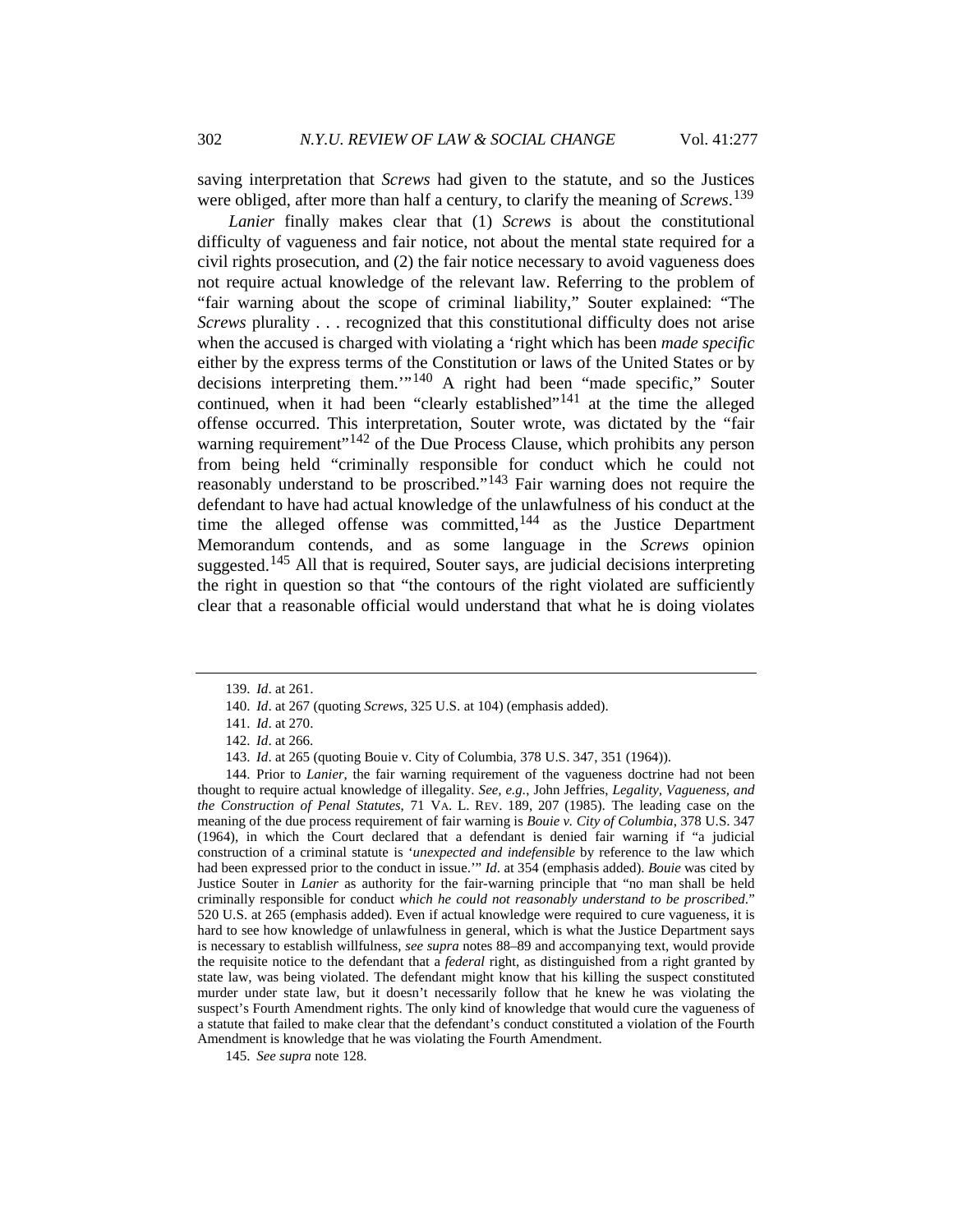that right."[146](#page-26-0) Souter added: "*We applied this standard in* Screws v. United States.<sup>"[147](#page-26-1)</sup> In recognizing that *Screws* required the constitutional right to have been "clearly established" by prior judicial decisions, Souter equated the "madespecific standard of fair warning" articulated in *Screws*[148](#page-26-2) to the "clearly established" standard applicable to qualified immunity in cases of civil liability under 42 U.S.C. § 1983.<sup>[149](#page-26-3)</sup>

<span id="page-26-5"></span>Although *Lanier* did not directly address the issue of willfulness, <sup>[150](#page-26-4)</sup> the interpretation of the willfulness requirement by the *Screws* opinion is inseparable

<span id="page-26-1"></span>147. *Id*. at 267 (emphasis added). The classic statement of the constitutional principle of fair warning is contained in *Bouie*, 378 U.S. 347:

The basic principle that a criminal statute must give fair warning of the conduct that it makes a crime . . . is violated by a criminal statute that fails to give a person of ordinary intelligence fair notice that his contemplated conduct is forbidden by the statute. The underlying principle is that no man shall be held criminally responsible for conduct which he could not reasonably understand to be proscribed.

<span id="page-26-2"></span>378 U.S. at 350–51, quoted in part in *Lanier*, 520 U.S. at 265.

148. 520 U.S. at 268.

<span id="page-26-3"></span>149. Justice Souter took the fair-notice requirement for criminal prosecutions directly from one of the leading cases on qualified immunity in civil suits under 42 U.S.C. § 1983, *Anderson v. Creighton*, 483 U.S. 635, noting that "the object of the 'clearly established' immunity is not different from that of 'fair warning' as it relates to law 'made specific' for the purpose of validly applying § 242." *Lanier*, 520 U.S. at 270. Quoting from *Anderson*, Souter declared that criminal, like civil, liability attaches "only if 'the contours of the right [violated are] sufficiently clear that a reasonable official would understand that what he is doing violates that right.'" *Id*. at 270 (quoting *Anderson*, 483 U.S. at 640) (brackets in the original). For a discussion of the relationship between the clearly-established-law standard in civil liability cases and the fair notice requirement in civil rights prosecutions, see Barbara E. Armacost, *Qualified Immunity: Ignorance Excused*, 51 VAND. L. REV. 583, 666–67 (1998). Even before *Lanier* reached the Supreme Court, the similarity between the "made specific" standard of *Screws* and the "clearly established" standard for qualified immunity had been recognized by the Sixth Circuit in overturning Lanier's conviction. United States v. Lanier, 73 F.3d 1380, 1393 (6th Cir. 1996) (en banc). The Supreme Court vacated the judgment not because the Sixth Circuit had failed to apply the "clearly established" standard, but because its interpretation of the standard was unduly narrow insofar as it required a Supreme Court precedent with fundamentally similar facts. *See* 520 U.S. at 268. A circuit precedent will generally be sufficient, the Court declared, unless "disparate decisions in various Circuits . . . leave the law insufficiently certain," and only in rare cases will "a very high degree of prior factual particularity . . . be necessary" *Id*. at 269, 271. In the absence of controlling authority from the same circuit, the majority of circuits will consider decisions from other circuits. *See* Karen M. Blum, *Section 1983 Litigation: The Maze, the Mud, and the Madness*, 23 WM. & MARY BILL RTS. J. 913, 955 & n.287 (2014).

<span id="page-26-4"></span>150. *See Lanier*, 520 U.S. at 264 (listing the three elements of a Section 242 prosecution as acting "(1) 'willfully' and (2) under color of law (3) to deprive a person of rights protected by the Constitution or laws of the United States," and stating that the Court was concerned "only with the last of these elements"). It is clear from the record that Judge Lanier did not act "willfully" in the sense that he knew his sexual misconduct constituted a violation of a federal constitutional right. *See Lanier*, 73 F.3d at 1392 ("The defendant certainly knew his conduct violated the [state] law," but "it is not publicly known or understood that this right rises to the level of a 'constitutional

<span id="page-26-0"></span><sup>146.</sup> 520 U.S. at 270 (quoting from Anderson v. Creighton, 483 U.S. 635, 640 (1987) (brackets and internal quotation marks omitted)). The standard is the same as the standard for qualified immunity in civil suits for damages under 42 U.S.C. § 1983. *See infra* note 149 and accompanying text.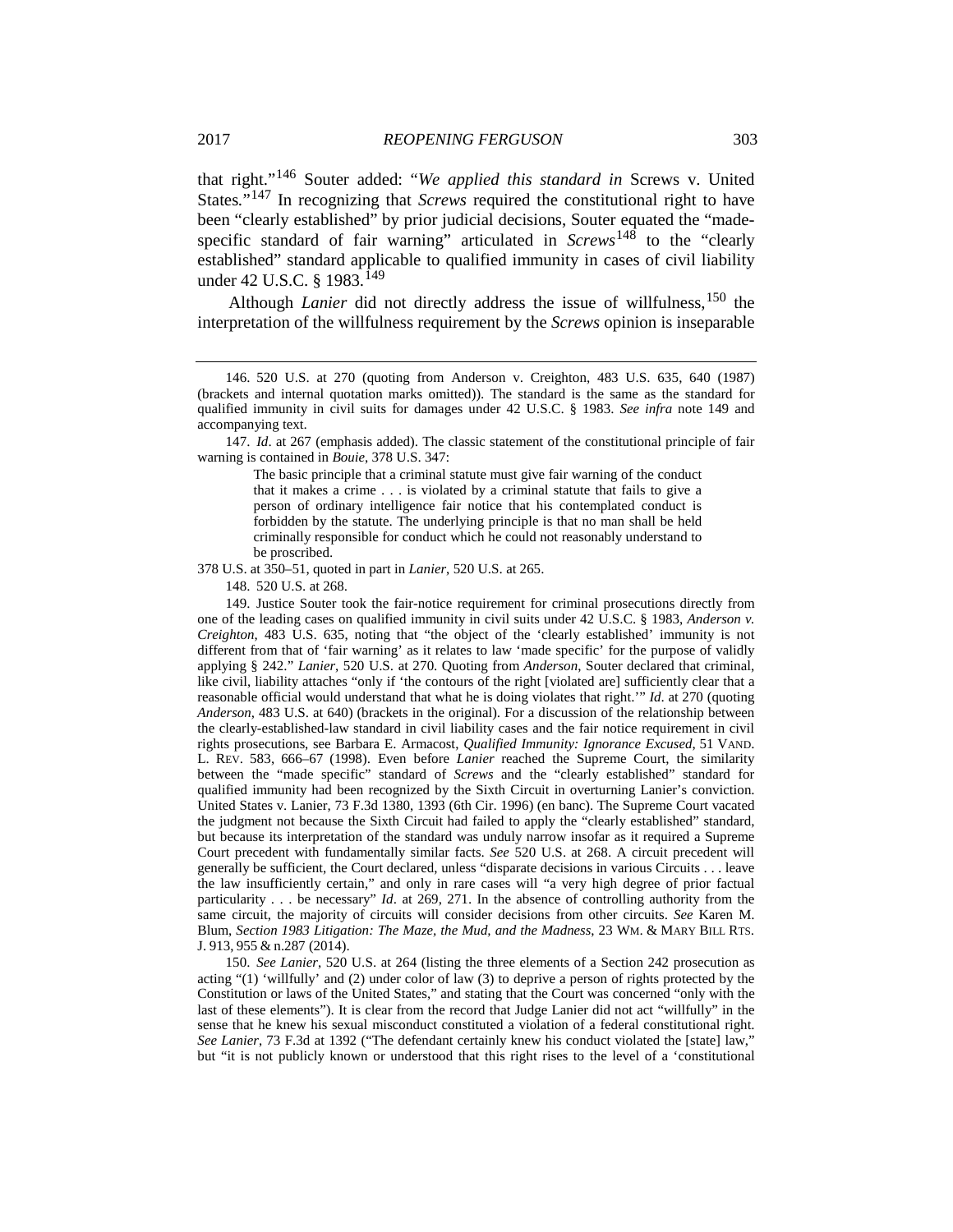<span id="page-27-2"></span>from its analysis of the vagueness issue. If, as *Screws* indicates, its interpretation of willfulness derives from concerns about vagueness and fair notice, and the problem of vagueness is to be solved by reference to "clearly established" law, as the Supreme Court declared in *Lanier*, then it would seem to follow logically that the willfulness requirement must also be defined by the "clearly established" standard.<sup>[151](#page-27-0)</sup> This is the argument the Justice Department could have, and should have, made in support of the conclusion that a jury could reasonably have found that Wilson willfully violated Brown's Fourth Amendment rights. A jury finding of willfulness would have been warranted because the law permitting a jury to consider the availability of less lethal alternatives when determining the reasonableness of the use of deadly force had been "clearly established" at the time the fatal shooting occurred.<sup>[152](#page-27-1)</sup>

It is of course arguable, given the failure of *Lanier* to specifically address the issue of willfulness, that the complexity of the *Screws* opinion allows for the interpretation that willfulness still requires something more than a clearly established right. However, it is difficult to understand why federal prosecutors, in adopting a definition of willfulness that requires a defendant to recognize the unlawfulness of his conduct, would choose an interpretation that not only poses the highest hurdle to prosecution, but also is directly contradicted by a federal

right.'"). Several of the dissenting judges would have found willfulness in "the defendant's reckless disregard of [Section 242's] prohibition of the deprivation of a defined constitutional or other federal right." *Id.* at 1413 (Daughtrey, J., dissenting, joined by Moore, Keith, & Jones, JJ.) (quoting *Screws*, 325 U.S. at 104). The reckless-disregard theory of willfulness was also supported by U.S. Deputy Solicitor General, Seth P. Waxman, in urging the Supreme Court to reverse the Sixth Circuit. Transcript of Oral Argument at 11–12, 52, United States v. Lanier, 520 U.S. 259 (1997) (No. 95-1717) (arguing that the willfulness requirement could be satisfied by proving the defendant "acted in reckless disregard of a right which has been made so specific that the unlawfulness under that right 'would be apparent.'").

<span id="page-27-0"></span><sup>151.</sup> "That the Supreme Court now understands *Screws* in this manner is confirmed by its unanimous decision in *United States v. Lanier*." Peter W. Low & Joel S. Johnson, *Changing the Vocabulary of the Vagueness Doctrine*, 101 VA. L. REV. 2051, 2094 (2015) (discussing the interpretation of the willfulness requirement in the *Screws* opinion). *See also* Armacost, *supra* note [149](#page-26-5) at 667 ("The *Lanier* Court concluded that the requirement of 'clearly established law' provides the 'same protection' from civil damages liability that the requisite of fair notice guarantees to criminal defendants."). While it may be argued that the bar for a criminal prosecution should be set higher than the standard for civil liability, the *Lanier* Court thought there was no problem with making the standards the same. 520 U.S. at 270 ("The fact that one has a civil and the other a criminal law role is of no significance; *both serve the same objective*.") (emphasis added). To require something more for a criminal prosecution, the Court said, "would . . . call for something beyond 'fair warning.'" *Id*. at 271. Of course, the burden of proof in civil rights prosecutions remains proof beyond a reasonable doubt, while a preponderance of the evidence standard prevails in civil suits under Section 1983. MARTIN A. SCHWARTZ & KATHRYN R. URBONYA, FED. JUDICIAL CTR., SECTION 1983 LITIGATION 5 (3d ed. 2008). The prevailing view is that the burden of persuasion in Section 1983 is on the plaintiff to show that the defendant violated the plaintiff's clearly established federal right. *Id*. at 154. The Third Circuit places the burden on the defendant. Kopec v. Tate, 361 F.3d 772, 776 (3d Cir. 2004).

<span id="page-27-1"></span><sup>152.</sup> For a discussion of what is required to show a violation of a "clearly established" right and how the clearly-established-law standard applies to the killing of Michael Brown, see *infra* Parts IV(B–C).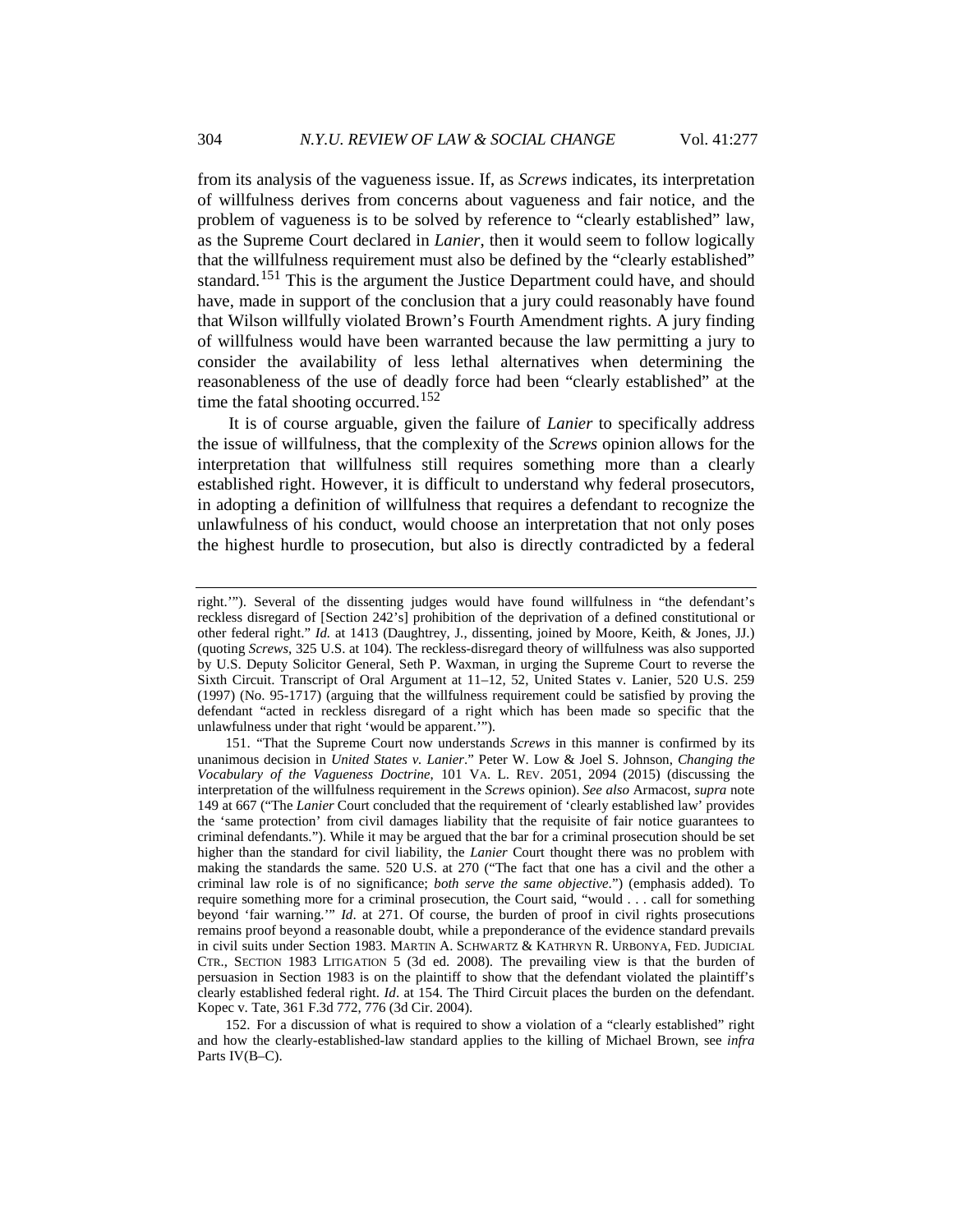appeals court decision that provides the most thorough analysis of the willfulness requirement since *Screws* was decided more than seventy years ago. In *United States v. Ehrlichman*, which affirmed a conviction for one of the most notorious civil rights violations in United States history, the U.S. Court of Appeals for the District of Columbia Circuit declared that "[t]here is no requirement under section  $[242]$  that a defendant recognize the unlawfulness of his acts."<sup>[153](#page-28-0)</sup> *Ehrlichman* is critical to understanding the evolution of the meaning of willfulness because it is the only federal appellate decision that applies the fairnotice analysis adopted by *Lanier* to the task of interpreting the meaning of willfulness, which was left open in *Lanier*. Most significantly, the *Ehrlichman* opinion was written more than twenty years before *Lanier* was even decided, making clear as early as 1976 that *Screws* did not pose as high a bar to civil rights prosecutions as federal judges and civil rights lawyers, including prosecutors in the Civil Rights Division of the Justice Department, have long supposed.<sup>[154](#page-28-1)</sup>

In this Watergate era case, John Ehrlichman, Assistant to the President for Domestic Affairs in the Nixon White House, had been convicted for conspiring to violate the constitutional rights of Daniel Ellsberg's psychiatrist by authorizing a burglary of the psychiatrist's office after Ellsberg had leaked the Pentagon Papers, a Top Secret study of the Vietnam War. Ehrlichman contended that he did not act "willfully" because he sincerely believed the break-in was lawful. That belief was based on Ehrlichman's good faith but mistaken assumption that warrantless searches by members of the Executive Branch were permissible in matters of national security.[155](#page-28-2)

In analyzing the *Screws* opinion, the Court of Appeals for the District of Columbia treated the willfulness requirement as a "cure [for] the problem of vagueness presented by the statute."[156](#page-28-3) Focusing on the term "specific intent" in Justice Douglas's definition of willfulness, the D.C. Circuit construed the

<span id="page-28-0"></span><sup>153.</sup> 546 F.2d 910, 922 (D.C. Cir. 1976). Ehrlichman was prosecuted under Section 241 of Title 18, for a conspiracy to violate civil rights, rather than under Section 242, but insofar as Section 241 has been construed by the Supreme Court to impose the same willfulness requirement as Section 242, the same principles apply to both. *Id.* at 921; *see supra* note [82.](#page-18-5)

<span id="page-28-1"></span><sup>154.</sup> For a discussion of other federal cases interpreting the willfulness requirement and how the Justice Department has construed the requirement since *Screws* was decided, see *infra* Parts  $III(B-C)$ .

<span id="page-28-2"></span><sup>155.</sup> Prior to the break-in, the Supreme Court had ruled that while there might be a "national security" exception for warrantless searches and surveillance in cases involving foreign agents or domestic collaborators with foreign powers, there was no such exception for threats to national security from purely domestic sources, like Ehrlichman and his co-conspirators. United States v. United States District Court (Keith), 407 U.S. 297, 308–09 (1972) (delineating the distinction). Ehrlichman sought to bring himself within the national security exception by arguing that he believed the covert operation could yield "significant foreign intelligence information." 546 F.2d at 925. The Court of Appeals rejected the argument on the ground that even if foreign powers were implicated, the national security exception applied only if the President or the Attorney General had specifically authorized the search, and Ehrlichman had obtained no such authorization. *Id*.

<span id="page-28-3"></span><sup>156.</sup> 546 F.2d at 920.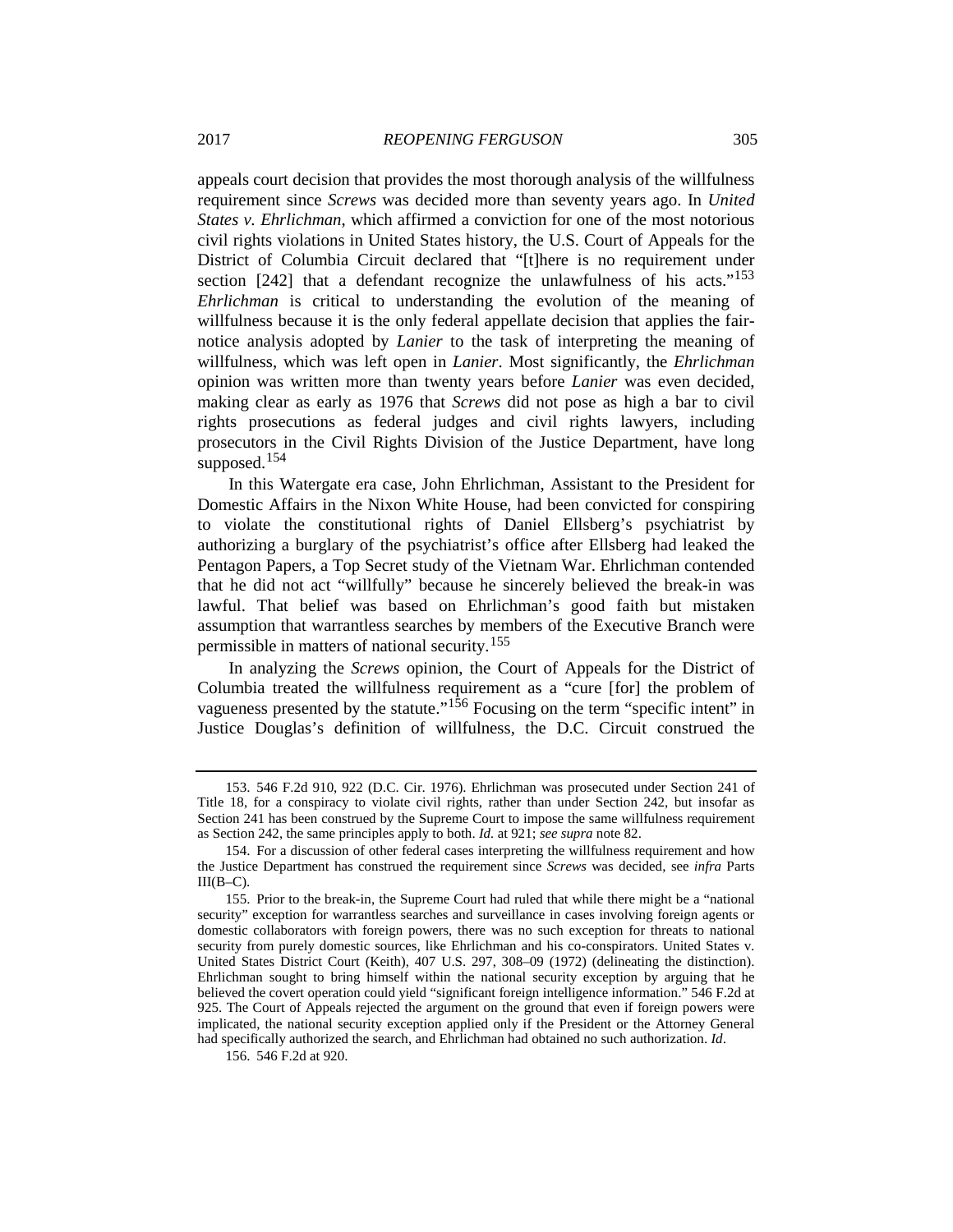requisite intent to mean acting "with a purpose to deprive a person of a specific constitutional right made definite by decision or other rule of law."[157](#page-29-0) The Court of Appeals declared that the requisite specificity is satisfied if, at the time the offense was committed, the protected right was "clear and firmly established,"[158](#page-29-1) anticipating by more than twenty years the *Lanier* standard of fair notice. Since judicial decisions clearly established that, in the absence of an explicit authorization by the President or Attorney General, warrantless searches, even in national security matters, violated the Fourth Amendment, and Ehrlichman had no such authorization, the court concluded he had acted "willfully" in authorizing the burglary.<sup>[159](#page-29-2)</sup> For reasons that are not entirely clear, the Justice Department's Memorandum does not mention *Ehrlichman,* and refers to *Lanier* only as a source of the quotation from *Screws* about willfulness requiring the defendant to have acted with the purpose "to deprive a person of a right made specific either by the express terms of the Constitution or laws of the

<span id="page-29-0"></span><sup>157.</sup> *Id*. (quoting *Screws*, 325 U.S. at 101, 103) (internal quotation marks omitted). For *Ehrlichman*'s extensive analysis of the meaning of "specific intent," see *id.* at 917–23.

<span id="page-29-2"></span><span id="page-29-1"></span><sup>158.</sup> *Id*. at 922; *see also id*. at 921 ("clearly delineated and plainly applicable"); *id.* at 923 ("firmly established and plainly applicable"). The clearly-established-law standard applied by *Ehrlichman* to the meaning of willfulness was articulated by the D.C. Circuit before the standard was applied by the Supreme Court to qualified immunity in civil suits under 42 U.S.C. § 1983. The qualified-immunity version of the clearly-established test was announced in *Harlow v. Fitzgerald*, 457 U.S. 800, 818 (1982), and elaborated in *Anderson v. Creighton*, 483 U.S. 635 (1987), discussed *supra* not[e 149.](#page-26-5)

<sup>159.</sup> 546 F.2d at 924–28. Regarding specific intent the Court of Appeals concluded: Under the circumstances of this case, the law is clear that Dr. Fielding's Fourth Amendment rights were breached when the defendants broke into and searched his office without the requisite judicial authorization  $\dots$  As we observed above in connection with our discussion of *Screws* and its progeny, 'specific intent' under section 241 does not require an actual awareness on the part of the conspirators that they are violating constitutional rights. It is enough that they engage in activity which interferes with rights which as a matter of law are clearly and specifically protected by the Constitution.

*Id*. at 928. *Ehrlichman* is cited with approval by the Ninth Circuit in a 1993 opinion that concludes, after reviewing other federal appellate cases interpreting the meaning of specific intent under *Screws*: "[T]he weight of authority among the courts of appeals supports the view that '[t]here is no requirement under 241 [or 242] that a defendant recognize the unlawfulness of his acts.' *Reese*, 2 F.3d at 886 (brackets in the original). A reading of the cases cited by *Reese* indicates that the assertion about "the weight of authority" is overstated and that the cases are far more ambiguous than the court's statement suggests; further, none actually refer to *Ehrlichman*. *See, e.g.*, United States v. Gwaltney, 790 F.2d 1378, 1386 (9th Cir. 1986) (approving an instruction that "reckless disregard for a person's constitutional rights is evidence of specific intent to deprive that person of those rights[,]" which implicitly dispensed with the need to prove knowledge of unlawfulness); Apodaca v. United States, 188 F.2d 932, 937 (10th Cir. 1951) (approving contradictory instructions stating that specific intent "does not require knowledge that such act is a violation of the law" but also stating that specific intent requires "conscious purpose to do wrong"); United States v. McClean, 528 F.2d 1250, 1255 (2d Cir. 1976) (approving an instruction, contrary to *Screws*, that the jury need only find that defendant intended to commit the underlying act, and that the act violated constitutional rights of the victim; this erroneous instruction relieved the jury of the duty to find knowledge of unlawfulness).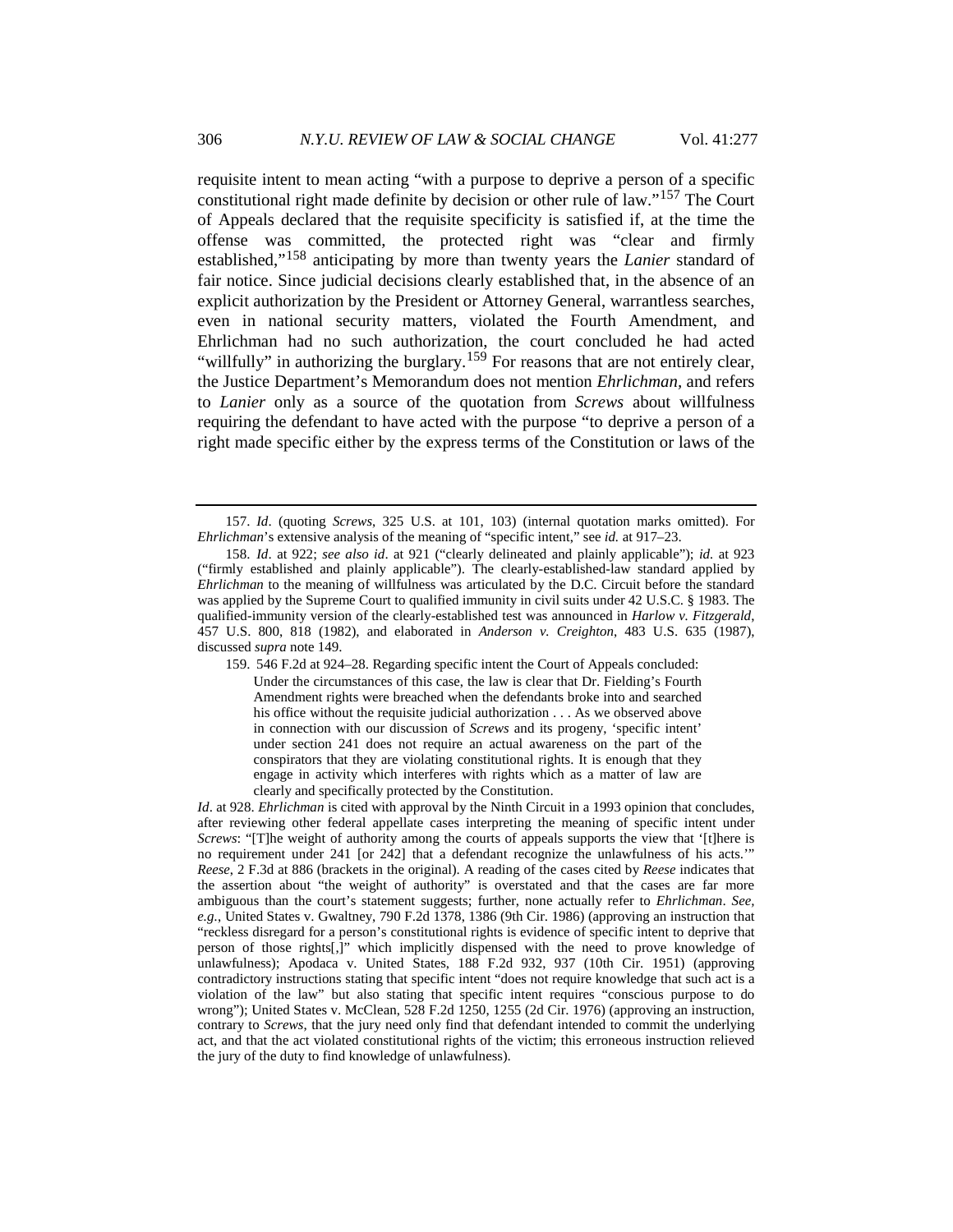United States or by decisions interpreting them,"<sup>[160](#page-30-0)</sup> without explaining that *Lanier* interpreted this language to mean what a "clearly established" right means in the context of qualified immunity from civil liability. Whatever else the authors of the Memorandum might say about these cases, the one thing that cannot fairly be said, as long as these judicial precedents stand, is that indicting Wilson "is not *permitted* by . . . the governing law."<sup>[161](#page-30-1)</sup>

## *B. Applying the New Willfulness Requirement to Ferguson*

If we view the willfulness element of Section 242 as requiring only a right that was clearly established at the time the alleged violation occurred, the standard can be readily met in the case against Officer Wilson. His use of deadly force was governed by a thirty-year-old Supreme Court precedent that clearly established a Fourth Amendment right of a fleeing felon to be free from a police officer's use of deadly force unless necessary for the officer to protect himself or others from death or serious bodily injury.[162](#page-30-2) If the relevant constitutional standard is stated with greater specificity,  $163$  it can be articulated as requiring not simply that deadly force was necessary to protect Wilson from death or serious bodily injury, but more specifically, that the reasonableness of his use of lethal force was to be determined in light of the availability and effectiveness of lesslethal alternatives. There was controlling circuit precedent for this proposition in the form of an Eighth Circuit decision that required consideration of such alternatives,  $164$  and the precedent was sufficient to satisfy the clearly-established-law standard.<sup>[165](#page-30-5)</sup>

<sup>160.</sup> MEMORANDUM, *supra* note [21,](#page-5-4) at 79 (quoting *Lanier*, 520 U.S. at 267).

<sup>161.</sup> *Id*. (emphasis added).

<sup>162.</sup> *Garner*, 471 U.S. 1, discussed *supra* Part III(A).

<span id="page-30-3"></span><span id="page-30-2"></span><span id="page-30-1"></span><span id="page-30-0"></span><sup>163.</sup> The Supreme Court has repeatedly cautioned against defining clearly established law at too high a level of generality. *See, e.g.*, Plumhoff v. Rickard, 134 S.Ct. 2012, 2023 (2014).

<span id="page-30-4"></span><sup>164.</sup> The Eighth Circuit precedent, *Retz v. Seaton*, 741 F.3d 913, discussed *supra* Part III(A), was decided on March 12, 2014, approximately five months before Wilson killed Brown.

<span id="page-30-5"></span><sup>165.</sup> Clearly-established-law can be shown by controlling circuit precedent. *See* Wilson v. Layne, 526 U.S. 603, 617 (1999) ("any cases of controlling authority in the . . . jurisdiction at the time of the incident"); Carroll v. Carman, 135 S.Ct. 348, 350 (2014) (assuming without deciding that "a controlling circuit precedent could constitute clearly established law")*.* The rule permitting less-lethal alternatives to be considered in determining the reasonableness of a police officer's use of deadly force is also followed in the Ninth Circuit, where, in *Gonzalez v. City of Anaheim*, 747 F.3d 789, 797 (9th Cir. 2014), the Court of Appeals, noting that the "officer had a police baton, pepper spray, and a taser," stated: "[T]he jury may consider the availability of other methods to subdue a suspect. He could have used any of them, or he could have shot Gonzalez in a nonlethal area of the body to try to stop him from driving further." The Ninth Circuit rule is embodied in a standard jury instruction on excessive force. *See infra* note 169 and accompanying text. A contrary rule apparently prevails in the Tenth Circuit, Tanberg v. Sholtis, 401 F.3d 1151, 1163 (10th Cir. 2005) ("The reasonableness standard does not *require* that officers use alternative less intrusive means") (emphasis added), and in the Seventh Circuit, Plakas v. Drinski, 19 F.3d 1143, 1149 (7th Cir. 1994) ("We do not believe the Fourth Amendment *requires* the use of the least or even a less deadly alternative so long as the use of deadly force is reasonable under *Garner v. Tennessee* and *Graham v. Connor . . .*") (emphases added); COMMITTEE ON PATTERN JURY INSTRUCTIONS,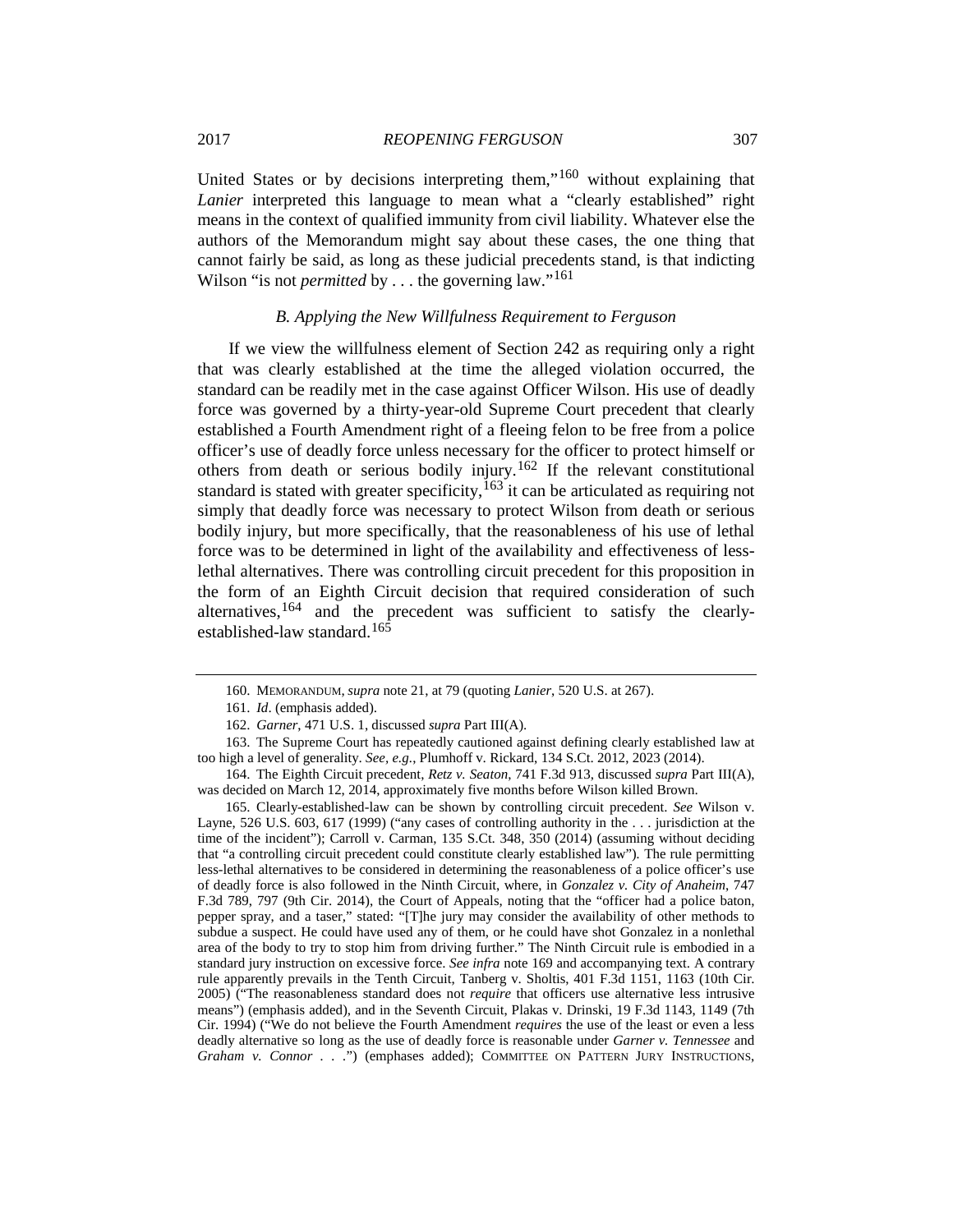In a civil rights prosecution governed by a clearly-established-law standard of liability, existing instructions on willfulness would be replaced by a two-step process. The first step would inquire whether a general principle of constitutional law—*e.g.*, the standard permitting a jury to consider the availability of less-lethal alternatives in assessing the reasonableness of a police officer's use of deadly force—was clearly established at the time the alleged offense was committed. A constitutional principle is "clearly established," even without a Supreme Court decision on point, if there is either controlling Circuit precedent<sup>[166](#page-31-0)</sup> or, in the absence of such precedent, "a consensus of cases of persuasive authority" such that a reasonable officer would have been aware of the principle.<sup>[167](#page-31-1)</sup> This would be a question of law for the trial judge to decide.

The second step in the process would address the application of a clearly established general principle to the particular facts of a case and inquire whether a reasonable police officer would have understood that his or her conduct violated the general principle. This would be a mixed question of law and fact to be determined by the jury.<sup>[168](#page-31-2)</sup> Jurors deliberating Wilson's guilt or innocence would receive an instruction directing them to consider whether his use of force was unreasonable in light of the availability and effectiveness of less-lethal options:

In determining whether the defendant's use of deadly force was unreasonable, consider all the circumstances known to him at the time, including the availability and effectiveness of alternative methods to subdue the suspect or take him into custody. $169$ 

167. *Id*.

<span id="page-31-3"></span>169. This instruction is based on a Ninth Circuit pattern jury instruction for excessive use of force in civil suits under 42 U.S.C. § 1983. JURY INSTRUCTIONS COMMITTEE, NINTH CIRCUIT, MANUAL OF MODEL CIVIL JURY INSTRUCTIONS, No. 9.25 (2007 ed. last updated Jan. 2017),

SEVENTH CIRCUIT, FEDERAL CIVIL JURY INSTRUCTIONS, No. 7.09 (2009 rev. ed.), http://www.ca7.uscourts.gov/Pattern\_Jury\_Instr/7th\_civ\_instruc\_2009.pdf [https://perma.cc/E2U2- RD5T] ("An officer is not *required* to use all practical alternatives to avoid a situation where deadly force is justified.") (emphasis added). The apparent conflict between the circuits can be reconciled by reference to the use of the word "require" in the Seventh and Tenth Circuit cases. These cases are not inconsistent with the Eighth and Ninth Circuit cases which say only that the availability of less-lethal alternatives should be taken into account by the jury in determining reasonableness, not that the jury is *required* to find unreasonableness.

<sup>166.</sup> Wilson v. Layne, 526 U.S. at 617.

<span id="page-31-2"></span><span id="page-31-1"></span><span id="page-31-0"></span><sup>168.</sup> The reasonableness test has been characterized by the Court, in the context of Section 1983 litigation, as "a pure question of law" to be decided by the trial court and, ultimately, by the Supreme Court itself. Mullenix v. Luna, 136 S.Ct. 305, 307 (2015) (quoting Scott, 550 U.S. at 381 n.8). This aspect of the qualified immunity doctrine has been criticized as "usurping the role of jurors." Blum, *supra* note [149,](#page-26-5) at 941 (suggesting the Court may be changing its view on this issue). The question of reasonableness is best characterized as "a mixed question of law and fact," Ornelas v. United States, 517 U.S. 690, 696 (1996), which is typically decided by the jury, United States v. Gaudin, 515 U.S. 506, 514 (1995) ("[T]he jury's constitutional responsibility is not merely to determine the facts, but to apply the law to those facts and draw the ultimate conclusion of guilt or innocence.").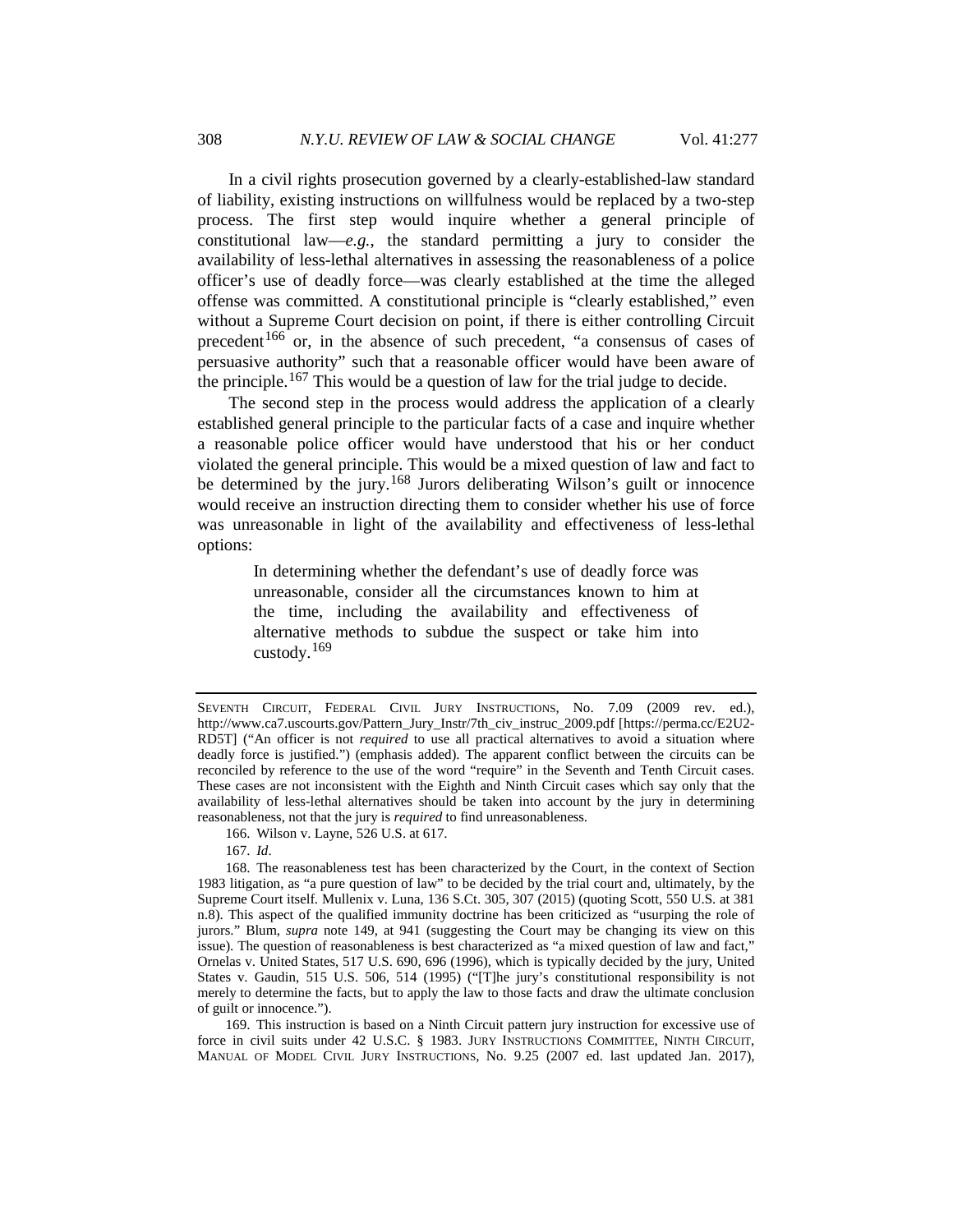Wilson's grand jury testimony indicates that he *knew* he had a legal duty to consider less-lethal alternatives before escalating to deadly force. He testified that during his struggle with Brown while seated in his SUV, he considered using his mace, retractable baton, and flashlight (he did not carry a taser), but that he was either unable to reach a particular weapon, or the chances of it being effective in such a confined space were "slim to none."[170](#page-32-0) Referring to this procedure for considering less-lethal alternatives as a "use of force triangle" or "continuum,"<sup>[171](#page-32-1)</sup> Wilson said that he reviewed the triangle "in [his] head" while in his vehicle.<sup>[172](#page-32-2)</sup> Wilson did not say whether he recognized his duty to consider less-lethal options during his subsequent encounter with Brown in the roadway, but there is clearly a basis for such an inference. However, even if Wilson believed he had no duty to use his mace because of the risk that it might have failed to prevent Brown from overpowering him and killing him with his own weapon, the question remains whether that belief was unreasonable.<sup>[173](#page-32-3)</sup> This presents a mixed question of law and fact that should have been left to a jury to decide.

## <span id="page-32-6"></span>*C. The Persistence of the Jurisprudence of Police Impunity*

Civil rights prosecutors face an uphill battle in trying to prove willfulness, as most lower federal courts have treated the term as a subjective *mens rea*  standard, interpreting *Screws* to require an intent to deprive the victim of a federal constitutional right<sup>[174](#page-32-4)</sup> and approving jury instructions that condition a guilty verdict on a finding that the defendant acted with "intent to deprive another of a right guaranteed by the Constitution or other federal law"<sup>[175](#page-32-5)</sup> or,

http://www3.ce9.uscourts.gov/jury-instructions/sites/default/files/WPD/Civil\_Instructions

\_2017\_1.pdf [https://perma.cc/BVH4-C6G7]. While a clearly-established-law standard will make criminal prosecutions easier, there should be no illusions about the problems that will remain. The law governing the application of the clearly-established-law standard in Section 1983 suits has become increasingly stringent, creating substantial obstacles to proving liability. *See* Blum, *supra* note [149,](#page-26-5) at 945–61. For a discussion of these troublesome problems as they apply to criminal prosecutions, see *infra* Part IV(C).

<sup>170.</sup> TRANSCRIPT, *supra* note [41,](#page-9-10) Vol. V, (Sept. 16, 2014) at 212–14.

<sup>171.</sup> *Id*. at 274.

<sup>172.</sup> *Id*. *See also* MEMORANDUM, *supra* note [21,](#page-5-4) at 13.

<span id="page-32-3"></span><span id="page-32-2"></span><span id="page-32-1"></span><span id="page-32-0"></span><sup>173.</sup> *See* Kaminski & Edwards, *supra* not[e 72,](#page-15-4) at 22 (pepper spray had failure rate of sixteen percent in cases studied, but study does not indicate that any officer was killed or seriously injured as a result of the failure of the spray to incapacitate the suspect).

<span id="page-32-4"></span><sup>174.</sup> *E.g.*, United States v. Sipe, 388 F.3d 471, 480 n.21 (5th Cir. 2004) ("the term 'willfully' implies conscious purpose to do wrong and intent to deprive another of a right guaranteed by the Constitution or other federal law"); United States v. Kerley, 643 F.2d 299, 302 (5th Cir. 1981) ("a purpose to deprive a person of a specific constitutional right"); Pullen v. United States, 164 F.2d 756, 759 (5th Cir. 1947) ("willful implies not merely 'a conscious purpose to do wrong,' . . . but that there must be a specific intent to deprive him of a federal right").

<span id="page-32-5"></span><sup>175.</sup> *Sipe*, 388 F.3d at 480 n. 21; COMMITTEE ON PATTERN JURY INSTRUCTIONS, FIFTH CIRCUIT, PATTERN JURY INSTRUCTIONS (CRIMINAL CASES), DEPRIVATION OF CIVIL RIGHTS, No. 2.12 (2015), http://www.lb5.uscourts.gov/juryinstructions/fifth/crim2015.pdf [https://perma.cc/2CTC-ED4V].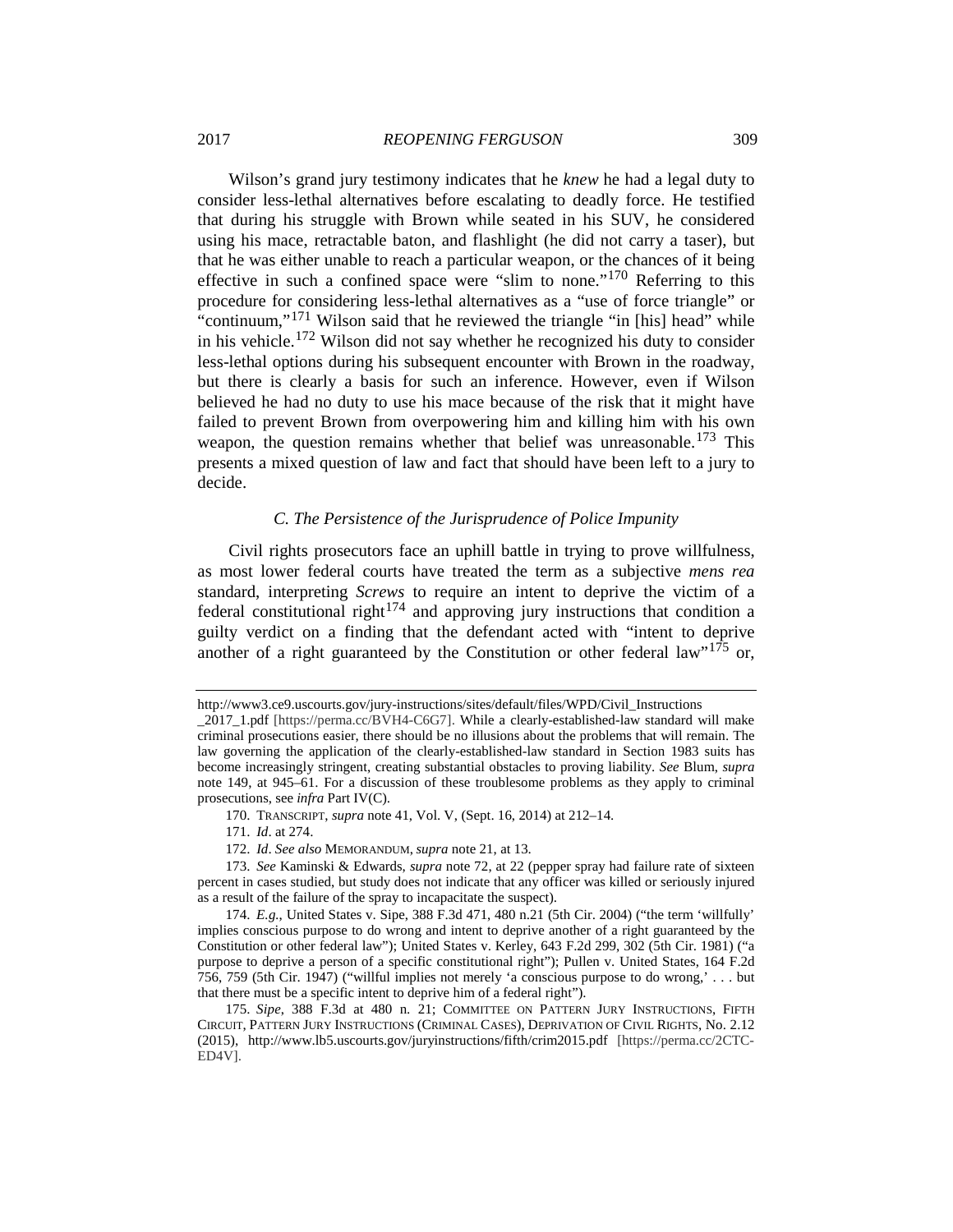more generally, with a "bad purpose or evil motive to disobey or disregard the law."<sup>[176](#page-33-0)</sup> While some federal appeals courts have construed the language of "specific intent" to require actual knowledge by the defendant that he violated a  $\int$  federal right,<sup>[177](#page-33-1)</sup> at least one court has said that a knowing violation of state law is sufficient.<sup>[178](#page-33-2)</sup> Other courts add to the confusion by stating that the government need not prove any knowledge of unlawful conduct, $179$  allowing a jury to find willfulness on the theory that a clear violation of a constitutional right shows a "reckless disregard" for that right, which *Screws* treats as satisfying the requirement of willfulness.[180](#page-33-4) Adding to the confusion of the case law is the perplexing nature of jury instructions that often put jurors through the kind of mental gymnastics that stymy even legal scholars. A standard instruction for the Fifth Circuit informs jurors that to find the defendant was acting willfully, "it is not necessary for you to find the defendant knew the specific Constitutional provision or federal law that his conduct violated"; the instruction then appears to contradict itself in the next sentence, which states: "But the defendant must have a specific intent to deprive the person of a right protected by the Constitution or federal law."<sup>[181](#page-33-5)</sup> While juries return guilty verdicts despite the restrictive and confusing instructions,  $182$  and the convictions are almost always

<span id="page-33-2"></span>178. *Dise*, 763 F.2d at 592 (approving instruction that jury could find defendant acted willfully if "he knew he was using excessive . . . force beyond that which was permitted to him *under the law of the State of Pennsylvania*") (emphasis added).

<span id="page-33-0"></span><sup>176.</sup> *Sipe*, 388 F.3d at 480; United States v. Stokes, 506 F.2d 771, 776 (5th Cir. 1975); United States v. Dise, 763 F.2d 586, 590 (3d Cir. 1985) ("a specific intent to do something that the law forbids"); United States v. Garza, 754 F.2d 1202, 1210 (5th Cir. 1985) (same); *see Kerley*, 643 F.2d at 303 (reversing conviction for failure to instruct jury that willfulness means "acting with a bad purpose or evil motive").

<span id="page-33-1"></span><sup>177.</sup> Lynch v. United States, 189 F.2d 476, 481 (5th Cir. 1951) (it is a question for the jury whether defendant "knew that a person arrested for an offense had the constitutional right to a trial under the law" and "willfully failed to accord these victims the opportunity for such a trial . . . [by] turn[ing] them over to this mob to suffer trial by ordeal."); *compare* Crews v. United States, 160 F.2d 746, 750 (5th Cir. 1947) (an officer of the law "undoubtedly knows" that a person arrested has the right to a trial and if the officer "substituted his own trial by ordeal" by intentionally killing the suspect, the jury could find a willful violation of a constitutional right as "an inexorable and concomitant consequence of a willful homicide.").

<span id="page-33-3"></span><sup>179.</sup> United States v. Johnstone, 107 F.3d 200, 210 (3d Cir. 1997) ("the government does not need to show that the defendant *knowingly* violated any right) (emphasis added); *Reese*, 2 F.3d at 885–86 (9th Cir.) (approving instruction that "an act is done willfully if it is done . . . with a specific intent to do something the law forbids," but stating "there is no requirement . . . that a defendant recognize the unlawfulness of his acts."); Apodaca v. United States, 188 F.2d at 937 (10th Cir. 1951) ("use of the word willful and willfully implies a conscious purpose to do wrong" but "does not require knowledge that such act is a violation of law").

<span id="page-33-4"></span><sup>180</sup>*. Reese*, 2 F.3d at 881 ("intentionally wrong conduct, because it contravenes a right definitely established in law, evidences a reckless disregard for that right; such reckless disregard, in turn, is the legal equivalent of willfulness"). On use of the reckless-disregard standard to prove willfulness, see *infra* Part IV(C).

<sup>181.</sup> COMMITTEE ON PATTERN JURY INSTRUCTIONS, FIFTH CIRCUIT, *supra* not[e 175,](#page-32-6) No. 2.12.

<span id="page-33-6"></span><span id="page-33-5"></span><sup>182.</sup> During the year ending June 2016, 112 out of the 145, or 77 percent, of the defendants prosecuted for civil rights violations were convicted after trial or by guilty plea. Of the twenty-two defendants who were tried by a jury, 50 percent were found guilty. DIRECTOR OF THE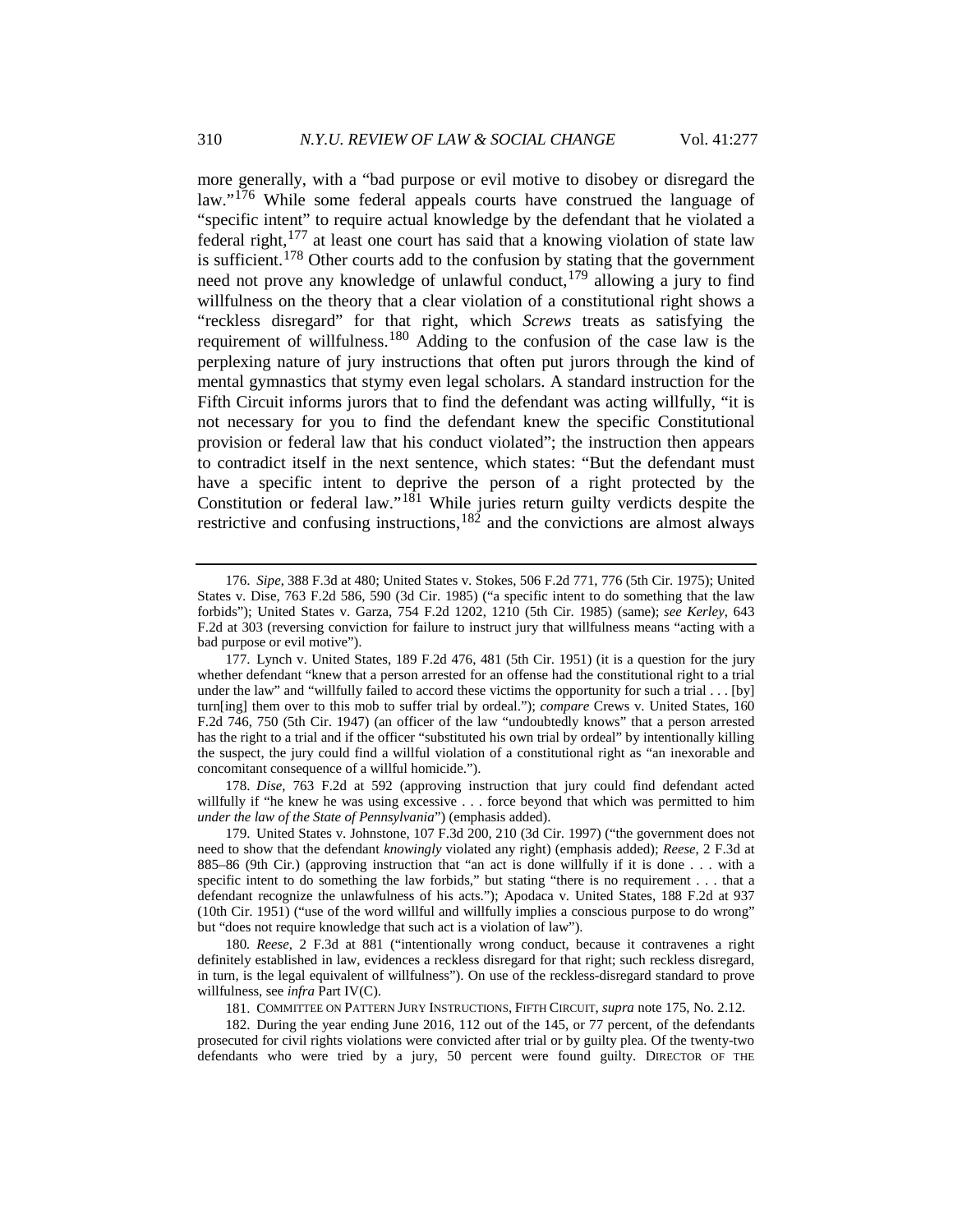affirmed on appeal, $183$  they are affirmed by opinions that rarely engage in more than a recitation of the specific-intent language from *Screws*. [184](#page-34-1) It has been almost twenty years since the Supreme Court made clear in *Lanier* that "specific intent" refers not to the state of a defendant's mind and whether it was specifically focused on violating a constitutional right, but rather to the objective clarity of a right made specific—in the sense of having been "clearly established"—by prior judicial decisions. Yet *Lanier* remains unrecognized by lower federal courts<sup>[185](#page-34-2)</sup> as part of the mainstream legal narrative explaining the standard of proof in civil rights prosecutions.<sup>[186](#page-34-3)</sup>

<span id="page-34-1"></span>184. *See, e.g*, *Sipe*, 388 F.3d at 479–80 & n.21; United States v. Bradley, 196 F.3d 762, 769– 71 (7th Cir. 1999); United States v. Messerlian, 832 F.2d 778, 789–90 (3d Cir. 1987).

<span id="page-34-2"></span>185. For rare examples of post-*Lanier* applications of the clearly-established-law standard in Section 242 prosecutions, but without making clear whether willfulness is a separate requirement, see United States v. Morris, 494 Fed. App'x. 574 (6th Cir. Aug. 16, 2012); United States v. Cossette, 2013 U.S. Dist. LEXIS 133326 (D. Conn. Nov. 22, 2013), *aff'd by summary order*, 593 Fed. App'x. 28 (2d Cir. Nov. 24, 2014).

ADMINISTRATIVE OFFICE OF THE U.S. COURTS, ANNUAL REPORT 2016, CRIMINAL STATISTICAL TABLES FOR THE FEDERAL JUDICIARY, U.S. DISTRICT COURTS, TABLE D-4 AT 4 (June 30, 2016), http://www.uscourts.gov/statistics-reports/analysis-reports/statistical-tables-federal-judiciary

<sup>[</sup>https://perma.cc/5ZRW-Y6XL]. During the preceding year ending June 2015, 124 out of 148 defendants, or eighty-four percent, were convicted. Juries returned guilty verdicts in eighteen out of the twenty-six, or seventy percent, of the cases that went to trial. DIRECTOR OF THE ADMINISTRATIVE OFFICE OF THE U.S. COURTS, ANNUAL REPORT 2015, CRIMINAL STATISTICAL TABLES FOR THE FEDERAL JUDICIARY, U.S. DISTRICT COURTS, TABLE D-4 AT 4 (June 30, 2015), http://www.uscourts.gov/statistics-reports/analysis-reports/statistical-tables-federal-judiciary

<sup>[</sup>https://perma.cc/5ZRW-Y6XL]. A survey of civil rights prosecutions during the period 1965– 1974 shows a much lower conviction rate, suggesting that prosecutors were less selective in filing charges, with almost seventy percent of those charged winning either dismissals or acquittals after trial. In those cases that went to trial, eighty-four defendants were convicted and 305 were acquitted, yielding a mere twenty-two percent conviction rate. Robert L. Spurrier Jr., *McAlester and After: Section 242, Title 18 of the United States Code and the Protection of Civil Rights*, 11 TULSA L. REV. 347, 357 & tbl. I (1976).

<span id="page-34-0"></span><sup>183.</sup> For a rare decision reversing a conviction for failure to give a proper willfulness instruction, see *Kerley*, 643 F.2d at 303 (reversing conviction for failure to instruct jury that willfulness means acting "with a bad purpose or an evil motive").

<span id="page-34-3"></span><sup>186.</sup> A significant body of legal scholarship has evolved recognizing the significance of *Lanier* as making the *Screws* standard of criminal liability the same as the clearly-established-law standard of civil liability. Low & Johnson, *supra* note [151](#page-27-2) at 2094; Armacost, *supra* note [149,](#page-26-5) at 667; Seth P. Waxman & Trevor W. Morrison, *What Kind of Immunity? Federal Officers, State Criminal Law, and the Supremacy Clause*, 112 YALE L.J. 2195, 2211–13 (2002). Before *Lanier* was decided, Frederick Lawrence had discerned that the *Screws* concept of specific intent could be interpreted to require "the deprivation of a clearly established constitutional right," Lawrence, *supra* note [92,](#page-19-7) at 2185, but thought this was insufficient to solve the notice problem, assuming that fair notice required actual knowledge, *id*. at 2184—an assumption that *Lanier* would later rebut. In a post*-Lanier* law review article, Ninth Circuit Judge Paul Watford noted that the fair-notice problem in *Screws* "could have been addressed" by requiring the right in question "to have been established with sufficient clarity and specificity at the time the defendants acted," but thought this was not the mode of analysis actually adopted by Justice Douglas in *Screws*. Watford, *supra* note [92,](#page-19-7) at 479–80. It may be that *Lanier* has failed to find recognition among lower-court judges and civil rights practitioners as part of the mainstream legal narrative of civil rights prosecutions because its analysis by law professors has occurred in the context of qualified immunity in civil cases or as part of an exposition of the doctrine of vagueness, rather than in the context of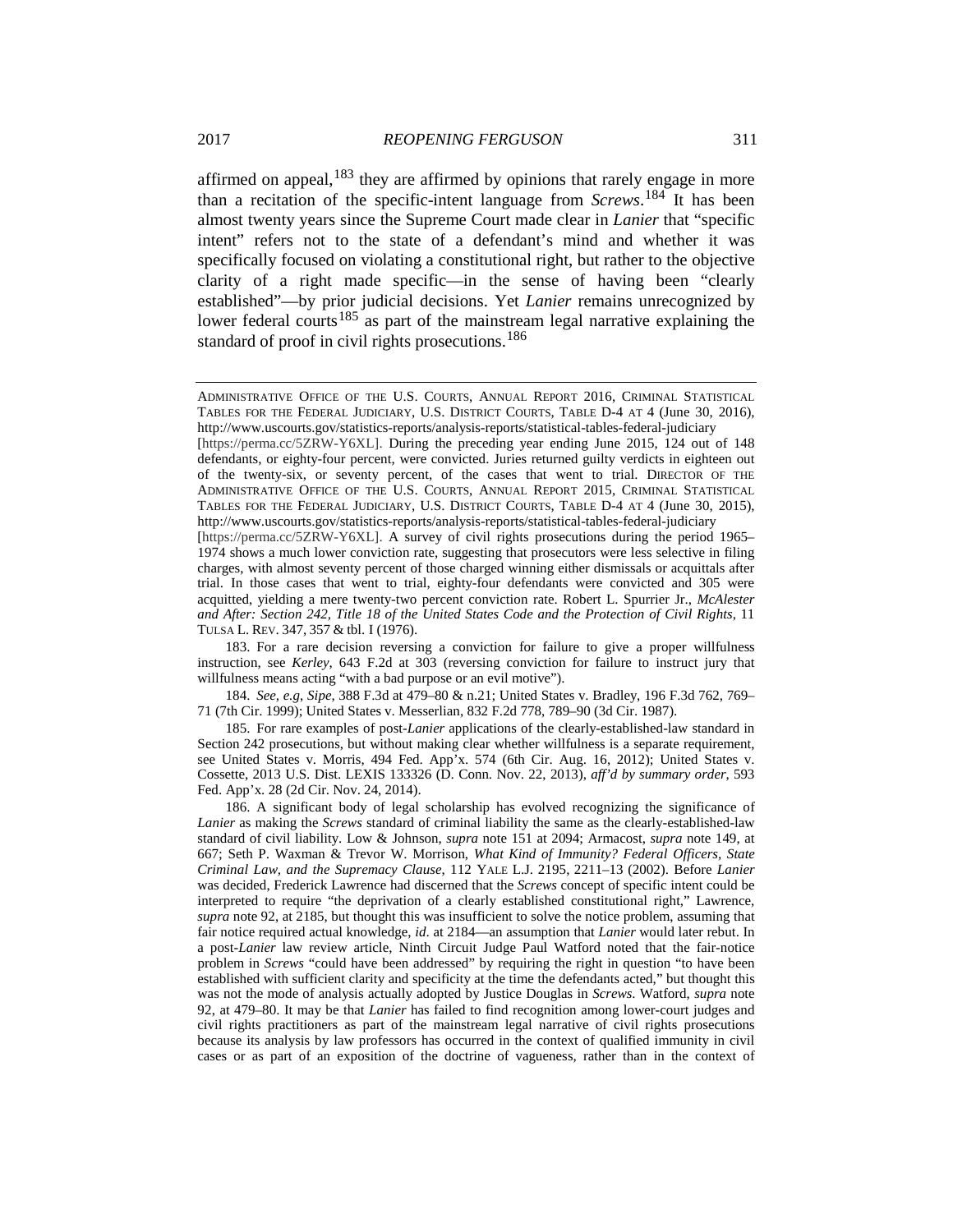Even without recognizing the significance of *Lanier*, the Justice Department, prior to Ferguson, vigorously opposed a request by defense counsel for jury instructions construing willfulness to require proof that the defendant "acted with knowledge that his conduct violated the law."<sup>[187](#page-35-0)</sup> Despite its success in resisting such defense-friendly instructions, the Justice Department decided in Ferguson to make defense lawyers' arguments for them, accepting defeat in the legal battle over one of the most important civil rights issues of our time without lifting a musket of resistance, as if Supreme Court precedent so clearly dictated the Department's interpretation of willfulness that no other interpretation was possible.

Assuming that Justice Department lawyers somehow felt constrained by judicial precedent to interpret willfulness to require some kind of *mens rea* with respect to the relevant law, the requisite blameworthiness could have been satisfied by applying the "reckless disregard" standard approved in *Screws*. When a police officer acts in violation of a constitutional right that is obvious in the sense that it is clearly established by judicial precedent, he acts with the kind of culpable mental state described in *Screws* as a "reckless disregard of a constitutional requirement which has been made specific and definite."[188](#page-35-1) When defendants act with such recklessness, the Court said, "they act willfully in the sense in which we use the word."[189](#page-35-2) This would give recklessness the same meaning as negligence. A person who acts in the face of an obvious risk or, as the *Lanier* opinion put it, in the face of a risk of unlawfulness that is

<span id="page-35-2"></span><span id="page-35-1"></span>188. 325 U.S. at 105.

189. *Id*.

prosecutions of civil rights violations. Perhaps of greatest significance is the fact that *Lanier* did not specifically address the willfulness requirement of Section 242.

<span id="page-35-0"></span><sup>187.</sup> United States v. Warren, 2013 U.S. Dist. LEXIS 174067, at \*3 (E.D. La. Dec. 10, 2013). The case involved the retrial of a New Orleans police officer charged with killing an African-American man suspected of looting in the aftermath of Hurricane Katrina. Federal prosecutors argued successfully that the requested instruction would "confuse the jury as to the mental state at issue." *Id*. at \*4. Requests by defense counsel for such an instruction are based on the general instruction for defining "willfully," and even the general instruction found in pattern jury instructions omits any specific definition, containing only a comment written by the drafting committee. These comments typically limit the interpretation of "willfully" as requiring knowledge of unlawfulness to cases involving tax evasion, fraudulent banking transactions, and other white collar crimes, not crimes of violence. *See, e.g.*, COMMITTEE ON PATTERN JURY INSTRUCTIONS, FIFTH CIRCUIT, *supra* not[e 175,](#page-32-6) No. 1.38, Note (citing Cheek v. United States, 498 U.S. 192 (1991) (tax evasion), and Ratzlaf v. United States, 510 U.S. 135 (1994) (structuring of cash transactions to avoid bank reporting requirements)). The Eight Circuit, which governs Missouri, has no specific pattern instruction for 18 U.S.C. § 242, and its general instruction on willfulness contains a similar comment specifically limiting consciousness of wrongdoing to tax cases, odometer fraud, health care anti-kickback statutes, certain securities cases, and failure to pay child support. COMMITTEE ON MODEL JURY INSTRUCTIONS, EIGHTH CIRCUIT, MANUAL OF MODEL CRIMINAL JURY INSTRUCTIONS, No. 7.02, Comments (2014), http://www.juryinstructions.ca8.uscourts.gov[/Manual\\_](http://www.juryinstructions.ca8.uscourts.gov/Manual_of_Model_Criminal_Jury_Instructions_New_and_Revised%208_5_2014.pdf) [of\\_Model\\_Criminal\\_Jury\\_Instructions\\_New\\_and\\_Revised%208\\_5\\_2014.pdf](http://www.juryinstructions.ca8.uscourts.gov/Manual_of_Model_Criminal_Jury_Instructions_New_and_Revised%208_5_2014.pdf) [https://perma.cc/ 6AAA-MZC7]. For a discussion of the rationale for requiring consciousness of wrongdoing in certain types of cases, see *infra* Part IV(C).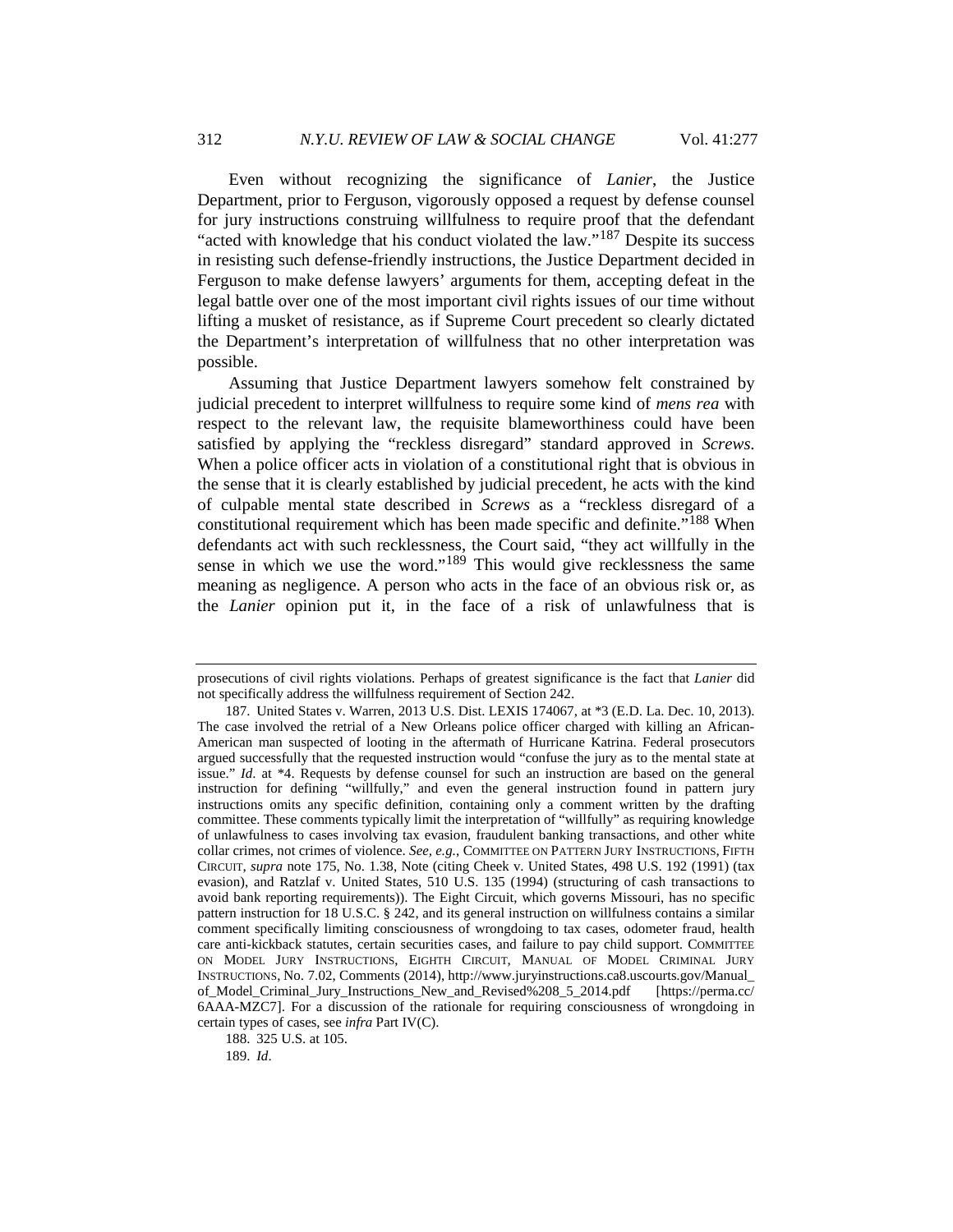"apparent,"<sup>[190](#page-36-0)</sup> is reckless in an objective sense because the implication is that the unlawfulness of the conduct is "so obvious that it *should be known*" to a reasonable person.[191](#page-36-1)

Use of an objective reckless-disregard instruction was originally advocated, unsuccessfully, by Robert Carr, Executive Secretary of President Truman's Committee on Civil Rights and one of the first legal scholars to advise the Justice Department on *Screws*. [192](#page-36-2) The 1961 Report of the U.S. Civil Rights Commission criticized the failure of the Justice Department's Civil Rights Division to develop a consistent policy on proposing an instruction based on the reckless-disregard standard, which the Commission referred to as "constructive intent." The Report attributed the failure to "differences of opinion among Division attorneys as to the meaning of the *Screws* doctrine on specific intent."<sup>[193](#page-36-3)</sup> Notwithstanding the reluctance of the Justice Department to use it, the reckless-disregard standard has continued to be approved by the Supreme Court<sup>[194](#page-36-4)</sup> and federal appeals courts<sup>[195](#page-36-5)</sup> as satisfying the willfulness requirement.

No legislature has ever enacted a statute, and no court has ever devised an interpretation of a statute, that has permitted a defendant charged with a violent crime to avoid criminal liability on the grounds that he committed the act

<span id="page-36-2"></span>192. Robert K. Carr, *Screws v. United States: The Georgia Brutality Case*, 31 CORNELL L. REV. 48, 65 (1945). The standard continued to be advocated by some Justice Department lawyers. *See* Shapiro, *supra* not[e 117,](#page-21-12) at 541.

<span id="page-36-3"></span>193. UNITED STATES COMM'N ON CIVIL RIGHTS, REPORT, BOOK V: JUSTICE 50–51 & n.55 (1961), https://www.law/unmaryland.edu/marshall/usccr/documents/cr11961bk5.pdf [https:// perma.cc/VRS7-TLHY]. For a comprehensive review of early Justice Department strategy and divisions within the department over use of the reckless-disregard standard, see Mia Teitelbaum, *Willful Intent: The Shooting of Willie Lee Davis, the Screws Ruling, and Legal Strategies of the Department of Justice and NAACP* (Northeastern University Project on Civil Rights & Restorative Justice, Working Document, Feb. 4, 2015), http://nuweb9.neu.edu/civilrights/wp-content/uploads/ Willie-Lee-Davis-Screws-Decision.pdf [https://perma.cc/JN35-NLXF]*.*

<span id="page-36-4"></span>194*. See* United States v. Guest, 383 U.S. 745, 786 (1966) (concurring and dissenting opinion of Brennan, J., joined by Warren, C.J. & Douglas, J.) ("We have construed [willfulness] to require proof that the persons charged . . . [acted] in reckless disregard, of an announced rule making the federal right specific and definite.").

<span id="page-36-5"></span>195. *See* United States v. Figueroa, 729 F.3d 267, 277 (3d Cir. 2013) ("You may find a particular defendant acted willfully if he performed an act in open defiance or reckless disregard of a constitutional [right] which has been made specific and definite"); United States v. Johnstone, 107 F.3d 200, 208 (3d Cir. 1997) ("[*Screws*] reconciles [its] facially inconsistent [language] by recognizing that willfulness includes reckless disregard."); United States v. House, 684 F.3d 1173, 1199 (11th Cir. 2012) ("A person acts willfully . . . when he acts in reckless disregard of a constitutional requirement which has been made specific and definite."); *Reese*, 2 F.3d at 881, 899 (finding that the reckless-disregard standard resolves the "paradox" presented by *Screws* by treating "reckless disregard for a person's constitutional rights [as] evidence of a specific intent to deprive that person of those rights").

<sup>190.</sup> 520 U.S. at 272.

<span id="page-36-1"></span><span id="page-36-0"></span><sup>191.</sup> Farmer v. Brennan, 511 U.S. 825, 836 (1994) (emphasis added). The problem with treating the reckless-disregard formulation of willfulness as a negligence standard is that recklessness in criminal cases is generally understood to require proof of subjective awareness of the risk. *See* DRESSLER, *supra* not[e 127,](#page-22-10) § 10.04 [D] [3].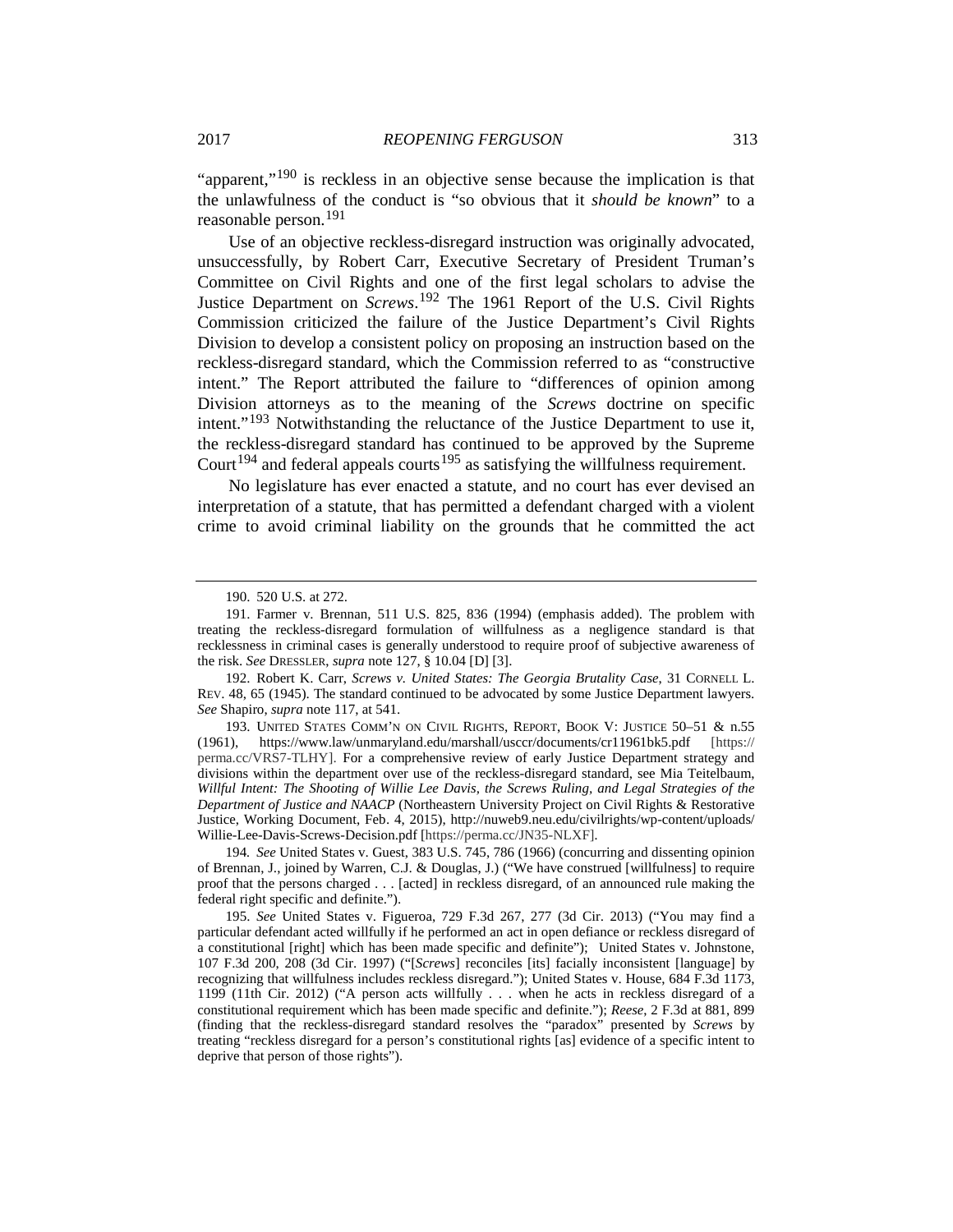without knowing it was criminal or wrongful.<sup>[196](#page-37-0)</sup> To be sure, criminality requires a culpable state of mind known as *mens rea* or "guilty mind."[197](#page-37-1) This does not mean, however, that a defendant must have known that his conduct was illegal for him to be found guilty.[198](#page-37-2) It is generally sufficient to prove that the defendant intentionally or knowingly inflicted harm on the victim, even if the defendant did not know that doing so was unlawful. This principle is expressed in the venerable maxim, "Ignorance of the law is no excuse."<sup>[199](#page-37-3)</sup> Although exceptions to this principle can be found in the Model Penal Code's recognition of a mistake-of-law defense for reasonable reliance by the defendant on a statute or judicial decision or other authoritative interpretation of the law by an official charged with its enforcement,  $200$  and in the Supreme Court's recent recognition of a mistake-of-law defense for police officers in the Fourth Amendment itself,  $201$  the mistake must be reasonable.  $202$ 

Another exception, which excuses even an *unreasonable* mistake of law, has been recognized in a relatively small but growing number of cases where federal criminal statutes that use the term "willfully" have been construed to manifest a congressional intent to require proof that the defendant knew he was acting

<span id="page-37-2"></span><span id="page-37-1"></span>197. Morisette v. United States, 342 U.S. 246, 252 (1952) (the principle seeks to protect "those who [are] not blameworthy in mind" from conviction for serious crimes).

198. Elonis v. United States 135 S.Ct. 2001, 2009 (2015).

199. *Id*.

200. MODEL PENAL CODE § 2.04(3)(b) (1985).

<span id="page-37-0"></span><sup>196.</sup> Requiring consciousness of wrongdoing for violent crimes would have intolerable legal and moral consequences for prosecuting individuals generally regarded as some of our most dangerous and evil offenders. For example, terrorists, religious extremists, war criminals, and other morally committed killers, all of whom act without appreciating the wrongfulness of their conduct, would fall outside the scope of the criminal law. *See* GEORGE FLETCHER, RETHINKING CRIMINAL LAW § 9.4, at 748–49 (1978). The political philosopher Hannah Arendt, in her book about the war crimes trial in Israel of Adolph Eichmann, for his role in organizing the Holocaust, stated incorrectly, that "the assumption current in all modern legal systems [is] that *intent to do wrong* is necessary for the commission of a crime." HANNAH ARENDT, EICHMANN IN JERUSALEM: A REPORT ON THE BANALITY OF EVIL 27 (Penguin Books 2006) (1963) (emphasis added). Her erroneous assumption that consciousness of wrongdoing is required for criminal liability led her to suggest that Eichmann's conviction was problematic because he had committed his terrible crimes "under circumstances that ma[d]e it well-nigh impossible for him to know or to feel that he [was] doing wrong." Such an assertion understandably caused backlash against the book like "no book within living memory," as Amos Elon put it in his introduction to the revised edition. *Id*. at vii.

<span id="page-37-5"></span><span id="page-37-4"></span><span id="page-37-3"></span><sup>201.</sup> Heien v. North Carolina, 135 S.Ct. 530, 540 (2014) (holding that a reasonable mistake about a brake-light provision in state vehicle code made traffic stop lawful under Fourth Amendment).

<span id="page-37-6"></span><sup>202.</sup> The reasonable-mistake-of-law defense embodied in the Fourth Amendment is triggered only when the mistake is about a violation of state law, not when the mistake involves a violation of the Fourth Amendment itself. *Id*. at 539 (mistake of law defense does not apply when "we ha[ve] already found or assumed a Fourth Amendment violation.") Mistakes about Fourth Amendment violations are governed by separate doctrines, depending on whether the remedy being sought is the exclusionary rule, *id*. (citing "good faith exception" cases), or a civil suit for damages, *id*. (citing qualified-immunity cases), or a federal criminal prosecution, where the question whether a mistake of law bars liability depends on the meaning of the willfulness requirement under 18 U.S.C. § 242.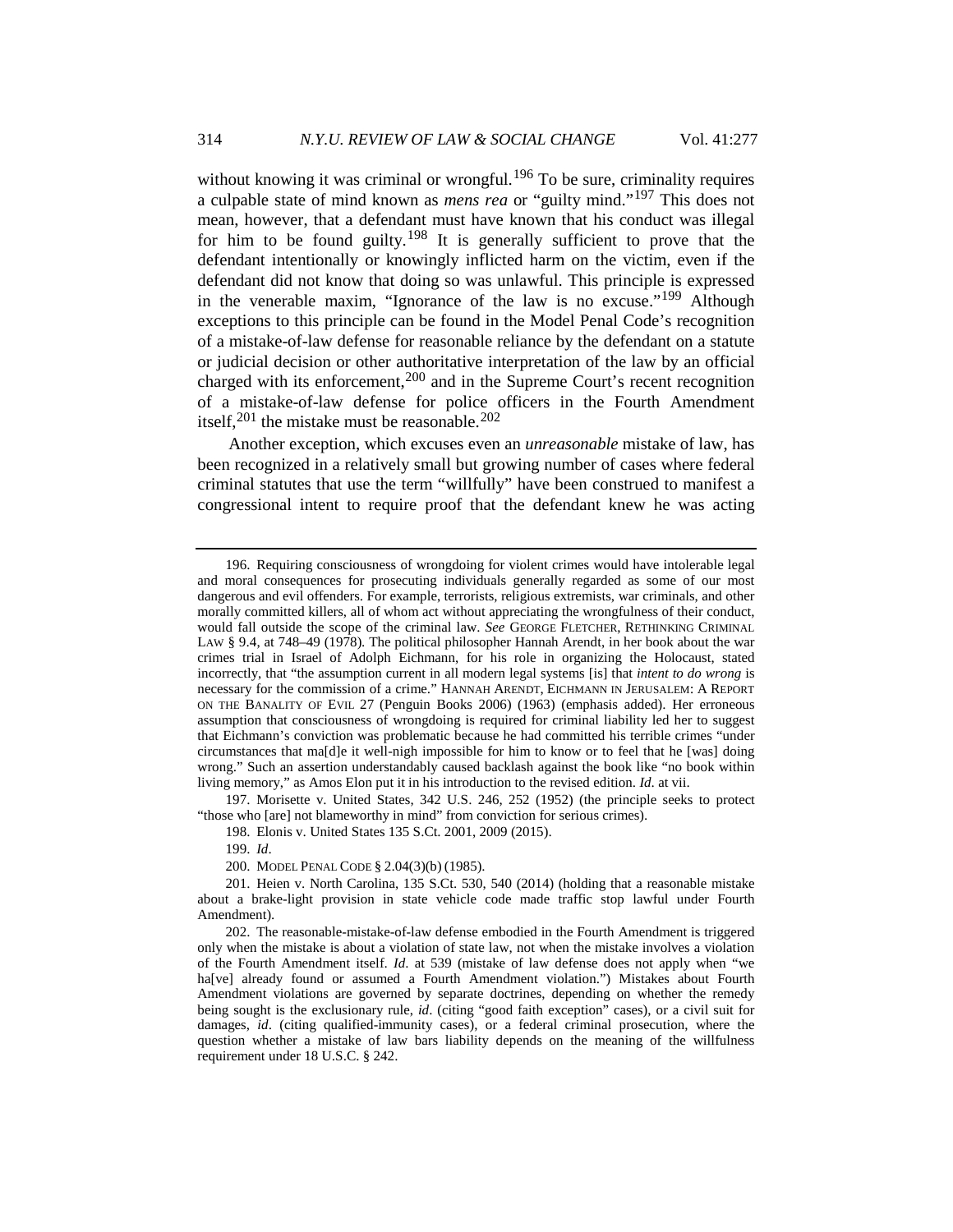unlawfully. However, these cases have been confined to tax laws and to regulatory statutes prohibiting conduct not generally known to be criminal.<sup>[203](#page-38-0)</sup> The rationale for requiring knowledge of illegality in federal tax cases has been based on the complexity of the Internal Revenue Code,  $204$  which has the potential for criminalizing the errors of "the well-meaning, but easily confused mass of taxpayers."<sup>[205](#page-38-2)</sup> Other cases construing willfulness to require consciousness of wrongdoing have expressed a concern with criminalizing conduct that is "apparently innocent"<sup>[206](#page-38-3)</sup> or "not inevitably nefarious,"<sup>[207](#page-38-4)</sup> like the unauthorized possession of food stamps<sup>[208](#page-38-5)</sup> or the "structuring" of banking transactions by making cash deposits in amounts of less than 10,000 dollars to avoid bank reporting requirements.[209](#page-38-6)

While the corpus of constitutional law governing police procedure has been ridiculed as a constitutional "code of criminal procedure" by critics of its complexity,[210](#page-38-7) the Fourth Amendment has not yet become an Internal Revenue Code of Criminal Procedure, and the fatal shooting of citizens by police officers can hardly be characterized as "apparently innocent" or "non-nefarious." Whatever the reasons for shielding police officers from criminal liability whether it is yielding a measure of discretion to officials acting in good faith to enforce a constantly evolving body of  $law$ ,<sup>[211](#page-38-8)</sup> or recognizing that "police officers" are often forced to make split-second judgments $12^{212}$  $12^{212}$  $12^{212}$ —these legitimate interests can be served by replacing the term "willfully" in 18 U.S.C. § 242 with language adopting the "clearly established law" requirement announced by the Court in *Lanier*, which uses a standard of reasonableness to determine when judicial decisions have defined a right with sufficient clarity.

<span id="page-38-3"></span><span id="page-38-2"></span>206. Liparota v. United States, 471 U.S. 419, 426–28 (1985) (food stamp regulations) (interpreting the term "knowingly").

<span id="page-38-4"></span>207*.* Ratzlaf v. United States, 510 U.S. 135, 144 (1994) (prohibiting "structuring" of cash transactions to avoid bank reporting requirements).

208. *Liparota*, 471 U.S. 419.

211. *See* Harlow v. Fitzgerald, 457 U.S. 800, 818–19 (1982).

<span id="page-38-0"></span><sup>203.</sup> *See* Davies, *supra* note [128,](#page-23-6) at 344–46 (listing a variety of federal laws including Internal Revenue Code, bank reporting requirements, Medicare and Medicaid anti-kickback statutes, and Occupational Safety and Health Act). Professor Davies strongly criticizes the Court for extending the knowledge-of-illegality requirement beyond the tax cases because of the absence of any consistent rationale. *Id*. at 369–87.

<span id="page-38-1"></span><sup>204.</sup> *See* Cheek v. United States, 498 U.S. 192 (1991); United States v. Murdock, 290 U.S. 389 (1933).

<sup>205.</sup> United States v. Bishop, 412 U.S. 346, 361 (1973).

<span id="page-38-6"></span><span id="page-38-5"></span><sup>209.</sup> *Ratzlaf*, 510 U.S. 135. *Compare* Bryan v. United States, 524 U.S. 184 (1998) ("willful" violation of Firearm Owners' Protection Act required proof that the defendant knew his sale of firearms with sawed-off serial numbers on a street corner was generally illegal, but not that he knew of the specific federal licensing requirement he was violating).

<span id="page-38-9"></span><span id="page-38-8"></span><span id="page-38-7"></span><sup>210.</sup> Henry J. Friendly, *The Bill of Rights as a Code of Criminal Procedure*, 53 CAL. L. REV. 929, 953–54 (1965) (cautioning against interpreting the Supreme Court's declaration of fundamental principles of constitutional law in criminal cases as "a detailed code of criminal procedure").

<sup>212.</sup> Graham v. Connor, 490 U.S. 386, 397 (1989).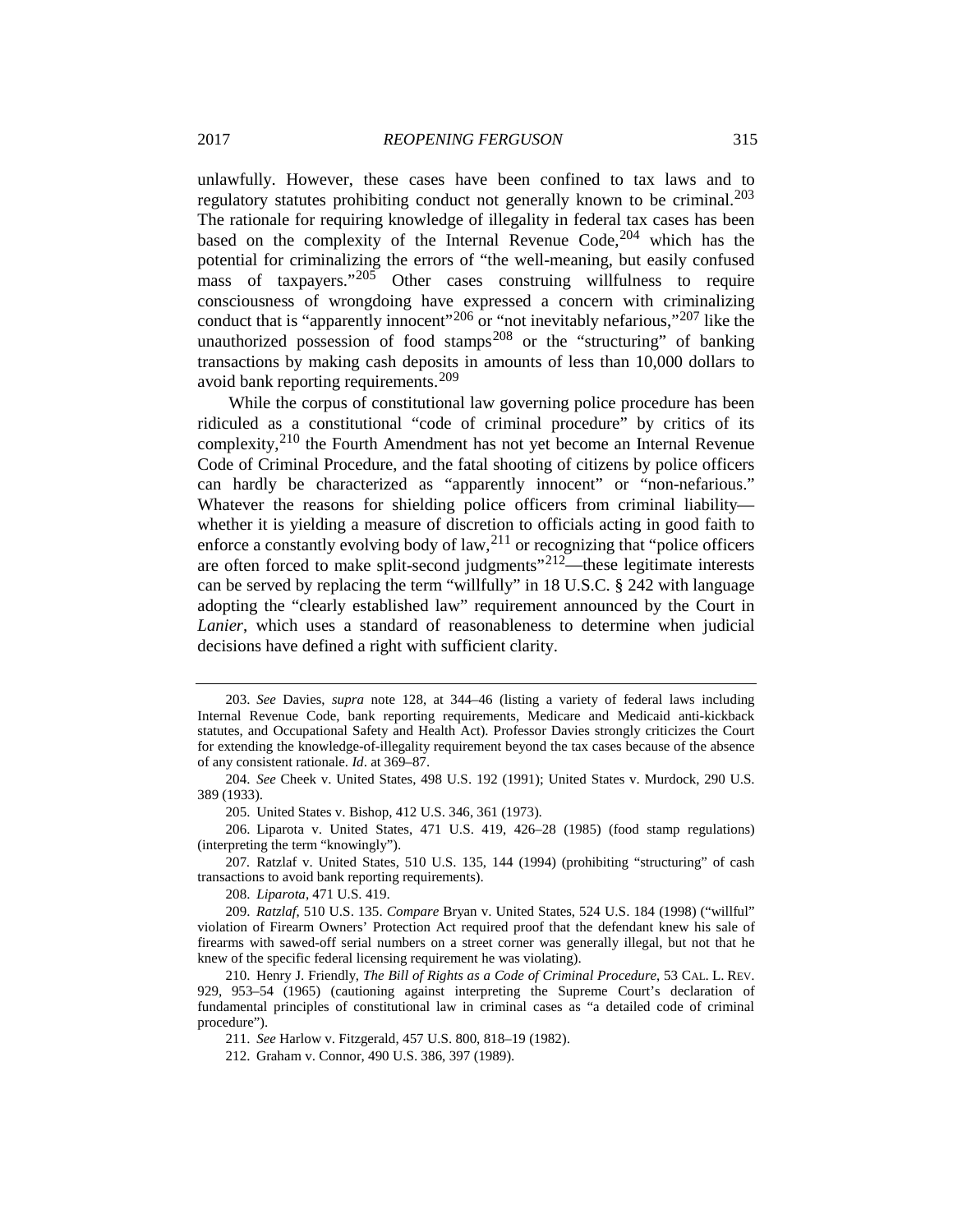The difficulty with formulating such language is that there are two meanings of "reasonable," as the term has been used by the Court in defining the clearlyestablished-law standard. The first is the meaning given to it by the Court in *Lanier* and in *Anderson v. Creighton*, [213](#page-39-0) a pre-*Lanier* case defining qualified immunity in the context of civil liability under 42 U.S.C. § 1983, and on which the *Lanier* opinion relied. *Anderson* defines a right as *clearly established* if it is "sufficiently clear that a reasonable official would understand that what he is doing violates that right."<sup>[214](#page-39-1)</sup> This is the fair-notice meaning of reasonableness.[215](#page-39-2) The second meaning emerged from Justice Scalia's 2011 majority opinion in *Ashcroft v. al-Kidd*, a Section 1983 case in which Scalia quotes the *Anderson* language in a slightly altered form, asserting that qualified immunity protects public officials unless the law is "'sufficiently clear' that *every* 'reasonable official would have understood that what he is doing violates that right.'"<sup>[216](#page-39-3)</sup> This was not simply a shift in tone. By replacing the word "a" in *Anderson*'s reference to "*a* reasonable official" with the word "every" to produce the phrase "*every* 'reasonable official,'"[217](#page-39-4) Scalia generated a substantive change in the reasonableness standard, embraced and embroidered by subsequent opinions,[218](#page-39-5) that has had the effect of transforming *Anderson*'s fair-notice requirement into an unprecedented *mens rea* standard of "super-negligence" that comes close to requiring consciousness of wrongdoing.

Section 1983 litigation has thus resulted in the Court replacing a standard that originally granted qualified immunity to a public official unless "a reasonable official" would have understood that his conduct violated a constitutional right, with a new formulation that grants immunity unless "*every* reasonable official" would have understood that what he did violated a constitutional right. In other words, if there is a disagreement among reasonably well-trained officers about the unlawfulness of the defendant's conduct, the

<sup>213.</sup> 483 U.S. 635 (1987).

<sup>214.</sup> *Lanier*, 520 U.S. at 270 (quoting Anderson v. Creighton, 483 U.S. 635, 640) (1987)).

<span id="page-39-2"></span><span id="page-39-1"></span><span id="page-39-0"></span><sup>215</sup>*. Id*. at 265–67 (discussing the fair-notice requirement); *see* Hope v. Pelzer, 536 U.S. 730, 739–41 (2002) (explaining qualified immunity as a fair-notice rule applicable to both civil and criminal proceedings, citing and quoting from *Lanier*) (per Stevens, J.). *Hope* would have made the standard for qualified immunity the same as *Lanier*'s constitutional standard of fair notice. However, Justice Stevens' majority opinion in *Hope* has been ignored by subsequent decisions of the Court giving the concept of reasonableness a far more stringent meaning than it was given in *Lanier*.

<sup>216.</sup> 563 U.S. 731, 741 (2011) (emphasis added) (quoting *Anderson*, 483 U.S. at 640).

<span id="page-39-4"></span><span id="page-39-3"></span><sup>217.</sup> *See* Karen Blum, Erwin Chemerinsky & Martin A. Schwartz, *Qualified Immunity Developments: Not Much Hope Left for Plaintiffs*, 29 TOURO L. REV. 633, 656 (2013) (suggesting that the reason no Justice has challenged this alteration is perhaps because "Justice Scalia did not call attention to the shift and the other Justices simply did not notice the change in the law").

<span id="page-39-5"></span><sup>218.</sup> Reichle v. Howards, 132 S.Ct. 2088, 2093 (2012); San Francisco v. Sheehan, 135 S.Ct. 1765, 1774 (2015); *Mullenix*, 136 S.Ct. at 308 (per curiam); *see* Kit Kinports, *The Supreme Court's Quiet Expansion of Qualified Immunity*, 100 MINN. L. REV. HEADNOTES 62, 65–66 (2016).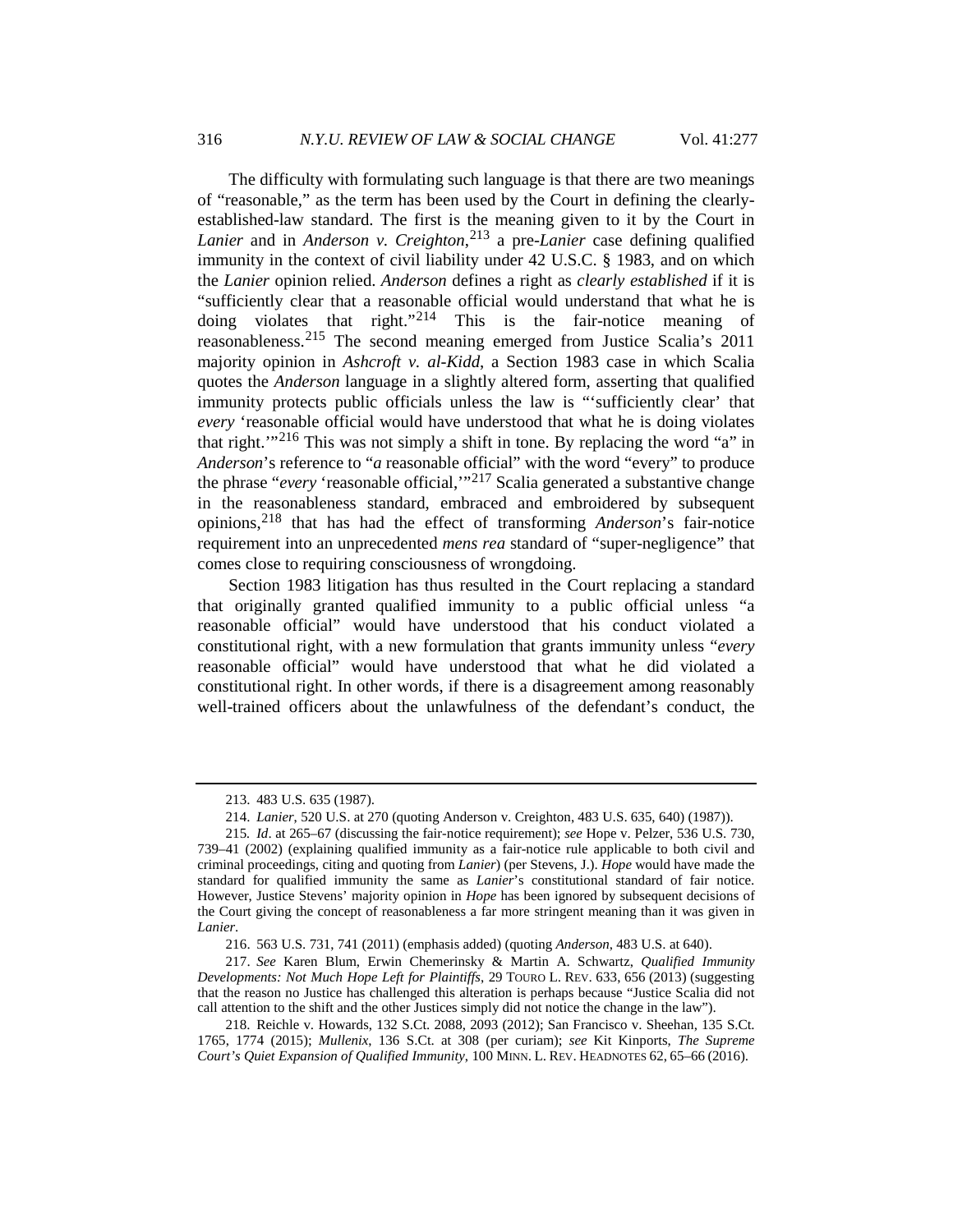defendant is immune from civil liability under the *al-Kidd* standard.<sup>[219](#page-40-0)</sup> But if there is a disagreement among reasonably well-trained officers, this means there is at least one reasonable officer who would have understood that the defendant's conduct was rendered unconstitutional by judicial precedent as it existed at the time the offense was committed. This should be sufficient to provide the kind of fair notice contemplated by *Lanier*, which requires only that "a reasonable official would understand that what he is doing violates that right."[220](#page-40-1)

The metamorphosis of Section 1983 jurisprudence has produced a concept of reasonableness so rigorous that it requires agreement among *all* reasonable jurists and police officers about what is reasonable before a defendant can be found liable—an almost impossible burden for plaintiffs to meet.<sup>[221](#page-40-2)</sup> What must be proved in Section 1983 cases for plaintiffs to prevail is a state of mind of an officer so deluded in his belief that his conduct was lawful that *no* serious police officer would regard it as reasonable—a *mens rea* bordering on consciousness of wrongdoing.[222](#page-40-3) It is therefore important to understand that any effort to enact legislation to reduce the standard of proof in civil rights prosecutions by replacing the existing willfulness requirement of 18 U.S.C. § 242 with language that meets *Lanier*'s due process requirement of fair notice should avoid terminology that incorporates the Court's later and more police-friendly definitions of "clearly established law" and "reasonableness" in Section 1983 cases.[223](#page-40-4)

<span id="page-40-3"></span>222*. Sheehan*, 135 S.Ct. at 1774 (qualified immunity protects "all but the plainly incompetent or those who knowingly violate the law"; *Mullenix*, 136 S.Ct. at 308, 310 (same). The Court's radical expansion of the concepts of reasonableness and clearly-established-law has been sharply criticized. *See* Blum, *supra* note [149,](#page-26-5) at 914 (summarizing the critical literature and describing the state of the law as "unintelligible, incoherent, inconsistent, and nonsensical").

<span id="page-40-4"></span>223. With respect to enacting new legislation, Congress is free to limit the definition of "clearly established" law to the due-process meaning the Supreme Court assigned to it in *Lanier.* As long as legislation satisfies minimum constitutional requirements, Congress is not bound by the Court's more rigorous definitions of clearly-established-law and reasonableness in civil cases brought under Section 1983, the meaning of which is governed by congressional intent, Malley v.

<span id="page-40-0"></span><sup>219.</sup> *See al-Kidd*, 563 U.S. at 741 ("existing precedent must have placed the statutory or constitutional question beyond debate"); Mullenix v. Luna, 136 S.Ct. 305, 308 (2015) (same) (citing *al-Kidd*); Kinports, *supra* note 218, at 66 (noting that the "beyond debate" language has appeared in eight out of the eleven decisions following *al-Kidd* that upheld a claim of qualified immunity).

<sup>220.</sup> 528 U.S. at 270.

<span id="page-40-2"></span><span id="page-40-1"></span><sup>221.</sup> It is as if in ordinary tort cases, juries were not permitted to find negligence in any case in which the defendant's expert witnesses disagreed with the plaintiff's experts on whether there was a breach of the relevant standard of care. Or if, in the federal trial of the two officers charged with beating Rodney King, the jury was not allowed to find an unreasonable use of force if the testimony of the government's use-of-force expert on non-compliance with standard police practices was contradicted by the defense's expert. *See* Jim Newton, *All Baton Blows Received Were Necessary, Expert Testifies*, L.A. TIMES (Mar. 20, 1993), http://articles.latimes.com/1993-03- 20/local/me-13079\_1\_me-13079\_1\_police-sergeant [https://perma.cc/4L5Y-JJ99] (describing conflicting testimony). The jury in the Rodney King case resolved the conflict in expert testimony in favor of the prosecution, and the conviction was upheld on appeal. United States v. Koon, 34 F.3d 1416 (9th Cir.), *aff'd in part, rev'd in part*, 518 U.S. 81 (1996) (remanded on sentencing issues).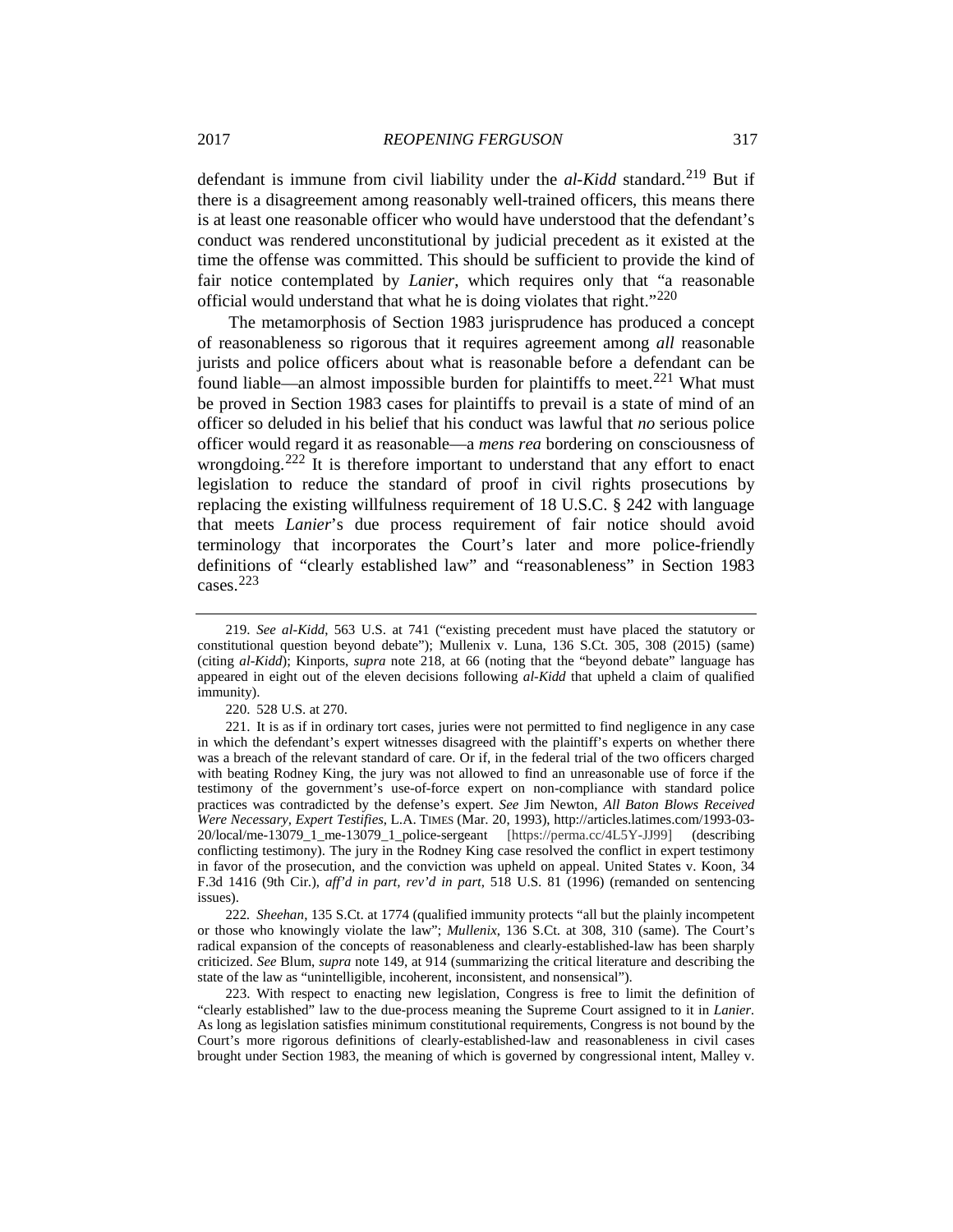President Nixon famously said, "When the President does it, that means that it is not illegal."[224](#page-41-0) The principle of federal criminal liability adopted by the Justice Department in its Memorandum says, in effect, "When a public official does it *and believes it is not illegal*, that means it is not illegal." No society based on the rule of law can tolerate a legal principle that makes the President, or a White House aide, or a police officer the ultimate judge of the criminality of his own conduct. The germinal idea at the core of the rule of law is that we do not allow people to make up their own rules.<sup>[225](#page-41-1)</sup> The law is what the legislature and the courts say it is, not what the defendant thought it was when he committed the alleged offense. No court would take seriously the argument that a gang member who responded to a punch in the face with a gunshot to the head should be exonerated because he honestly believed he had a right to use deadly force against any physical attack by an aggressor. Adherence to the rule of law has long been thought to mean holding public officials to a higher—not a lower standard than private citizens. "In a government of laws," Justice Louis Brandeis wrote in a famous dissent, "existence of the Government will be imperilled if it fails to observe the law scrupulously. Our Government is the potent, the omnipresent teacher. For good or for ill, it teaches the whole people by its example. Crime is contagious. If the government becomes a lawbreaker, it breeds contempt for law; it invites every man to become a law unto himself; it invites anarchy."[226](#page-41-2)

<span id="page-41-1"></span>225. The classic statement of this principle of the rule of law is by Jerome Hall in *Ignorance and Mistake in Criminal Law*, 33 INDIANA L.J. 1, 19 (1957):

[T]here is a basic incompatibility between asserting that the law is what [courts] declare it to be, after a prescribed analysis, and asserting, also, that those [courts] *must* declare it to be . . . what defendants or their lawyers believed it to be. A legal order implies the rejection of such contradiction.

"Courts" has been inserted in brackets as a replacement for "officials," which appears in the original text, in order to accurately convey the meaning of Professor Hall's statement in the context of a judicial proceeding *against* a public official.

<span id="page-41-2"></span>226. Olmstead v. United States, 277 U.S. 438, 485 (1928). The principle that police officers are to be held to a higher standard of criminal culpability than ordinary citizens is embodied in federal sentencing guidelines that enhance sentences for civil rights violations by public officials beyond those for private misconduct in violation of civil rights. U.S. SENTENCING GUIDELINES MANUAL § 2H1.1(b) (2011) ("If (A) the defendant was a public official at the time of the offense or (B) the offense was committed under color of law, increase by 6 levels."). The enhancement was applied to the sentencing of the two police officers convicted of beating Rodney King. *See Koon*, 518 U.S. at 101–02 (1996) (describing application by sentencing judge of USSG § 2H1.4, which has since been consolidated with § 2H1.1).

Briggs, 475 U.S. 335, 342 (1986), and policy considerations, *id*. at 340, not the Constitution. For a draft of a proposed amendment to 18 U.S.C.  $\S$  242, which lowers the standard of proof, see Appendix.

<span id="page-41-0"></span><sup>224.</sup> Transcript of Interview by David Frost with Richard Nixon (May 1977), http://www.theguardian.com/theguardian/2007/sep/07/greatinterviews1 [https://perma.cc/6LG2- Y7QA].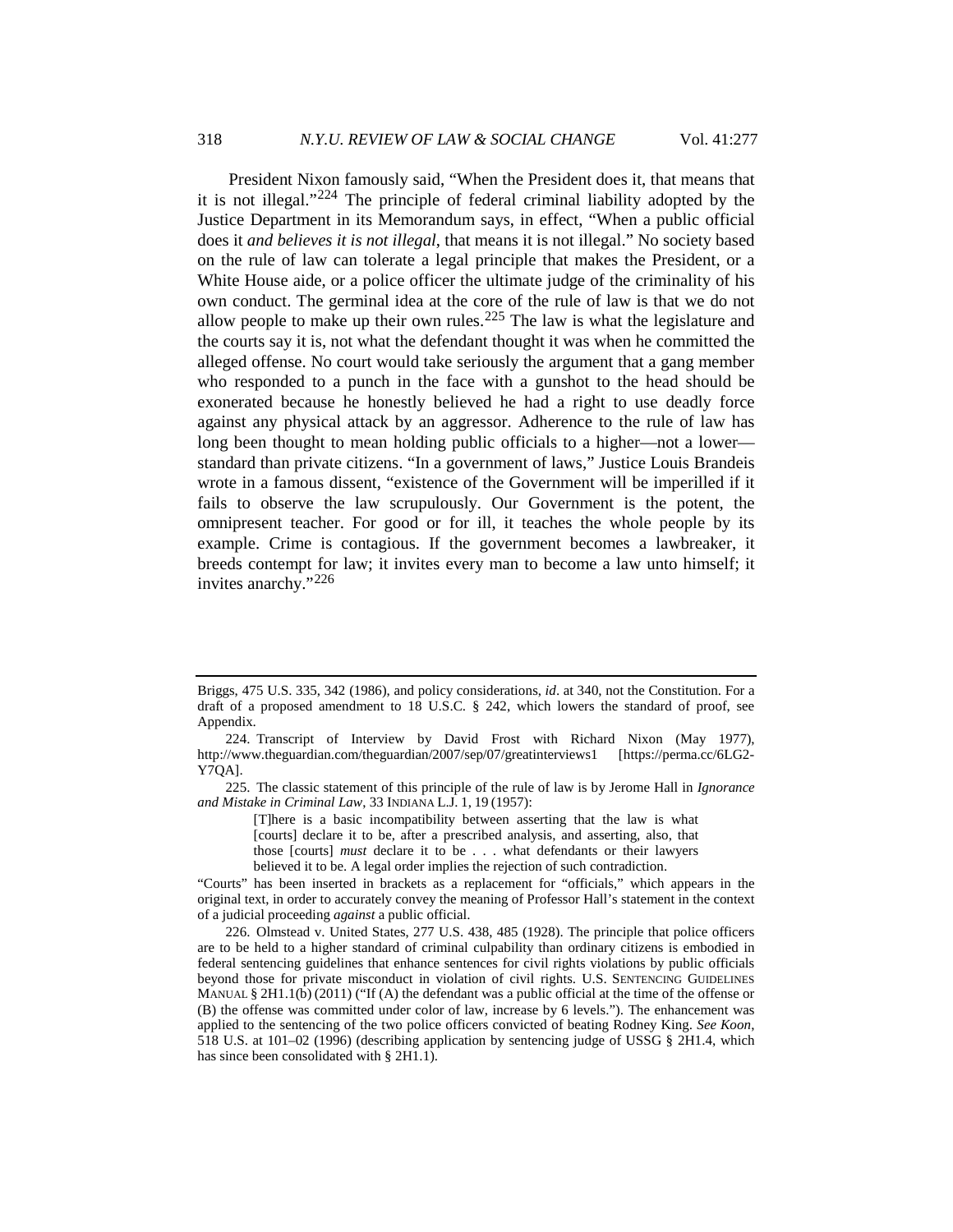#### V. CONCLUDING THOUGHTS: THE WAY FORWARD

Whether Wilson should have been prosecuted undoubtedly presented a hard case, as the foregoing analysis demonstrates. But the Justice Department's Memorandum makes the case for *not* prosecuting seem so easy that it gives rise to a variation of Holmes' dictum about hard cases making bad law: *Making hard cases look easy makes bad law.* The Memorandum makes the case for not charging Wilson seem beyond dispute by resolving conflicts in the evidence that should have been left to a jury;<sup>[227](#page-42-0)</sup> by asserting the critical fact that Brown's reaching for his waistband "caus[ed] Wilson to fear that Brown was reaching for a weapon," which is not supported by Wilson's own testimony;<sup>[228](#page-42-1)</sup> by citing a decision of the Court of Appeals for the Eight Circuit as "dispositive" authority for a statement about the use of deadly force that the case does not support;  $229$ by stating, contrary to controlling Eighth Circuit precedent, that the availability of less-lethal options is irrelevant in assessing the reasonableness of a police officer's use of deadly force;  $230$  and, with respect to the most important legal issue in the case, by failing to consider an important federal appellate opinion that contradicts the Justice Department's conclusion about willfulness requiring knowledge of unlawfulness,  $^{231}$  $^{231}$  $^{231}$  exposing the fallacy in the kind of reasoning that led to the Department's interpretation of *Screws*.

Perhaps the single greatest fallacy in the Memorandum is a misconception that is shared by almost all judges and practitioners of civil rights law on both the prosecution and defense sides of the courtroom: the perception of *Screws* as a greater obstacle to conviction than it actually is. From its very inception, *Screws*  was seen not just as a thorn in the side of the newly created Civil Rights Section of the Justice Department, the predecessor of the present-day Civil Rights Division, but as a threat to its very existence. The fear was not only that jury instructions requiring a finding that the defendant acted with a specific intent to violate a protected right would make it difficult to obtain convictions, <sup>[232](#page-42-5)</sup> but, even worse, that if a conviction were obtained on the basis of a weak record, an appeal could reach the Supreme Court and a majority might overrule *Screws* or impose an even more restrictive interpretation, making Section 242, in the words of then-Attorney General Tom Clark, "a dead letter on the statute books."<sup>[233](#page-42-6)</sup> Clark nevertheless described *Screws* as "definitely a victory for the

<sup>227.</sup> *See supra* notes 41 and 45.

<sup>228.</sup> *See supra* Part III(A).

<sup>229.</sup> Loch v. City of Litchfield, 689 F.3d 961 (8th Cir. 2012), discussed *supra* Part III(A).

<sup>230.</sup> Retz v. Seaton, 741 F.3d 913 (8th Cir. 2014), discussed *supra* Part III(A).

<sup>231.</sup> United States v. Ehrlichman, 546 F.2d 910 (D.C. Cir. 1976), discussed *supra* Part IV(A).

<span id="page-42-6"></span><span id="page-42-5"></span><span id="page-42-4"></span><span id="page-42-3"></span><span id="page-42-2"></span><span id="page-42-1"></span><span id="page-42-0"></span><sup>232.</sup> *See* Tom C. Clark, *A Federal Prosecutor Looks at the Civil Rights Statutes*, 47 COLUM. L. REV. 175, 182–83 (1947) ("No matter how heinous is the conduct of the defendant, it is not easy to prove beyond a reasonable doubt that he acted for the purpose of denying the victim a federally secured right.").

<sup>233.</sup> *Id*. at 183.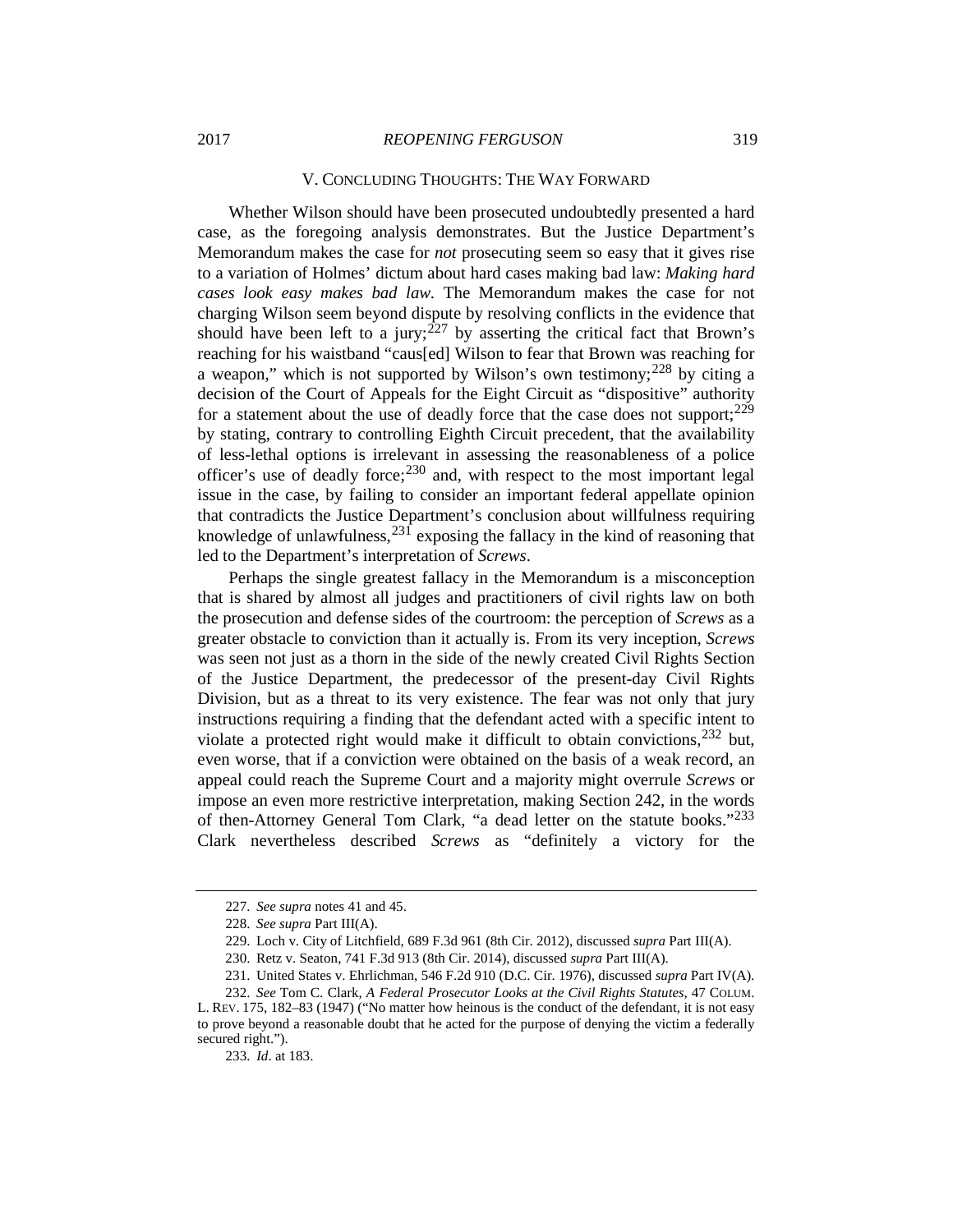government"[234](#page-43-0) because Douglas's opinion had rescued the statute from invalidation. However objectionable the opinion might be, the worst thing that could happen to the cause of civil rights would be for a majority of the Court to agree with the three dissenters in *Screws* that judicial interpretation cannot cure the vagueness problem,  $235$  and to strike down Section 242 as facially unconstitutional.

If ever there was a case with the potential for realizing that catastrophic expectation, it was *Lanier v. United States*, which reached the Supreme Court after the Sixth Circuit, sitting en banc, had reversed the defendant's conviction in a majority opinion that expressed stronger objections to Section 242 as "too indefinite and vague to meet due process standards<sup> $236$ </sup> than any court had ventured since *Screws* was decided. Yet the Supreme Court not only declined to declare the statute unconstitutionally vague; the Court upheld it in a unanimous opinion that might be thought of as *Screws Lite*—an opinion that could have provided a predicate for federal prosecutors in Ferguson to convince a trial court to adopt the clearly-established-law standard of willfulness,  $237$  instead of coming up with an interpretation that may have delivered Tom Clark's "dead letter."

Foremost among the issues at stake is the extent to which the Justice Department Memorandum is not just about Ferguson. It announces a general standard of liability that signals the end of federal indictments of police officers for civil rights violations, except in cases where there is no doubt that the officer knows he is acting unlawfully, as in the case of the forcible sodomy of Abner Louima with a broken-off broom handle in a bathroom of a New York City police station,  $238$  or where a cell phone or body camera captures a suspect being shot in the back multiple times as he flees from a routine traffic stop,  $239$  or in

<span id="page-43-4"></span>238. The principal perpetrator, Justin Volpe, was convicted and sentenced to thirty years in prison after a federal trial prosecuted by a team of lawyers from the U.S. Attorney's Office in Brooklyn that included the then-future Attorney General Loretta Lynch. Sewall Chan, *The Abner Louima Case, Ten Years Later*, N.Y. TIMES (Aug. 9, 2007), http://cityroom.blogs.nytimes.com/ 2007/08/09/the-abner-louima-case-10-years-later [https://perma.cc/ZN92-49QL]; U.S. DEP'T OF JUSTICE, Meet the Attorney General, http://www.justice.gov/ag/meet-attorney-general.

<span id="page-43-5"></span>239. *See* Mark Berman & Wesley Lowery, *Former South Carolina Police Officer Who Fatally Shot Walter Scott Indicted on Federal Civil Rights Violation*, WASH. POST (May 11, 2016), http://www.washingtonpost.com/news/post-nation/wp/2016/05/11/former-north-charleston-officerwho-shot-walter-scott-indicted-on-federal-civil-rights-violation/?utm\_term=.d1abdf300206 [https://perma.cc/3P83-EGRS] (describing cell phone video of Walter Scott running across a tree-

<sup>234.</sup> *Id*.

<sup>235.</sup> *Screws*, 325 U.S. at 149–57 (Roberts, Frankfurter, & Jackson, JJ., dissenting).

<span id="page-43-2"></span><span id="page-43-1"></span><span id="page-43-0"></span><sup>236.</sup> United States v. Lanier, 73 F.3d 1380, 1383 (6th Cir. 1996); *id.* at 1395 (Wellford, J., concurring and dissenting) (describing the majority opinion's view of the statute).

<span id="page-43-3"></span><sup>237.</sup> No doubt this is easier said than done. Few trial judges will depart from the language of standard jury instructions, and even when inclined to do so, they will be reluctant to deviate from the literal language of *Screws*. *See* Shapiro, *supra* note [117,](#page-21-12) at 541 n.29. However, in fairness to trial judges, federal prosecutors have yet to present the argument for a clearly-established-law standard of willfulness, and without obtaining a conviction based on such a standard, there will be no opportunity for federal appeals courts and, ultimately the Supreme Court, to ratify a more rational theory of civil rights prosecutions.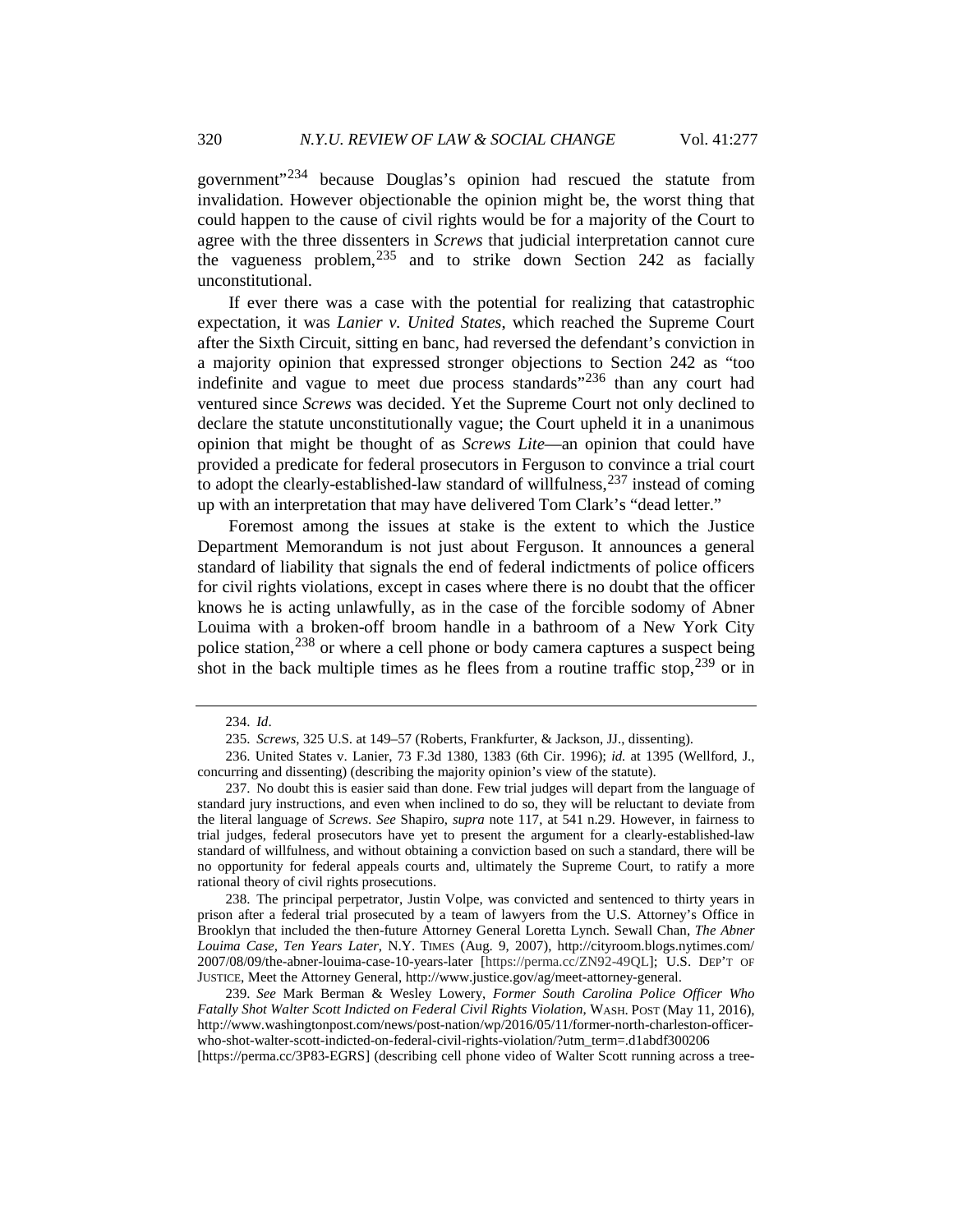cases in which a prosecutor can prove that the officer was motivated by racial animus.<sup>240</sup>It makes no sense for advocates of policing reform to call for the Justice Department to take over all investigations of officer-involved shootings, as the 2016 Democratic National Platform proposed,  $241$  as long as the Department continues to construe willfulness to require consciousness of wrongdoing. Unless the Attorney General withdraws the Ferguson Memorandum, it is unlikely that federal civil rights charges will be filed in cases in which the Justice Department has intervened, like the shooting death of Alton Sterling in Baton Rouge<sup>[242](#page-44-2)</sup> where the officers believed they were "completely" justified" in killing Sterling.<sup>[243](#page-44-3)</sup> Given the Justice Department's legal interpretation, the officers' belief at the time of the shooting that they were acting lawfully, even though that belief may have been unreasonable, is alone sufficient to preclude a conviction on civil rights charges. Similarly, in the Staten Island case in which a New York City police officer is seen on a cellphone video applying a chokehold to Eric Garner as he says "I can't breathe" eleven times

<span id="page-44-0"></span>240. The Matthew Shepard and James Byrd, Jr., Hate Crimes Act, 18 U.S.C. § 249(a)(1) (2015), criminalizes the conduct of any individual who "willfully causes bodily injury to any person . . . because of the actual or perceived race, color, religion, or national origin" of the victim. The term "willfully" requires only proof of an intent to injure, with no additional requirement of knowledge of wrongdoing, but a prosecutor must show more than unconscious racial bias; there must be evidence of racial animus directed toward the victim. *See* United States v. Cannon, 750 F.3d 492, 507 (5th Cir. 2014) ("So long as the jury heard evidence that indicated Defendants had the necessary race-based motivation at the time they inflicted or attempted to inflict bodily injury on [the victim], we cannot say that there was insufficient evidence for the jury to find them guilty under § 249(a)(1).").

<span id="page-44-1"></span>241. 2016 DEMOCRATIC PARTY PLATFORM 15 (July 21, 2016), http://www.presidency.ucsb.edu/papers\_pdf/117717.pdf [https://perma.cc/M9ZH-DG9M] ("We will require the Department of Justice to investigate all questionable or suspicious police-involved shootings"). The Democratic Platform Drafting Committee ignored a recommendation by former Attorney General Eric Holder, in testimony before the Committee, to adopt a plank lowering the standard of proof in civil rights prosecutions, which he described as requiring proof of "a willful intention to affect somebody's civil right, the specific intent to do that," and criticized this standard as "unnecessarily high." Democratic Platform Drafting Committee Hearing, Day 1, Part 1, C-Span (June 8, 2016), http://www.c-span.org/video/?c4603065/e-holder [https://perma.cc/L92Q-AFKQ].

242. *See supra* note 11.

<span id="page-44-3"></span><span id="page-44-2"></span>243. German Lopez, *Alton Sterling Was Shot and Killed by Baton Rouge Police Officers: Here's What We Know*, VOX.COM (July 10, 2016) http://www.vox.com/2016/7/6/12105380/altonsterling-police-shooting-baton-baton-rouge-louisiana [https://perma.cc/C5FP-W5PC] (quoting East Baton Rouge District Attorney, Hillar Moore).

lined patch of grass as he is shot in the back multiple times by North Charleston, South Carolina police officer Michael Slager). The Justice Department, in an unusual move, obtained a federal civil rights indictment against Slager even though he had already been indicted on a state murder charge. *Id*. The state prosecution resulted in a hung jury after Slager testified that Scott grabbed his taser and that he shot Scott because he felt "total fear" for his life, even though Scott was running away from Slager and, according to expert testimony, was at least seventeen feet from him when the first shot was fired. Alan Blinder, *Mistrial for South Carolina Officer Who Shot Walter Scott*, N.Y. TIMES (Dec. 5, 2016), http://www.nytimes.com/2016/12/05/us/walter-scott-michael-slagernorth-charleston.html [https://perma.cc/RBY4-U765]. A retrial is scheduled to begin on March 1, 2017. Dustin Waters, *Retrial for Michael Slager Scheduled for March*, CHARLESTON CITY PAPER (Dec, 29, 2016), http://www.charlestoncitypaper.com/TheBattery/archives/2016/12/29/retrial-formichael-slager-scheduled-for-march [https://perma.cc/Y65U-WAAK].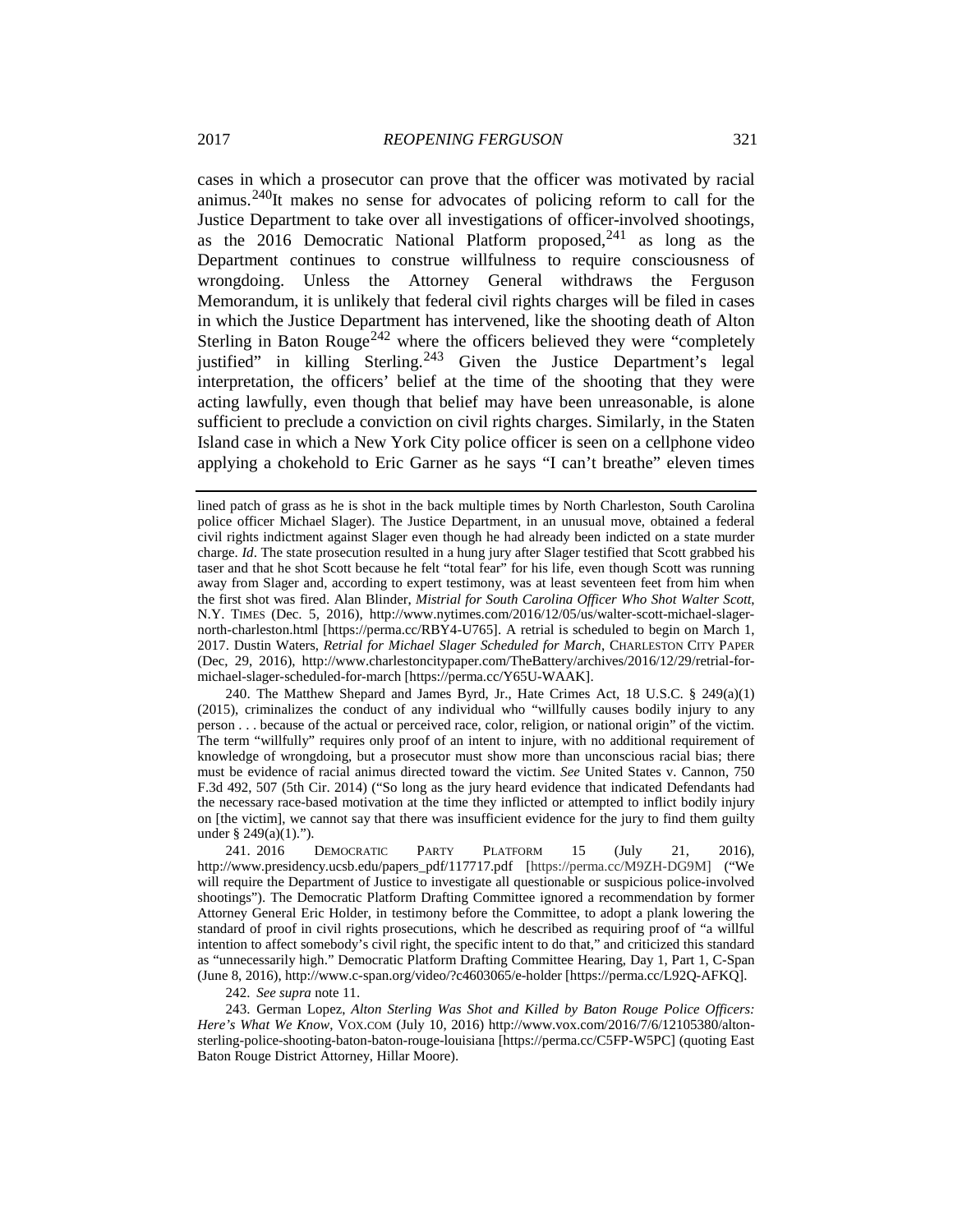before expiring, the legal position of the Justice Department, which still had not decided whether to file criminal charges by the time Attorney General Loretta Lynch left office,  $244$  bars a federal prosecution if the officer acted without consciousness of wrongdoing. This seems an almost impossible burden to meet in the Garner case, in which the officer testified before a grand jury in Staten Island that even though he had his arm around Garner's neck, he did not intend the move to function as a "chokehold," which is banned by the New York City Police Department, but rather as a permissible "takedown" maneuver, which he learned in the Police Academy.<sup>[245](#page-45-1)</sup> Unless federal prosecutors can prove beyond a reasonable doubt that the officer is lying, his lack of consciousness of wrongdoing would dictate an acquittal. No Justice Department Trial Attorney or Assistant U.S. Attorney can expect to win hard cases of officer-involved shootings with such a radically subjective standard of liability.<sup>[246](#page-45-2)</sup>

Reform-minded elected officials, police chiefs, and law enforcement experts will no doubt continue to respond to the ongoing crisis with proposals for better training, including education about implicit racial bias; new policies for body cameras and other technology; and the adoption of strategies to promote community policing, all of which are among the 2015 recommendations of *The President's Task Force on 21st Century Policing*. [247](#page-45-3) In the absence of voluntary reform, pattern-or-practice lawsuits filed by the Justice Department<sup>[248](#page-45-4)</sup> or consent

<span id="page-45-2"></span>246*. See, e.g.*, OFFICE OF PUBLIC AFFAIRS, U.S. DEP'T OF JUSTICE, Federal Officials Decline Prosecution in the Death of Jamar Clark (June 1, 2016), https://www.justice.gov/opa/pr/federalofficials-decline-prosecution-death-jamar-clark [https://perma.cc/LX36-UJ3F] (difficulty of disproving credibility of Minneapolis Police Department officers (who stated that the suspect, who was not handcuffed, grabbed the officer's gun and tried to pull it out of its holster, when other officer shot him) was fatal to satisfying both objective standard of reasonableness and subjective standard of willfulness).

<span id="page-45-3"></span>247. FINAL REPORT OF THE PRESIDENT'S TASK FORCE ON 21<sup>ST</sup> CENTURY POLICING (May 2015), 51–60 (training and education), 31–39 (new technology including body cameras), 41–50 (community policing), http://www.cops.usdoj.gov/pdf/taskforce/taskforce\_finalreport.pdf [https:// perma.cc/QTB2-9LNG].

<span id="page-45-4"></span>248. 42 U.S.C. § 14141 authorizes the Justice Department to bring lawsuits to compel structural reform of police departments that exhibit a "pattern or practice" of constitutional violations by their officers. Although initially hailed as one of the most important innovations in reforming police misconduct, "structural reform suits against police departments have had only modest success" and "even if the Special Litigation Section's budget were doubled or tripled, the Section still could not be expected to examine more than a tiny fraction of large police

<span id="page-45-5"></span><sup>244.</sup> *See* Feuer & Apuzzo, *supra* not[e 6.](#page-2-4)

<span id="page-45-1"></span><span id="page-45-0"></span><sup>245.</sup> *See* J. David Goodman & Michael Wilson, *Office Daniel Pantaleo Told Grand Jury He Meant No Harm to Eric Garner*, N.Y. TIMES (Dec. 3, 2014), http://www.nytimes.com/2014/12/04/nyregion/officer-told-grand-jury-he-meant-no-harm-to-ericgarner.html [https://perma.cc/4DPS-UDT7]; Feuer & Apuzzo, *supra* note [6](#page-2-4) (prosecutors in U.S. Attorney's Office in Brooklyn, whose jurisdiction extends to Staten Island, doubt they can convict while prosecutors in the Justice Department believe they have sufficient evidence). The dispute between the two legal teams led to a decision by then-Attorney General Loretta Lynch to remove the Brooklyn prosecutors from the case. Alan Feuer, *Staffing Change in Eric Garner Inquiry Pushes it into 'Strange Territory*,*' N.Y. TIMES* (Oct. 25, 2016), http://www.nytimes.com/ 2016/10/26/nyregion/staffing-change-in-eric-garner-inquiry-pushes-it-into-strange-territory.html [https://perma.cc/LFY3-YM9H].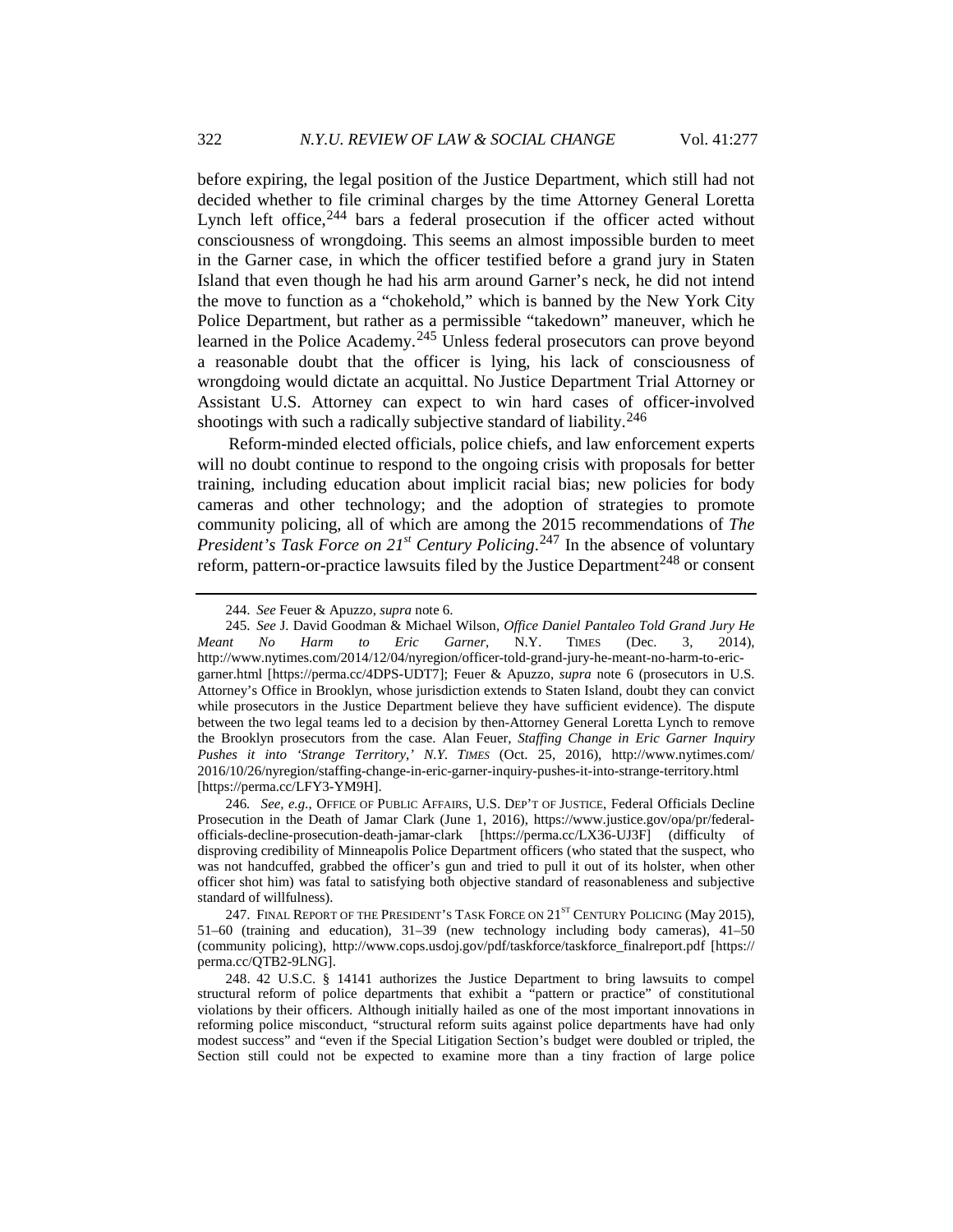decrees induced by such litigation (like the judicially enforceable agreement entered into between the city of Ferguson and the Special Litigation Section of the Civil Rights Division),  $249$  can compel departmental reconstruction. But, as essential as these remedies may be, they obscure the gravamen of the complaint by African-American communities about policing in their neighborhoods: the failure of the rule of law. Even if more effective police training and programs to improve police-community relations were to result in officers acting lawfully in ninety-nine percent of citizen encounters, but in the remaining one percent no officers were prosecuted when unlawful conduct resulted in death or serious bodily injury, this impunity would constitute a 100 percent failure to enforce the rule of law. The most important ingredient in building the "trust between law enforcement agencies and the people they protect," cited by the President's Task Force as "the key" to solving the problem of race and policing,  $250$  is for African Americans to believe that when police officers use force unlawfully, the legal system will punish them accordingly.

The Justice Department endures as one of the few law enforcement agencies trusted by communities of color, and if that bond is broken, whatever faith remains in the legitimacy of the criminal justice system will shatter. The first step toward preserving that confidence would be for a future Attorney General to withdraw the Ferguson Memorandum and its baleful interpretation of *Screws* as requiring knowledge of unlawfulness. Federal prosecutors should pursue a new policy of advocacy in lower federal courts, aimed at lowering the standard of proof by elevating *Lanier* to its rightful place at the center of the constitutional canon governing civil rights prosecutions, and at making the argument that willfulness does not require a specific intent to violate a right, but only a violation of a right that was "clearly established," as that term was originally defined in *Lanier*.

Although the political obstacles are daunting, the ultimate goal should be to lower the standard of proof by calling upon Congress to amend 18 U.S.C. § 242.<sup>[251](#page-46-2)</sup> This Article proposes legislation<sup>[252](#page-46-3)</sup> that would make it less onerous to prosecute a civil rights violation by striking from the statute the word

departments." Rachel A. Harmon, *Promoting Civil Rights Through Proactive Policing Reform*, 62 STAN. L. REV. 1, 12, 21–22 (2009). *See id.* at 36–37 (proposing a new litigation strategy designed to motivate proactive reform in more departments than can be sued by suing worst departments first and providing "safe harbor" for departments that voluntarily adopt reforms).

<sup>249.</sup> *See* INVESTIGATION OF THE FERGUSON POLICE DEPARTMENT, *supra* not[e 20,](#page-5-5) at 2.

<sup>250.</sup> FINAL REPORT, *supra* note [247,](#page-45-5) at 1.

<span id="page-46-2"></span><span id="page-46-1"></span><span id="page-46-0"></span><sup>251.</sup> Former Attorney General Eric Holder, in an interview shortly before leaving office and prior to announcing the Ferguson decision, stated his intention to propose legislation lowering the "standard of proof that has to be met before federal involvement is appropriate" so that the Justice Department could be a "better backstop" for civil rights enforcement. Mike Allen, *Eric Holder's Parting Shot: It's Too Hard to Bring Civil Rights Cases*, POLITICO, (Feb. 27, 2015) http://www.politico.com/story/2015/02/eric-holder-civil-rights-interview-mike-allen-115575 [https://perma.cc/U772-2U97].

<span id="page-46-3"></span><sup>252.</sup> *See infra* Appendix.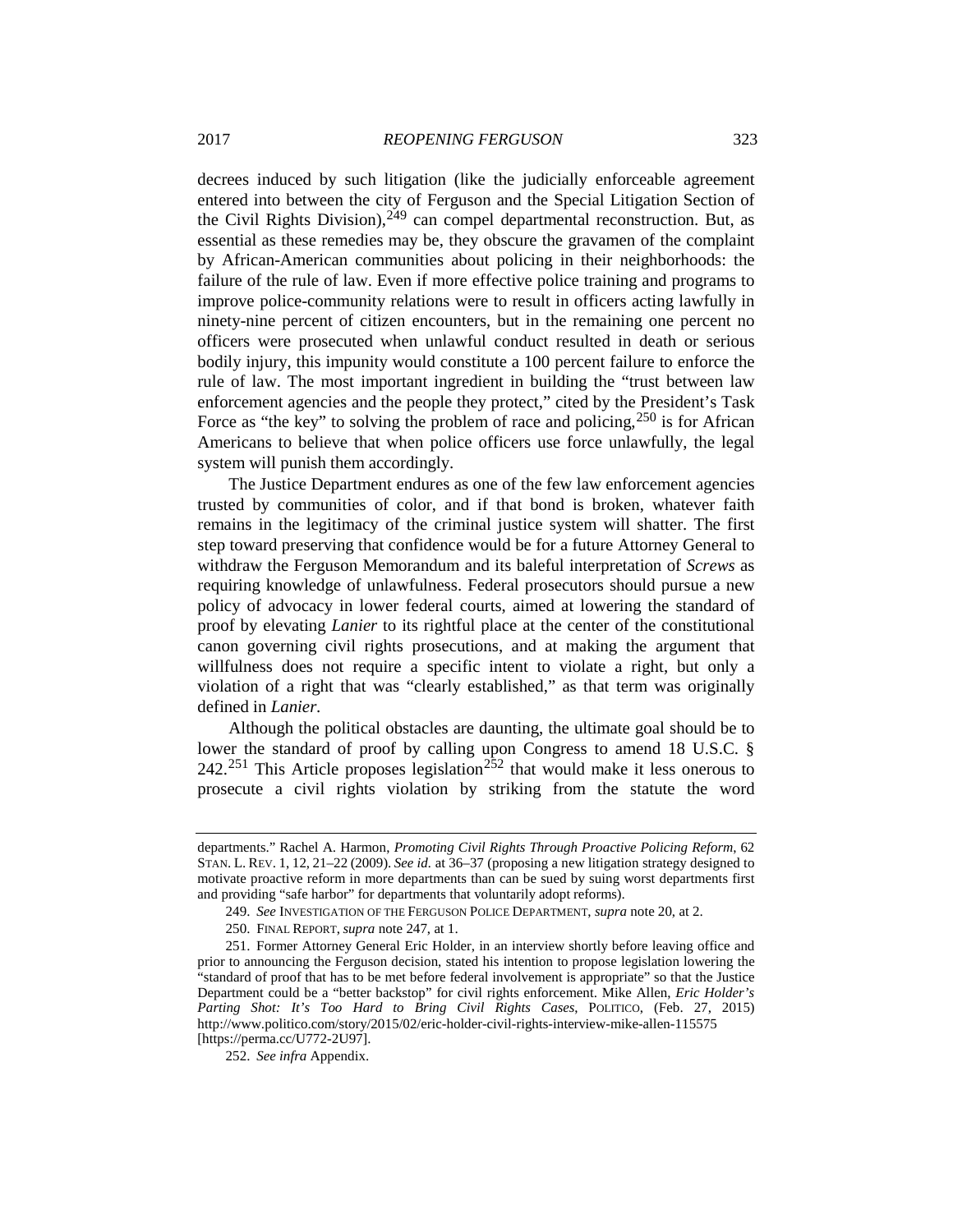"willfully," and replacing it with *Lanier*'s clearly-established-law standard, using language that does not run afoul of the newly restrictive concept of reasonableness in the Court's qualified-immunity jurisprudence.[253](#page-47-0) Until such an amendment can be passed, civil rights groups, grassroots organizations, and other advocates of law reform should bear in mind that the President and the Attorney General have the power to act unilaterally. In much the same way that President Obama used his executive power to revise the law governing enhanced interrogations by repudiating a notorious Justice Department memorandum on torture, $254$  a future Administration, even without congressional legislation, can change the law governing civil rights prosecutions.<sup>[255](#page-47-2)</sup>

The Confederate flag may have been removed from the statehouse grounds in South Carolina, but in the dawn's early light of surrender of the Attorney General on the battlefield of Ferguson, it still flies over the place in that Reconstruction-era statute where, thirty-five years after its original enactment, Congress inserted the term "willfully"—a word that may live as infamously in the history of civil rights as the words of interposition and nullification.

#### VI.

#### **APPENDIX**

#### *The Michael Brown, Jr., Civil Rights Enforcement Act of 2017*

#### *18 U.S.C. § 242*

TITLE 18. CRIMES AND CRIMINAL PROCEDURE, § 242. Deprivation of Rights Under Color of Law.

(a) Whoever, under color of any law, statute, ordinance, regulation, or custom, willfully subjects any person in any State, Territory, Commonwealth, Possession, or District to the deprivation of any clearly established rights, privileges, or immunities secured or protected by the Constitution or laws of the United States, or to different punishments, pains, or penalties, on account of such person being an alien, or by reason of his color, or race, than are prescribed for the punishment of citizens shall be fined under this title or imprisoned not more

<sup>253.</sup> *See supra* Part IV(C).

<span id="page-47-1"></span><span id="page-47-0"></span><sup>254.</sup> Exec. Order No. 13,491, 3 C.F.R. § 13,491 (2010), *codified as* 42 U.S.C. § 2000dd-2(a) (2016) (effectively annulling the 2002 torture memorandum authored by former Justice Department Office of Legal Counsel attorneys).

<span id="page-47-2"></span><sup>255.</sup> The kind of legal memorandum written by the Justice Department in the Ferguson case not only makes "law" by exempting from criminal punishment a class of persons who might otherwise be convicted of a serious felony. It is, more disturbingly, an unreviewable form of lawmaking and, in cases in which such a memorandum is not released to the public, it constitutes an unknown and unknowable law—a secret law of police impunity that citizens are incapable of challenging. *Cf*. Joseph Goldstein, *Police Discretion not to Invoke the Criminal Process*, 69 YALE L.J. 543, 543 (1960) ("police decisions not to invoke the criminal process" are "of extremely low visibility and consequently are seldom the subject to review[,]" but opportunities for review and appraisal are essential to the functioning of the rule of law).